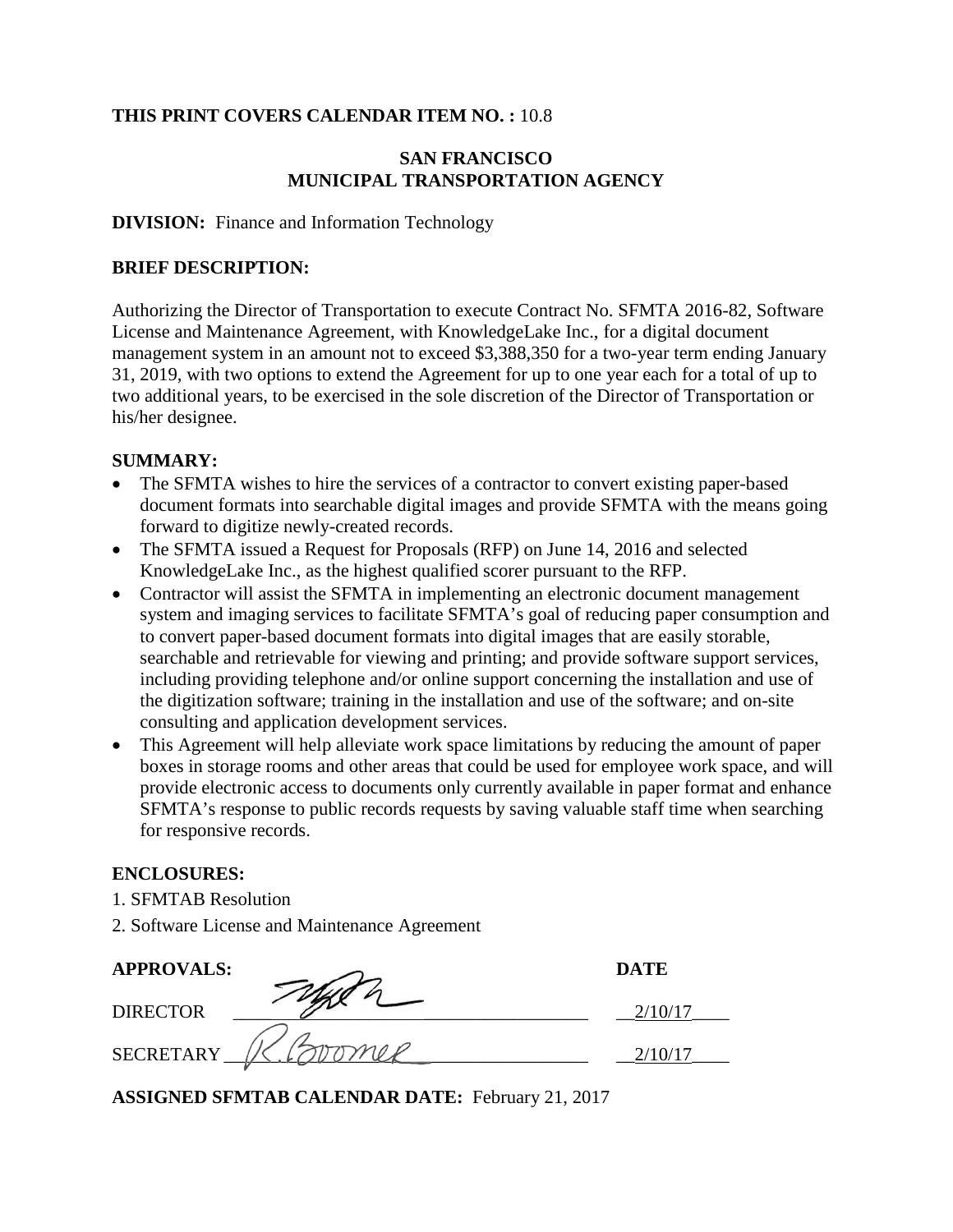## **PAGE 2.**

## **PURPOSE**

Authorizing the Director of Transportation to execute Contract No. SFMTA 2016-82, Software License and Maintenance Agreement, with KnowledgeLake Inc., for a digital document management system in an amount not to exceed \$3,388,350 for a two-year term ending January 31, 2019, with two options to extend the Agreement for up to one year each for a total of up to two additional years, to be exercised in the sole discretion of the Director of Transportation or his/her designee.

#### **STRATEGIC PLAN GOALS AND TRANSIT FIRST POLICY PRINCIPLES**

This agreement supports the following Strategic Plan Goals:

- Goal 3: Improve the quality of life and environment in San Francisco. Objective 3.1 Reduce the Agency's and the transportation system's resource consumption, emissions, waste, and noise
- Goal 4: Create a workplace that delivers outstanding service Objective 4.4 Create a collaborative and innovative work environment

This agreement supports the following Transit-First Policy Principle:

 1. To ensure quality of life and economic health in San Francisco, the primary objective of the transportation system must be the safe and efficient movement of people and goods.

#### **DESCRIPTION**

The SFMTA has limited work space which is negatively impacted by the storage of boxes of historical and working documents. The SFMTA does not currently store all paper documents electronically which makes retrieval difficult and time consuming when responding to public records requests. The SFMTA seeks to hire the services of a contractor to convert existing paperbased document formats into searchable digital images and provide the SFMTA with the means to digitize records that the Agency creates in the future.

The SFMTA issued a Request for Proposals (RFP) on June 14, 2016. Two vendors submitted proposals, KnowledgeLake Inc. and Ricoh, Inc. After the contract compliance team reviewed each proposal, they determined that Ricoh failed to list sub-consultant(s) to meet the Local Business Enterprise (LBE) goal of 20%, and failed to demonstrate good faith efforts to meet the requirement. KnowledgeLake listed DSU Discovery, an LBE certified firm, as its subcontractor who will perform services for more than 35% of the Agreement's NTE amount. Therefore, KnowledgeLake emerged as the sole responsible and responsive proposer.

The proposed Agreement will help alleviate SFMTA work space limitations by reducing the amount of paper boxes in storage rooms and other areas and will also provide electronic access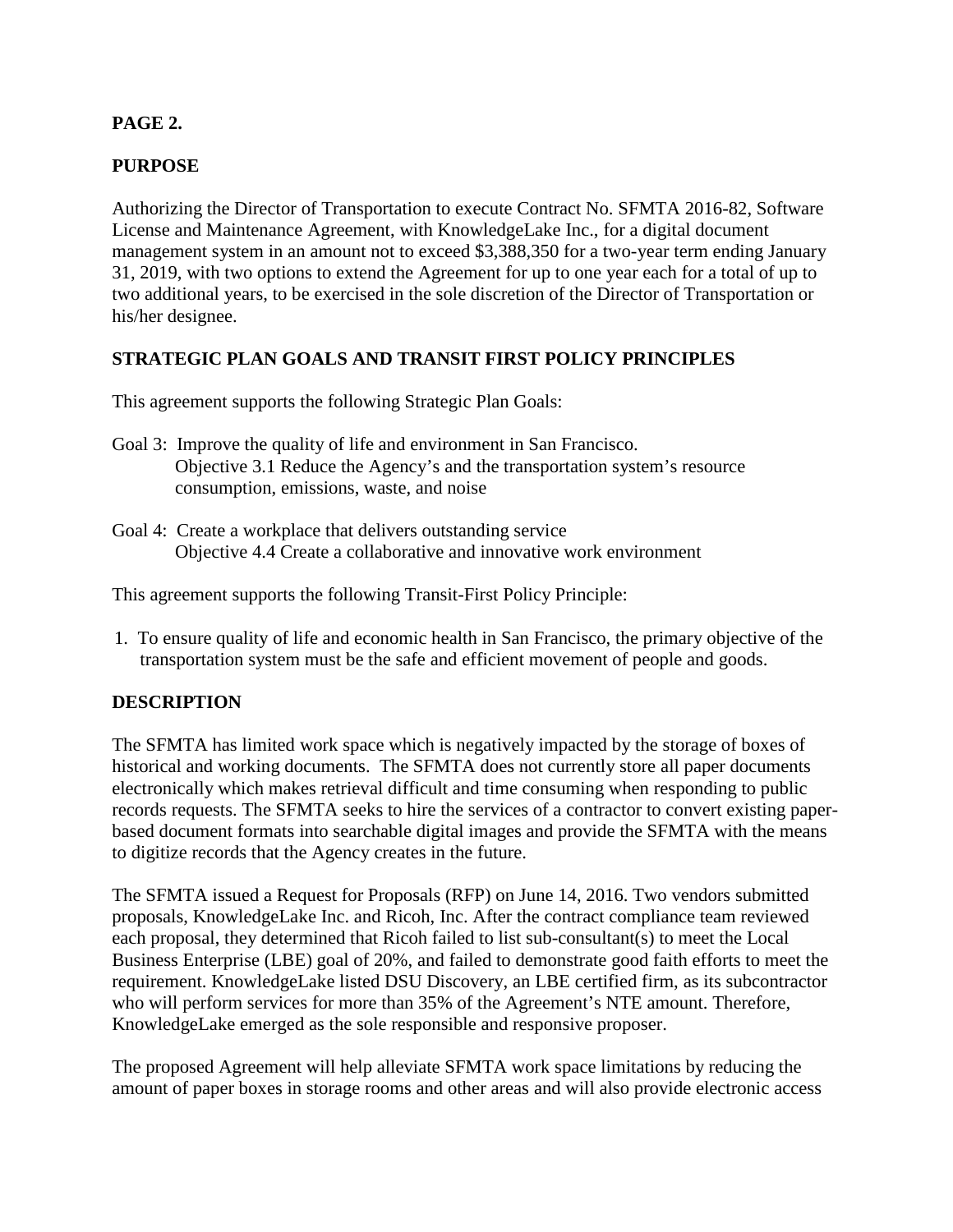### **PAGE 3.**

to documents only currently available in paper format to enhance responses to public records requests by saving valuable staff time searching for responsive documents. The proposed contract term is two years, with two options to extend the Agreement for up to one year each, for a total of up to two additional years, and a not to exceed amount of \$3,388,350.

Over the term of the Agreement, KnowledgeLake will digitize and make available via SharePoint (the agency's designated content-management software) all the 'paper only' documents located at the SFMTA headquarters at One South Van Ness Avenue. Staff estimates the quantities of 'paper only' records to be approximately eight million pages.

The Contractor will assist the SFMTA in implementing an electronic document management system and imaging services to facilitate SFMTA's goal of reducing paper consumption and to convert paper-based document formats into digital images that are easily storable, searchable and retrievable for viewing and printing, either in part or in the document's entirety. This will include both management of existing records, and providing SFMTA with the means to digitize newly-created records going forward.

The Contractor will assist the SFMTA in determining the preferred scanning methodology that supports SFMTA business processes and needs. SFMTA anticipates a phased approach to this project. Each phase represents anticipated tasks and milestones. Phases, tasks and milestones will be created, published and agreed upon by all involved parties during project kickoff weeks. The project plan will be updated throughout project lifecycle(s) to support changes for all SFMTA divisions and departments.

An additional but essential part of the Agreement is to facilitate compliance with SFMTA's Record Retention Policy with respect to scanned documents. The software will alert appropriate document owners when the retention period for a particular document is coming to end. Once that occurs, the SFMTA can direct the contractor to delete records no longer required to be retained. In the event the Record Retention Policy changes after implementation of the Agreement and requires modifications to the system, SFMTA Information Technology (IT) staff will be properly trained to perform necessary adjustments.

The Contractor will conduct periodic group training and individual training when appropriate, and will be available by phone or email for immediate support.

In its negotiations with the contractor, SFMTA has agreed, with some limited exceptions, to limit the maximum amount of claims that may be sought by SFMTA under the contract to the value of the contract (\$3,388,350). This limitation does not extend to any claims brought against contractor by any third parties.

#### **STAKEHOLDER ENGAGEMENT**

The SFMTA receives many requests for public information from citizens and the media that result in numerous staff hours to compile requested information. Both the public and staff have,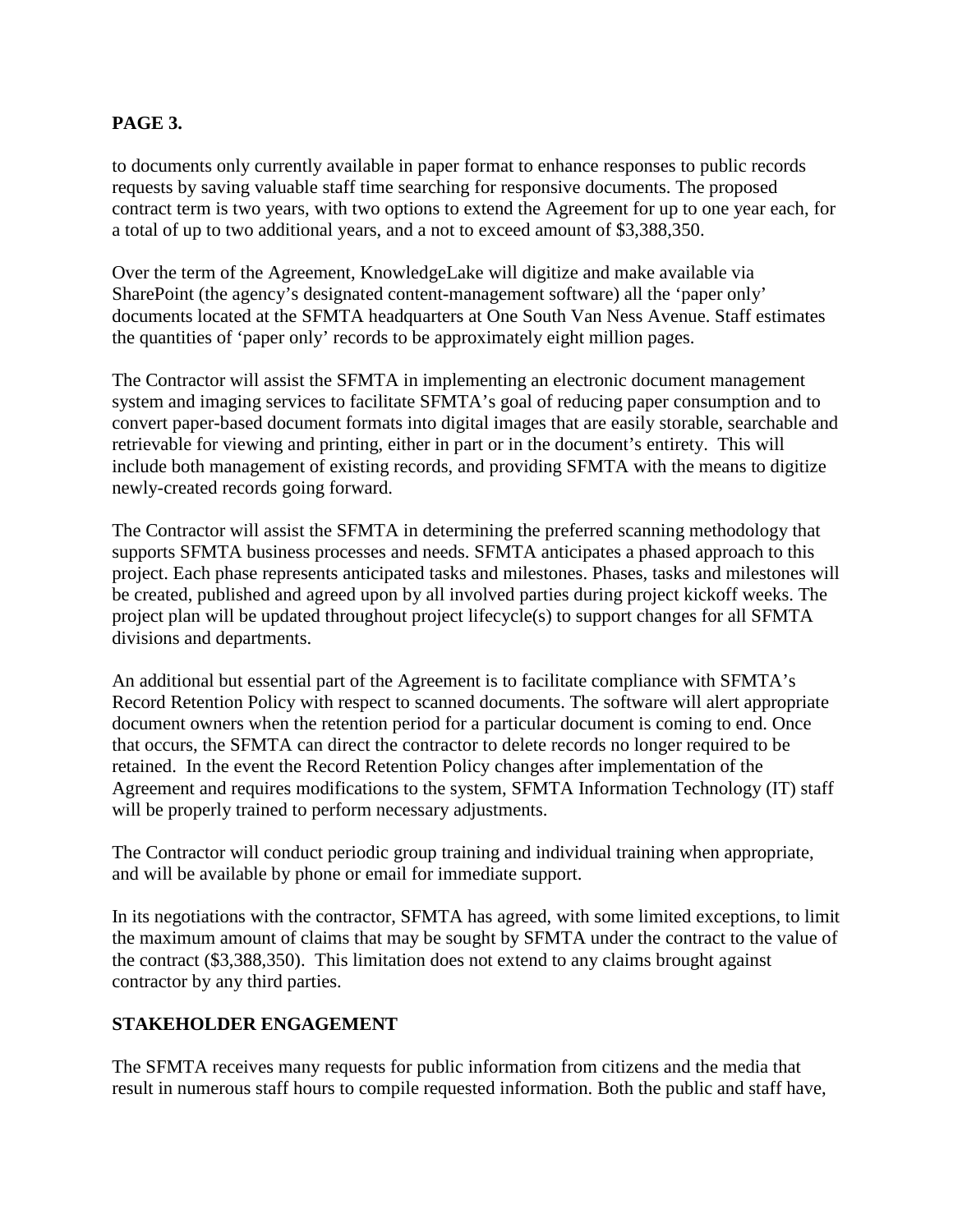### **PAGE 4.**

over the years, requested making this process more efficient and timely. The agreement would address these concerns.

## **ALTERNATIVES CONSIDERED**

The alternative to entering into an agreement for document digitization would for the SFMTA to continue to store records in paper format without an ability to properly search or use printed material. Continued storage of records and materials in paper form would also continue negatively impact SFMTA work space.

## **FUNDING IMPACT**

The total not to exceed amount of this agreement is \$3,388,350. Funding for the agreement has been included in the SFMTA Board's approved two-year budget for FY2017 and FY2018.

#### **ENVIRONMENTAL REVIEW**

On October 19, 2016, the SFMTA, under authority delegated by the Planning Department, determined that the Digital Document Management System is not defined as a "project" under the California Environmental Quality Act (CEQA) pursuant to Title 14 of the California Code of Regulations Sections 15060(c) and 15378(b).

A copy of the CEQA determination is on file with the Secretary to the SFMTA Board of Directors and is incorporated herein by reference.

#### **OTHER APPROVALS RECEIVED OR STILL REQUIRED**

The City Attorney Office has reviewed this report.

Approval for this agreement was obtained when the Civil Service Commission approved Contract number SFMTA 2016-82 on 02/06/2017.

#### **RECOMMENDATION**

Staff recommends that the SFMTA Board of Directors authorize the Director of Transportation to execute Contract No. SFMTA 2016-82, Software License and Maintenance Agreement, with KnowledgeLake Inc., for a digital document management system in an amount not to exceed \$3,388,350, for a two-year term ending January 31, 2019, with two options to extend the Agreement for up to one year each for a total of up to two additional years, to be exercised in the sole discretion of the Director of Transportation or his/her designee.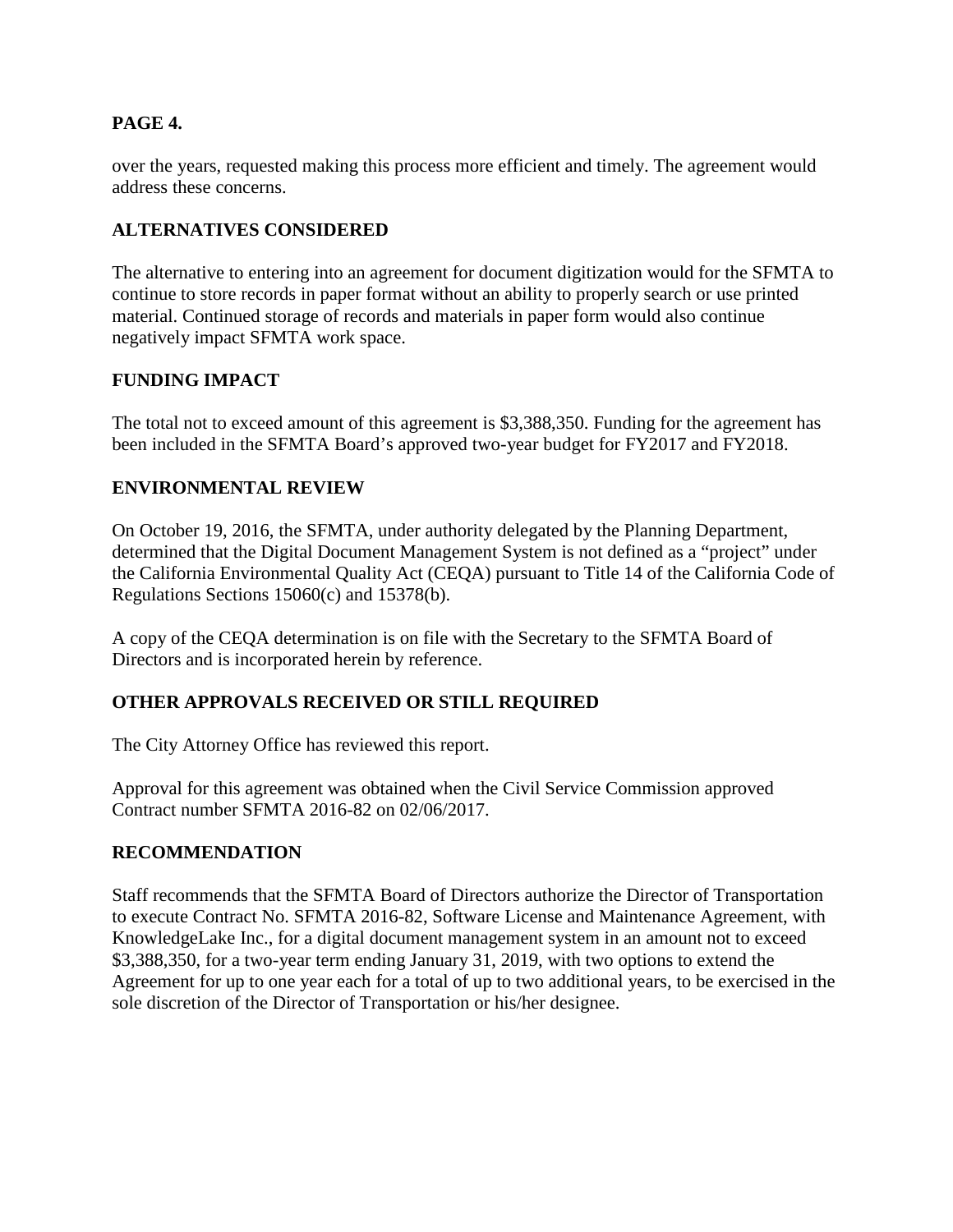#### SAN FRANCISCO MUNICIPAL TRANSPORTATION AGENCY BOARD OF DIRECTORS

RESOLUTION No.

WHEREAS, The SFMTA seeks to hire the services of a contractor to convert paperbased document formats into searchable digital images and provide SFMTA with the means to digitize records that the Agency creates in the future; and,

WHEREAS, The SFMTA issued a Request for Proposals (RFP) on June 14, 2016 and although two vendors submitted proposals, SFMTA's Contract Procurement Office determined that KnowledgeLake Inc., was the only responsive and responsible proposer; and,

WHEREAS, The Contract Compliance Office reviewed the bid proposals and determined that KnowledgeLake Inc., has made a commitment to achieve the Local Business Enterprise (LBE) participation goal of 20% established for this contract; and,

WHEREAS, Contractor will assist the SFMTA in implementing an electronic document management system and imaging services to facilitate SFMTA's goal of reducing paper consumption and to convert paper-based document formats into digital images that are easily storable, searchable and retrievable for viewing and printing, either in part or in the document's entirety; and,

WHEREAS, Contractor will assist the SFMTA in determining the preferred scanning methodology that supports SFMTA business processes and needs, and assist SFMTA in alleviating work space limitations by reducing the amount of paper boxes in storage rooms and other areas that could be used for employee work space; and,

WHEREAS, The Agreement will enable SFMTA to have electronic access to documents only currently available in paper format, enhance SFMTA's ability to respond to public records requests by saving valuable staff time searching for responsive documents; and facilitate SFMTA's compliance with the Agency's Record Retention Policy for all scanned documents by alerting document owners when the retention period for a particular document is coming to end; and,

WHEREAS, Approval of the agreement would mitigate concerns that both the public and staff have had over the years in making responses to voluminous public information requests more efficient and timely; and

WHEREAS, Funding for the agreement has been included in the SFMTA Board's approved two-year budget for FY2017 and FY2018.; and,

WHEREAS, On October 19, 2016, the SFMTA, under authority delegated by the Planning Department, determined that the Digital Document Management System is not defined as a "project" under the California Environmental Quality Act (CEQA) pursuant to Title 14 of the California Code of Regulations Sections 15060(c) and 15378(b); and,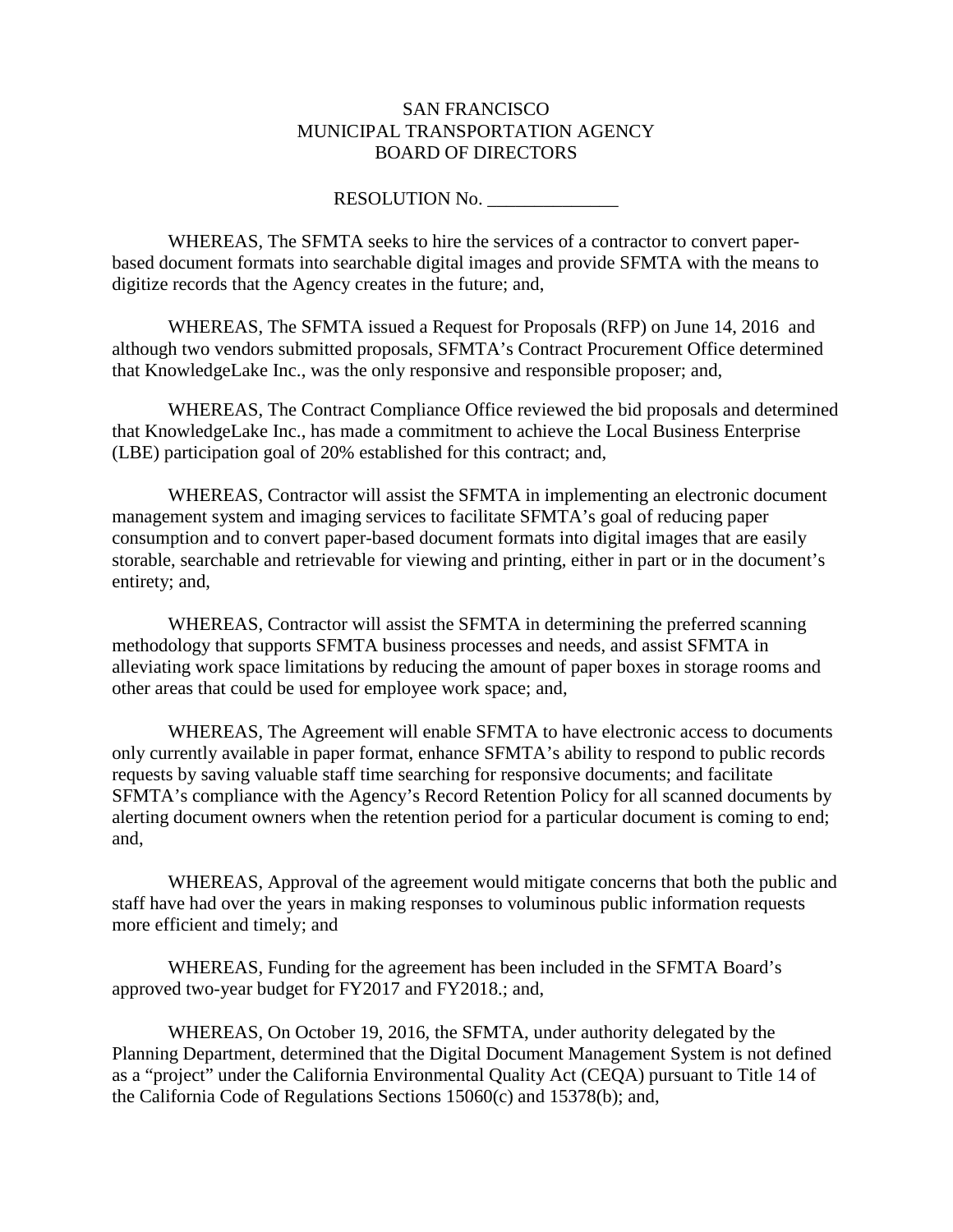WHEREAS, A copy of the CEQA determination is on file with the Secretary to the SFMTA Board of Directors and is incorporated herein by reference; now, therefore, be it

RESOLVED, That the San Francisco Municipal Transportation Agency Board of Directors authorizes the Director of Transportation to execute Contract No. SFMTA 2016-82, Software License and Maintenance Agreement, with KnowledgeLake Inc., for a digital document management system in an amount not to exceed \$3,388,350 for a two-year term ending January 31, 2019, with two options to extend the Agreement for up to one year each for a total of up to two additional years, to be exercised in the sole discretion of the Director of Transportation or his/her designee.

I certify that the foregoing resolution was adopted by the San Francisco Municipal Transportation Agency Board of Directors at its meeting of February 21, 2017.

> Secretary to the Board of Directors San Francisco Municipal Transportation Agency

\_\_\_\_\_\_\_\_\_\_\_\_\_\_\_\_\_\_\_\_\_\_\_\_\_\_\_\_\_\_\_\_\_\_\_\_\_\_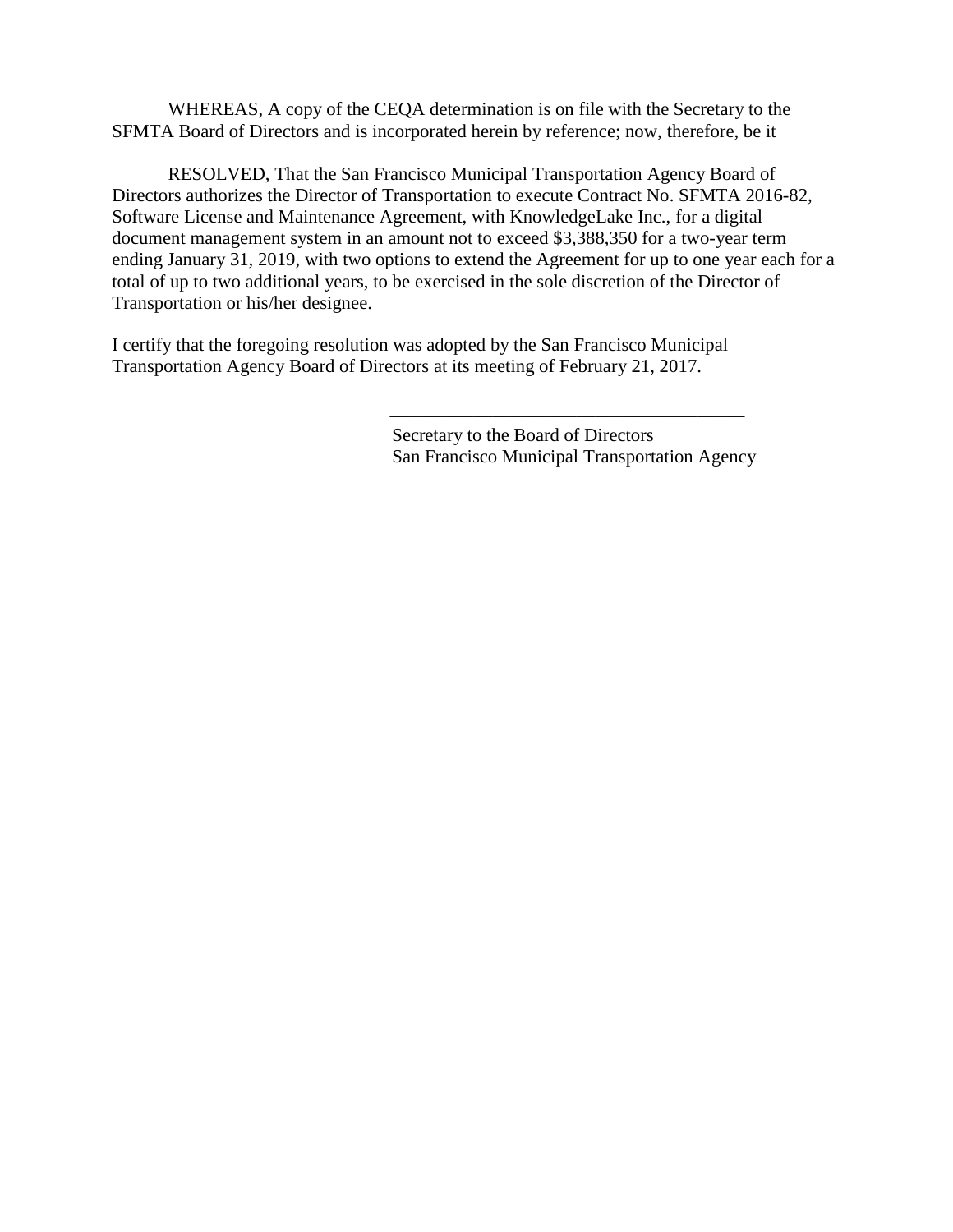#### **City and County of San Francisco Municipal Transportation Agency One South Van Ness Ave. 7th floor San Francisco, California 94103**

#### **Software License and Maintenance Agreement between The City and County of San Francisco and KnowledgeLake Inc. Contract No. SFMTA 2016-82**

This agreement (the "Agreement") is made this \_\_\_\_\_\_\_\_\_\_ day of \_\_\_\_\_\_\_\_\_, 2017, in the City and County of San Francisco, State of California, by and between: KnowledgeLake Inc., 6 City Place Drive, Suite 500, Saint Louis MO 63141, hereinafter referred to as "Contractor," and the City and County of San Francisco, acting by and through its Municipal Transportation Agency ("SFMTA") (collectively, the "Parties").

#### **Recitals**

**A**. The SFMTA wishes to hire the services of a contractor to convert paper-based document formats into digital images.

**B**. The SFMTA issued a Request for Proposals (RFP) on June 14, 2016 and selected Contractor as the highest qualified scorer pursuant to the RFP.

**C**. The Local Business Entity (LBE) subcontracting participation requirement for this Agreement is 20 %.

**D**. Contractor represents and warrants that it is qualified to perform the Services required by City as set forth under this Agreement.

**E**. Approval for this Agreement was obtained when the Civil Service Commission approved Contract number 43147-15/16 on 09/11/2015 and as amended on 02/06/2017.

Now, THEREFORE, the parties agree as follows:

**1. Definitions.** Where any word or phrase defined below, or a pronoun used in place thereof, is used in any part of this Agreement, it shall have the meaning herein set forth.

| Acceptance | Notice from the City to Contractor that the Licensed Software<br>meets the specifications contained in the Documentation.<br>City's Acceptance of the Licensed Software shall be governed<br>by the procedures set forth in Section 8. |
|------------|----------------------------------------------------------------------------------------------------------------------------------------------------------------------------------------------------------------------------------------|
| Agreement  | This contract document, including all attached appendices, and<br>all applicable City Ordinances and Mandatory City<br>Requirements that are specifically incorporated into this<br>Agreement by reference as provided herein.         |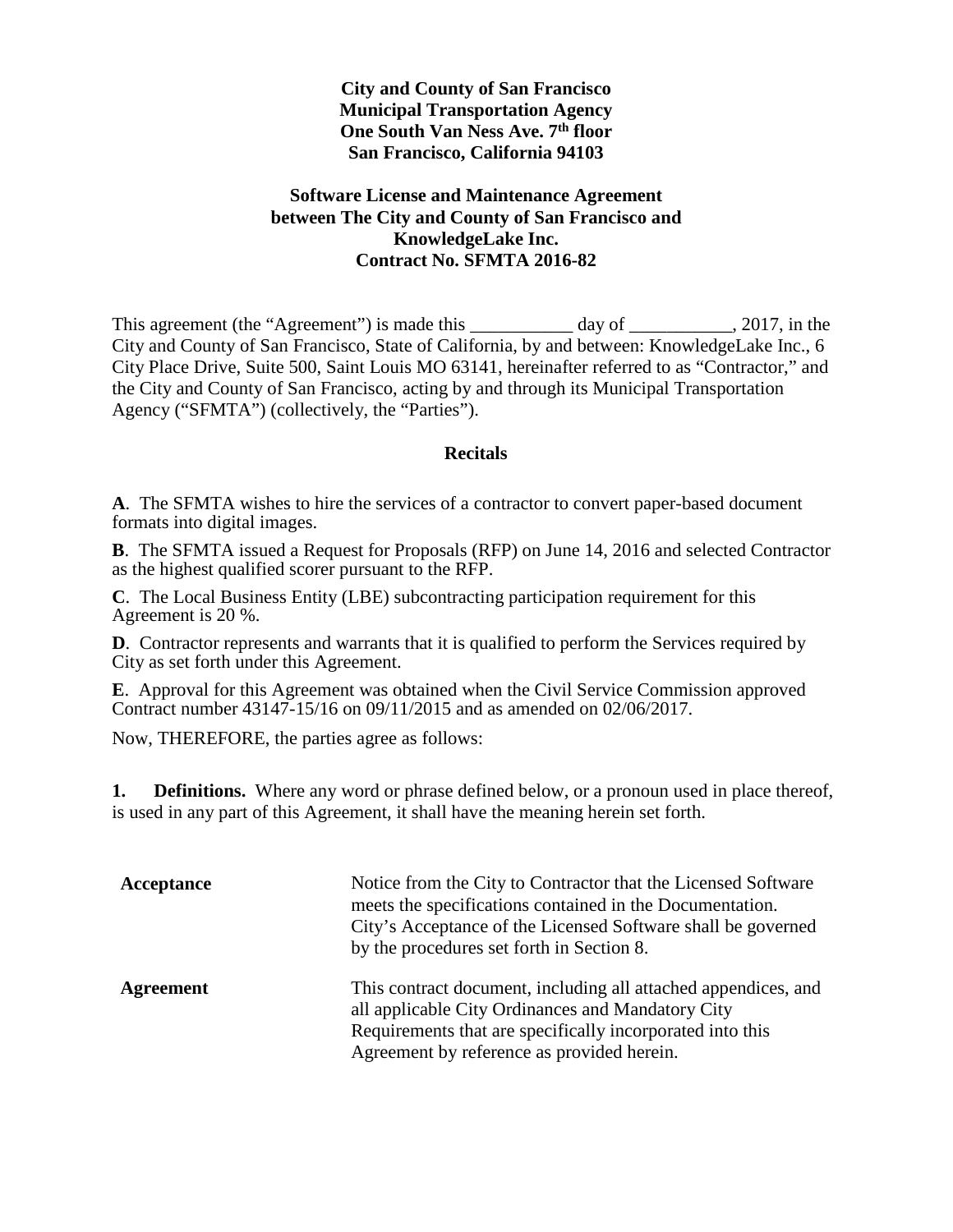| Authorization;<br><b>Authorization document</b>   | This Agreement, a Blanket Purchase Order, Contract Order, or<br>Purchase Order of the City, properly executed by SFMTA, and<br>certified by the Controller for the specific funding of this<br>Agreement or any modification thereof.                                                                                                                                                                                          |
|---------------------------------------------------|--------------------------------------------------------------------------------------------------------------------------------------------------------------------------------------------------------------------------------------------------------------------------------------------------------------------------------------------------------------------------------------------------------------------------------|
| <b>City</b>                                       | The City and County of San Francisco, a municipal corporation,<br>acting by and through its Municipal Transportation Agency<br>(SFMTA).                                                                                                                                                                                                                                                                                        |
| <b>CMD</b>                                        | The Contract Monitoring Division of the City.                                                                                                                                                                                                                                                                                                                                                                                  |
| <b>Contractor or Consultant</b>                   | KnowledgeLake Inc.                                                                                                                                                                                                                                                                                                                                                                                                             |
| C&P                                               | <b>SFMTA Contracts and Procurement.</b>                                                                                                                                                                                                                                                                                                                                                                                        |
| <b>Deliverables</b>                               | Contractor's work product resulting from the Services that are<br>provided by Contractor to City during the course of<br>Contractor's performance of the Agreement, including without<br>limitation, the work product described in the "Scope of<br>Services" attached as Appendix A.                                                                                                                                          |
| <b>Designated CPU</b>                             | Any central processing unit or attached processor complex,<br>including its peripheral units as described in the Authorization<br>Document. The Authorization Document may designate more<br>than one CPU.                                                                                                                                                                                                                     |
| <b>Designated Site</b>                            | The facility or facilities specified in Appendix A, attached<br>hereto and incorporated by reference as though fully set forth<br>herein, or any other facility designated by the City, where the<br>Designated CPU is located.                                                                                                                                                                                                |
| <b>Documentation</b>                              | The technical publications relating to the use of the Licensed<br>Software, Maintenance and Support, Implementation and<br>Contractor's official written and/or electronic user manuals,<br>software descriptions, administration guide, release notes,<br>reference manuals, installation manuals, administrative and<br>programmer manuals, and other official policies of the<br>Contractor provided by Contractor to City. |
| <b>Effective Date</b>                             | Date upon which the Controller has certified to the availability<br>of funds and the Contractor has been notified in writing.                                                                                                                                                                                                                                                                                                  |
| <b>Errors, Defects and</b><br><b>Malfunctions</b> | Either a deviation between the function of the Software and the<br>documentation furnished by Contractor for the Software, or a<br>failure of the Software which degrades the use of the Software.                                                                                                                                                                                                                             |
| <b>Fix</b>                                        | Repair or replacement of source, object or executable code in<br>the Software to remedy an Error, Defect or Malfunction.                                                                                                                                                                                                                                                                                                       |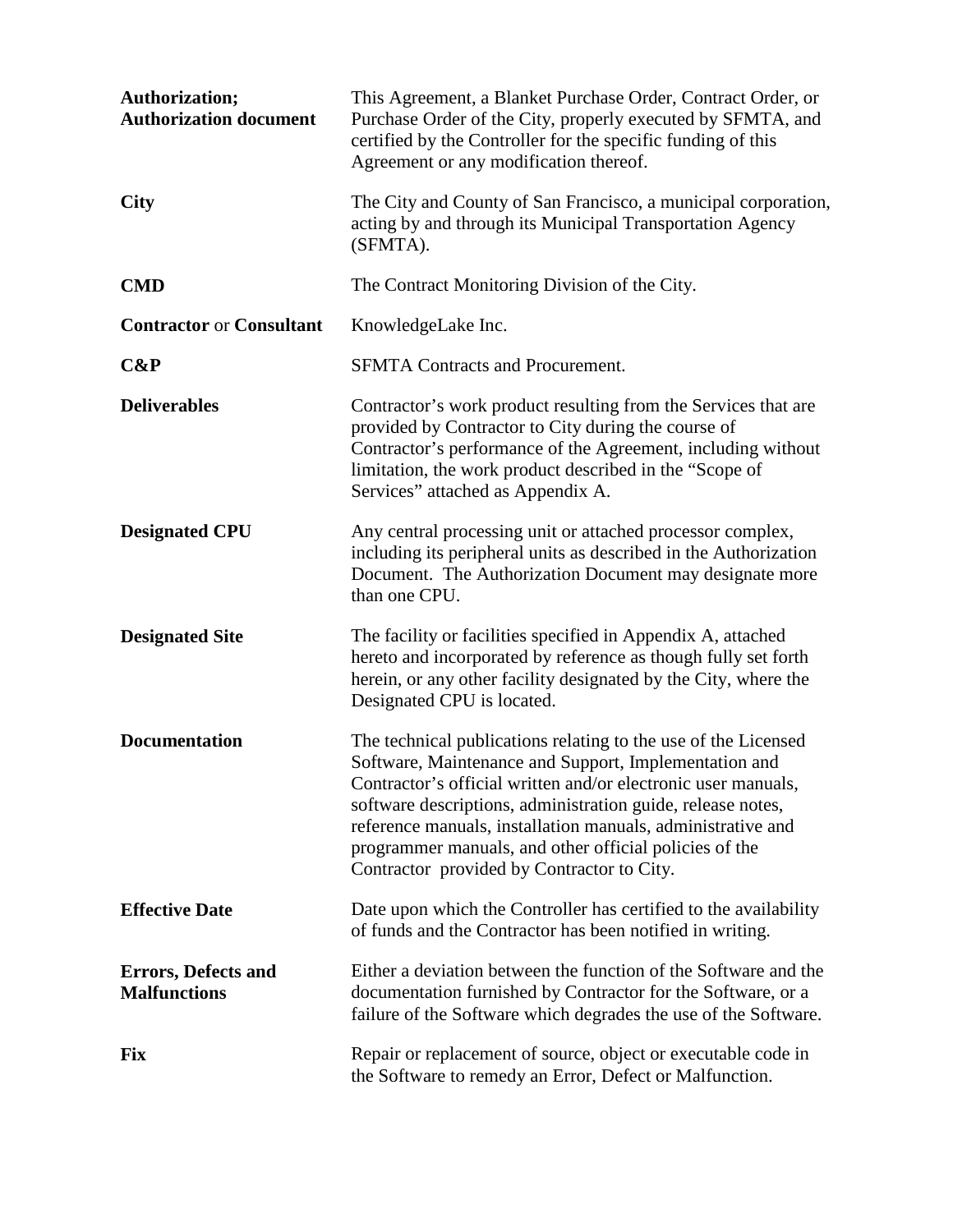| <b>Known Error</b>                           | Repair or replacement of source, object or executable code in<br>the Software to remedy an Error, Defect or Malfunction.                                                                                                                                                                                                                                                                                                                                    |
|----------------------------------------------|-------------------------------------------------------------------------------------------------------------------------------------------------------------------------------------------------------------------------------------------------------------------------------------------------------------------------------------------------------------------------------------------------------------------------------------------------------------|
| <b>Licensed Software;</b><br><b>Software</b> | One or more of the proprietary computer software programs<br>identified in the Authorization Document, all related materials,<br>Documentation, all corrections, patches, updates, modifications<br>or Upgrades thereto, and other written information received by<br>City from Contractor, whether in machine-readable or printed<br>form. The Authorization Document may identify more than<br>one software product or more than one copy of any product. |
| <b>Maintenance and Support</b>               | Any and all activities carried out by Contractor or on behalf of<br>Contractor in order to make available commercially versions or<br>updates of the Software, such as but not limited to:<br>improvements, variations, modifications, alterations, additions,<br>error corrections, enhancements, functional changes in order to:                                                                                                                          |
|                                              | Improve the software's efficiency and maintainability;<br>a.                                                                                                                                                                                                                                                                                                                                                                                                |
|                                              | Improve operational integrity and efficiency,<br>$\mathbf b$ .                                                                                                                                                                                                                                                                                                                                                                                              |
|                                              | Functional changes to correct errors, and<br>$\mathbf{c}$ .                                                                                                                                                                                                                                                                                                                                                                                                 |
|                                              | Additions to extend functionality.<br>d.                                                                                                                                                                                                                                                                                                                                                                                                                    |
| <b>Mandatory City</b><br><b>Requirements</b> | Those City laws set forth in the San Francisco Municipal Code,<br>including the duly authorized rules, regulations, and guidelines<br>implementing such laws that impose specific duties and<br>obligations upon Contractor.                                                                                                                                                                                                                                |
| <b>Major Release</b>                         | A Software release (for instance release number 1.1 to 2.0) that<br>contains new functionality modules and/or large functional<br>improvements of and/or expansions to existing functional<br>modules, but which is not/has not been included as a separate<br>Software module in the price list of Contractor.                                                                                                                                             |
| <b>Minor Release</b>                         | A Software release (from, for instance, release number 1.1 to<br>1.2 that comprises small functional improvements of existing<br>functional modules.                                                                                                                                                                                                                                                                                                        |
| Object code                                  | Machine readable compiled form of Licensed Software<br>provided by Contractor.                                                                                                                                                                                                                                                                                                                                                                              |
| Patch                                        | Temporary repair or replacement of code in the Software to<br>remedy an Error, Defect or Malfunction. Patches may be made<br>permanent and released in Subsequent Releases of the Software.                                                                                                                                                                                                                                                                 |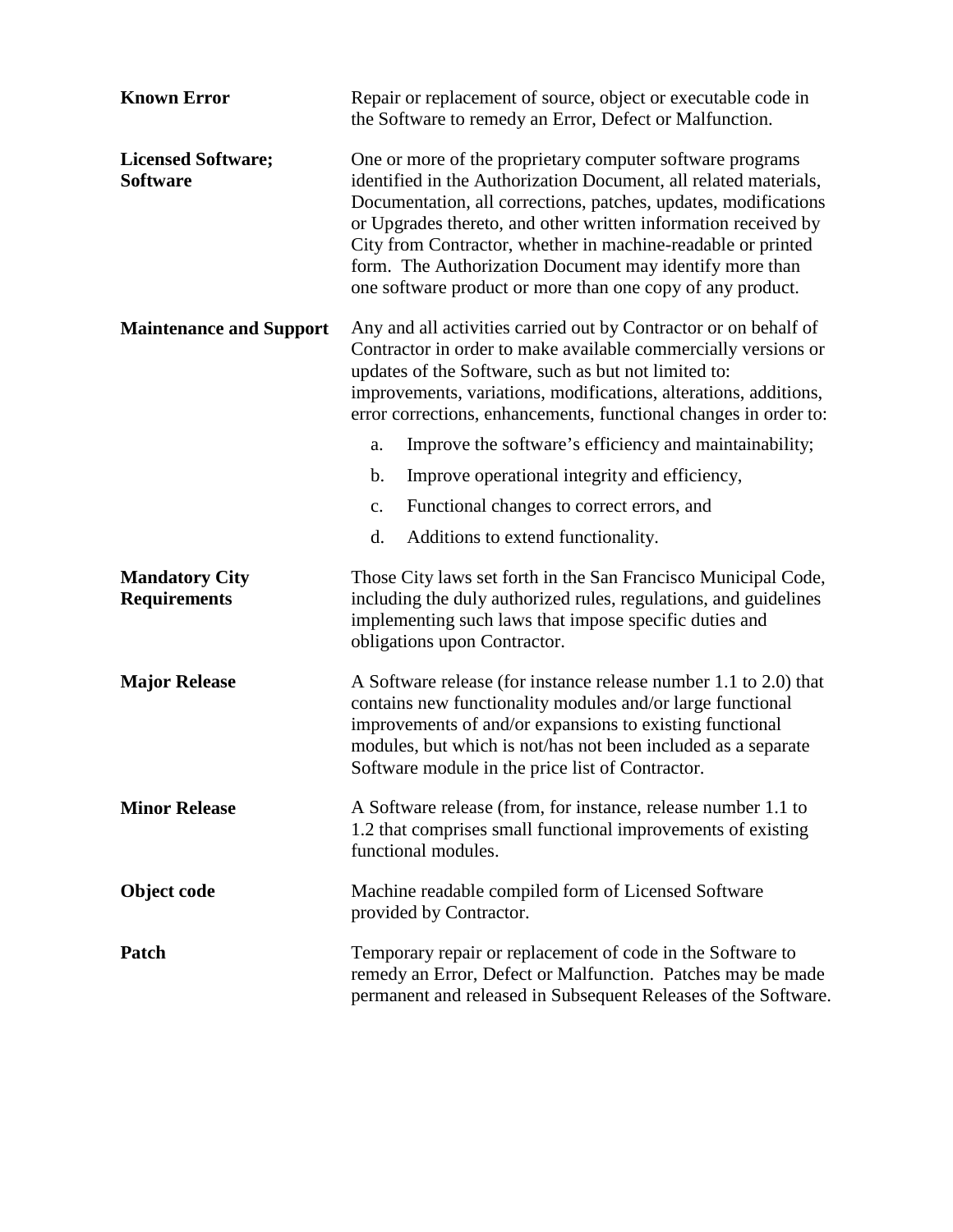| <b>Priority Category</b>  | A priority assigned to an Error, Defect or Malfunction,<br>designating the urgency of correcting an Error, Defect or<br>Malfunction. Assignment of a Priority Category to an Error,<br>Defect or Malfunction is based on City's determination of the<br>severity of the Error, Defect or Malfunction and Contractor's<br>reasonable analysis of the priority of the Error, Defect or<br>Malfunction.                                                           |
|---------------------------|----------------------------------------------------------------------------------------------------------------------------------------------------------------------------------------------------------------------------------------------------------------------------------------------------------------------------------------------------------------------------------------------------------------------------------------------------------------|
| <b>Priority Protocol</b>  | Based on the Priority Category, rules specifying the turnaround<br>time for correcting Errors, Malfunctions and Defects; escalation<br>procedures, and personnel assignment.                                                                                                                                                                                                                                                                                   |
| <b>Services</b>           | The work performed by Contractor under this Agreement as<br>specifically described in the "Scope of Services" attached as<br>Appendix A, including all services, labor, supervision,<br>materials, equipment, actions and other requirements to be<br>performed and furnished by Contractor under this Agreement.                                                                                                                                              |
| <b>Specifications</b>     | The functional and operational characteristics of the Licensed<br>Software as described in Contractor's current published product<br>descriptions and technical manuals                                                                                                                                                                                                                                                                                        |
| <b>Subsequent Release</b> | A release of the Software for use in a particular operating<br>environment which supersedes the Software. A Subsequent<br>Release is offered and expressly designated by Contractor as a<br>replacement to a specified Software product. A Subsequent<br>Release will be supported by Contractor in accordance with the<br>terms of this Software Maintenance Attachment. Multiple<br>Subsequent Releases may be supported by Contractor at any<br>given time. |
| <b>Support Services</b>   | The Software support service required under this Maintenance<br>Agreement. Support Services include correcting an Error,<br>Defect or Malfunction; providing telephone and/or online<br>support concerning the installation and use of the Software;<br>training in the installation and use of the Software; on-site<br>consulting and application development services; detection,<br>warning and correction of viruses; and disabled/disabling code.        |
| <b>Upgrade</b>            | Either an enhancement to the Software code to add new features<br>or functions to the system or software programming revisions<br>containing corrections to Errors, Defects and Malfunctions that<br>have been reported by users or discovered by the Contractor.                                                                                                                                                                                              |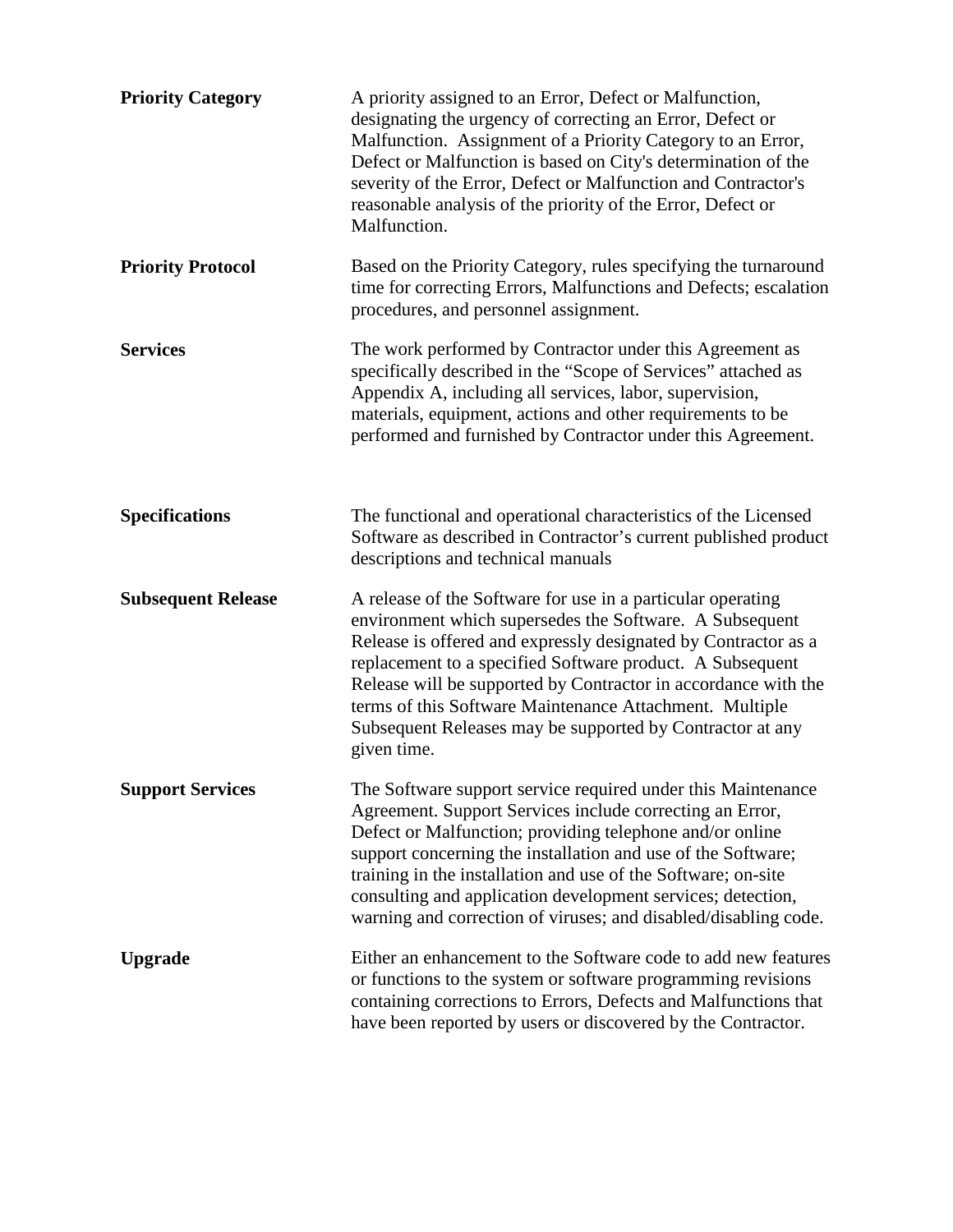| <b>Warranty Period</b> | A period commencing with the installation of the Software<br>product during which reported Errors, Defects and<br>Malfunctions for Software products are corrected without<br>charge in accordance with the provisions below. |
|------------------------|-------------------------------------------------------------------------------------------------------------------------------------------------------------------------------------------------------------------------------|
| Workaround             | A change in the procedures followed or end user operation of<br>the software to avoid an Error, Defect or Malfunction without<br>significantly impairing functionality or degrading the use of the<br>Software.               |

Whenever the words "as directed," "as required," "as permitted," or words of like effect are used, it shall be understood as the direction, requirement, or permission of the SFMTA. The words "sufficient," "necessary," or "proper," and the like, mean sufficient, necessary or proper in the judgment of the SFMTA, unless otherwise indicated by the context.

**2. Certification of Funds; Budget and Fiscal Provisions; Termination in the Event of Non-Appropriation.** This Agreement is subject to the budget and fiscal provisions of the City's Charter. Charges will accrue only after prior written authorization certified by the Controller, and the amount of City's obligation hereunder shall not at any time exceed the amount certified for the purpose and period stated in such advance authorization. This Agreement will terminate without penalty, liability or expense of any kind to City at the end of any fiscal year if funds are not appropriated for the next succeeding fiscal year. If funds are appropriated for a portion of the fiscal year, this Agreement will terminate, without penalty, liability or expense of any kind at the end of the term for which funds are appropriated. City has no obligation to make appropriations for this Agreement in lieu of appropriations for new or other agreements. City budget decisions are subject to the discretion of the Mayor and the Board of Supervisors. Contractor's assumption of risk of possible non-appropriation is part of the consideration of this Agreement.

THIS SECTION CONTROLS AGAINST ANY AND ALL OTHER PROVISIONS OF THIS AGREEMENT.

#### **3. Term of the Agreement**

a . **Term of License.** Subject to Section 5, the license granted under this Agreement shall commence upon acceptance of the Licensed Software and shall continue in perpetuity unless sooner terminated in accordance with the provisions of this Agreement.

b. **Term of Maintenance.** Subject to Section 2, the term of the Maintenance and Support under this Agreement shall be from the Effective Date of this Agreement through April 1, 2019, with two one-year options to extend at the City's sole and absolute discretion.

c. **Term of Implementation and Training Service.** Subject to Section 2, the term of the implementation and training services detailed in this Agreement and Appendix A shall be from the Effective Date of this Agreement to April 1, 2019, provided City, at its sole discretion, has issued to Contractor a Notice to Proceed in the form of a purchase order which clearly identifies the Implementation Services that City is requesting Contractor to perform based on rates established in Appendix B (Calculation of Charges).

**4. Effective Date of the Agreement.** This Agreement shall become effective when the Controller has certified to the availability of funds and Contractor has been notified in writing.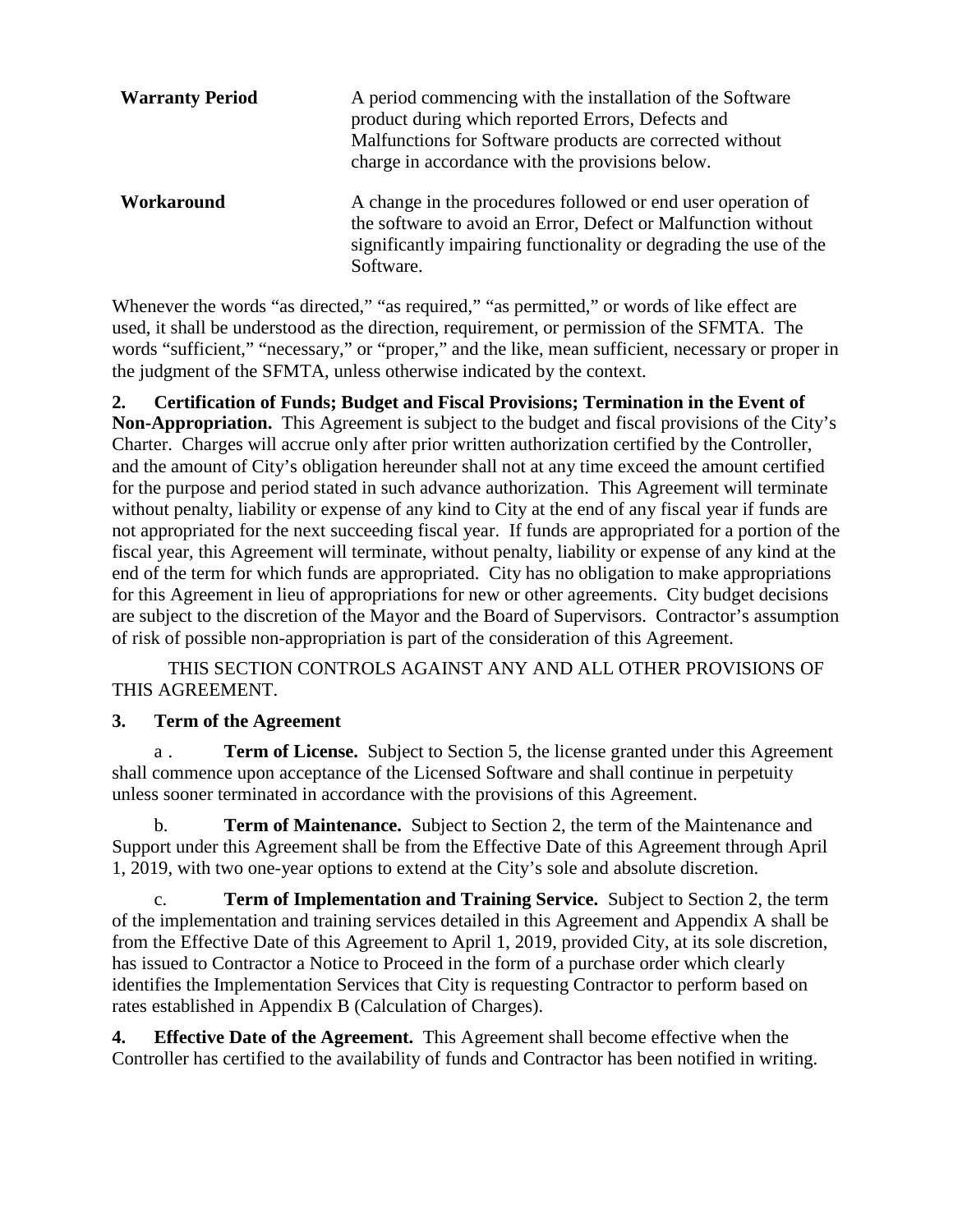## **5. License**

a. **Grant of License.** Subject to the terms and conditions of this Agreement, Contractor grants City a non-exclusive and non-transferable perpetual license to use the Licensed Software at all locations owned or controlled by City. City acknowledges and agrees that the Licensed Software is the proprietary information of Contractor and that this Agreement grants City no title or right of ownership in the Licensed Software.

b. **Restrictions on Use.** City is authorized to use the Licensed Software only for City's municipal purposes. City agrees that it will, through its best efforts, not use or permit the Licensed Software to be used in any manner, whether directly or indirectly, that would enable any other person or entity to use the Licensed Software on other than the Designated Site.

c. **Transfer of Products.** City may move the Licensed Software and supporting materials to another City site which physically replaces the original installation site. City shall provide notice of such transfer to Contractor without delay.

d. **Documentation.** Contractor shall provide City with the Licensed Software specified in Appendix A, and a minimum of two copies of the Documentation per installation. Contractor grants to City permission to duplicate all printed Documentation for City's municipal use.

e. **Proprietary Markings**. City agrees not to remove or destroy any proprietary markings or proprietary legends placed upon or contained within the Licensed Software or any related materials or Documentation.

f. **Authorized Modification.** City shall also be permitted to develop, use and modify Application Program Interfaces (API's), macros and user interfaces. For purposes of this Agreement, such development shall be deemed an authorized modification. Any such APIs, macros or other interfaces developed by the City shall become the property of the City.

Licensor has no general objection to the City's use of third party programs in conjunction with the software licensed under this Agreement, provided however that Licensor's warranty obligations shall be limited to the Licensed Software in such circumstances, and shall not extend to any third party programs used in conjunction with the Licensed Software. Licensor recognizes that City has and will license third party programs that City will use with Licensor's products. Based on information provided to Licensor as of the effective date, Contractor agrees that such use does not constitute an unauthorized modification or violate the licenses granted under this Agreement.

g. **Other Deliverables.** Contractor grants City a perpetual, non-exclusive, nontransferable license to use, retain, and reproduce at all locations controlled by SFMTA, for internal use only, all copies (whether in hard copy or electronic format) of drawings, plans, specifications, schematics, studies, reports, memoranda, computation sheets and all other documents that are (i) prepared by Contractor or its subcontractors or suppliers (but not exclusively for City); and (ii) required to be provided to City in connection with this Agreement. Contractor hereby warrants that it has title to and/or the authority to grant a license of such deliverables to the City.

## **6. Delivery and Installation.**

a. Delivery and installation shall be made pursuant to Appendix A.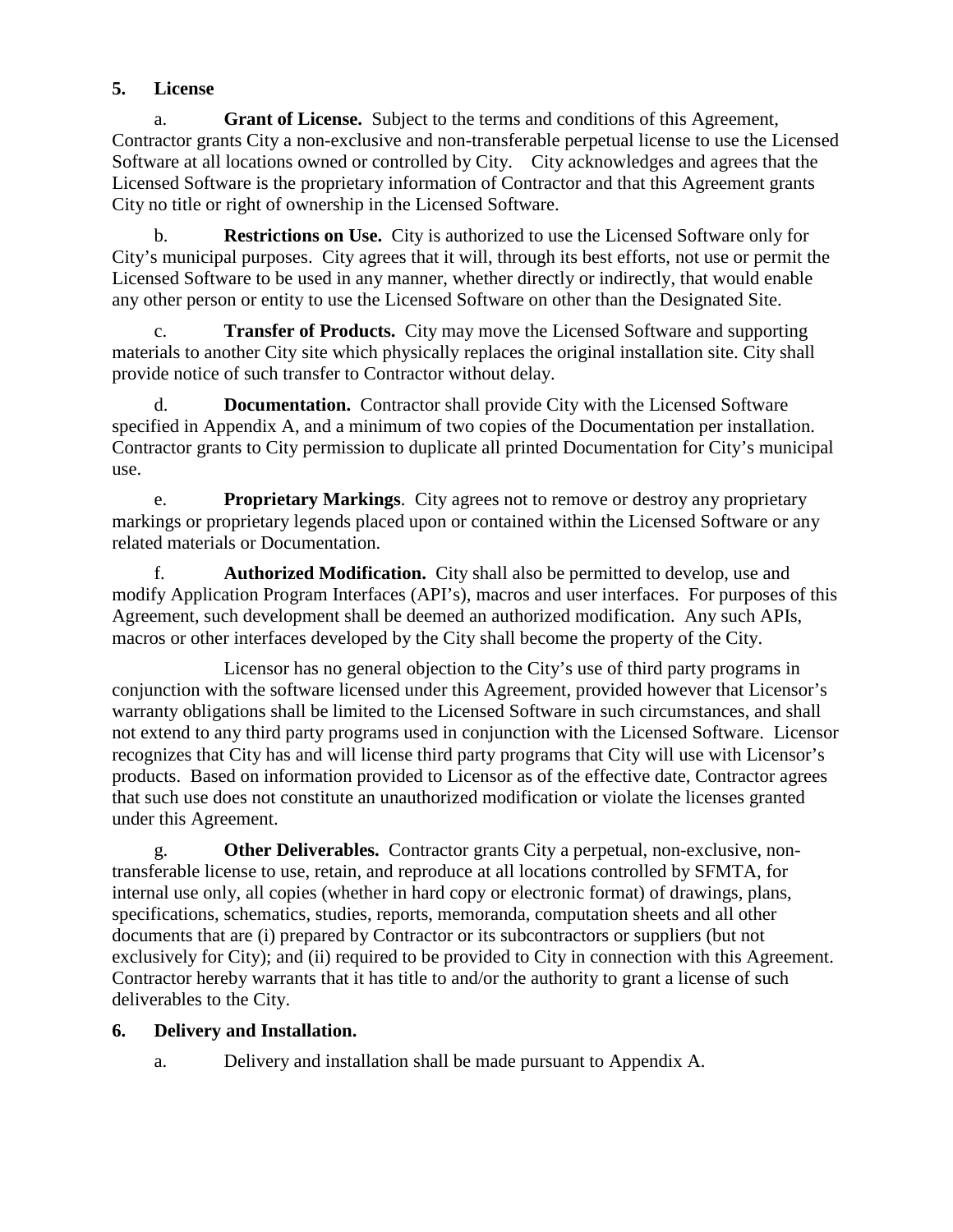b. **Risk of Loss.** If any of the Licensed Software products are lost or damaged before installation is completed, Contractor shall promptly replace such products, including the replacement of program storage media if necessary, at no additional charge to the City. If any of the Licensed Software products are lost or damaged while in the possession of the City, Contractor will promptly replace such products without charge, except for program storage media, unless supplied by the City.

**7. Services Contractor Agrees to Perform.** The Contractor agrees to perform the services provided for in Appendix A, "Services to be provided by Contractor," attached hereto and incorporated by reference as though fully set forth herein.

**8. Acceptance Testing.** After Contractor has installed the Licensed Software, the City shall have up to 10 business days ("Acceptance Testing Period") from the date of installation to verify that the Licensed software substantially performs to the specifications contained in the Documentation. In the event that the City determines that the Licensed Software does not meet such specifications, the City shall notify the Contractor in writing, and Contractor shall modify or correct the Licensed Software so that it satisfies the Acceptance criteria. The date of Acceptance will be that date upon which City provides Contractor with written notice of satisfactory completion of Acceptance testing. If City notifies Contractor after the Acceptance Testing Period that the Licensed Software does not meet the Acceptance criteria of this section, then City shall be entitled to terminate this License in accordance with the procedures specified in Section 30(b) herein, and shall be entitled to a full refund of the license fee.

**9. Training Services.** At the sole discretion and option of City, Contractor will provide training services in accordance with Appendices A and B.

**10. Contractor's Default.** Failure or refusal of Contractor to perform or do any act herein required shall constitute a default. On and after any event of default, City shall have the right to exercise its legal and equitable remedies, including, without limitation, the right to terminate this Agreement upon ten days written notice or to seek specific performance of all or any part of this Agreement. Such termination does not waive any other legal remedies available to City. In addition, City shall have the right (but no obligation) to cure (or cause to be cured) on behalf of Contractor any event of default; Contractor shall pay to City on demand all costs and expenses incurred by City in effecting such cure, with interest thereon from the date of incurrence at the maximum rate then permitted by law. City shall have the right to offset from any amounts due to Contractor under this Agreement or any other agreement between City and Contractor all damages, losses, costs or expenses incurred by City as a result of such event of default and any liquidated damages due from Contractor pursuant to the terms of this Agreement or any other agreement.

#### **11. Maintenance and Support**

## a. **Scope of Service Coverage.**

1) Contractor shall provide Support Services and provide Upgrades during the term of this Maintenance Agreement for the Software.

2) During the term of this Maintenance Agreement, Contractor will furnish Error, Defect or Malfunction correction in accordance with the Priority Categories listed below, based on the City's determination of the severity of the Error, Defect or Malfunction and Contractor's reasonable analysis of the priority of the Error, Defect or Malfunction.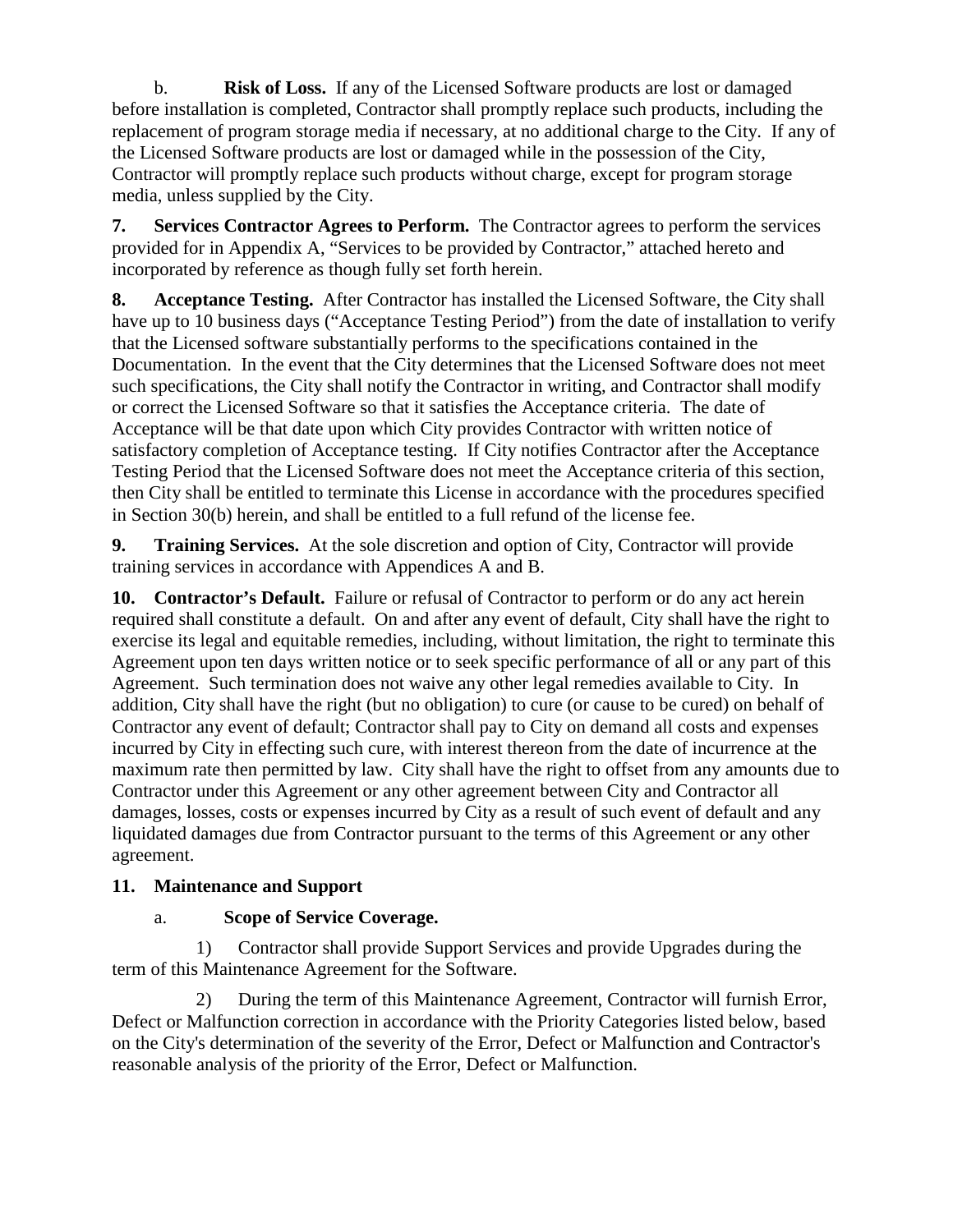a) Priority 1: An Error, Defect or Malfunction which renders the Software inoperative; or causes the Software to fail catastrophically.

b) Priority 2: An Error, Defect or Malfunction which substantially degrades the performance of the Software, but does not prohibit the City's use of the Software.

c) Priority 3: An Error, Defect or Malfunction which causes only a minor impact on the use of the Software.

3) Contractor will furnish Error, Defect or Malfunction correction in accordance with the following protocols:

a) Priority 1 Protocol: Within two hours, Contractor assigns a product technical specialist(s) to diagnose and correct the Error, Defect or Malfunction; thereafter, Contractor shall provide ongoing communication about the status of the correction; shall proceed to immediately provide a Fix, a Patch or a Workaround; and exercise all commercially reasonable efforts to include a Fix or Patch for the Error, Defect or Malfunction in the next Subsequent Release. Contractor will escalate resolution of the problem to personnel with successively higher levels of technical expertise until the Error, Defect or Malfunction is corrected.

b) Priority 2 Protocol: Within four hours, Contractor assigns a product technical specialist(s) to diagnose the Error, Defect or Malfunction and to commence correction of the Error, Defect or Malfunction; to immediately provide a Workaround; to provide escalation procedures as reasonably determined by Contractor's staff; and to exercise all commercially reasonable efforts to include a Fix or Patch for the Error, Defect or Malfunction in the next Software maintenance release.

c) Priority 3 Protocol: Contractor may include a Fix or Patch in the next Software major release.

b. **Hotline Support.** Contractor shall provide remote access hotline support to City to help City answer routine questions with respect to the use of the Software. Contractor also shall provide remote access hotline support to City to initiate resolution of Priority 1 and Priority 2 Errors, Defects and Malfunctions. Hotline support shall be made available by phone between the hours of 8 a.m. and 5 p.m. Pacific time Monday through Friday, except legal holidays. Hotline support shall be available by electronic bulletin board, electronic mail or other service 24-hours a day, seven-days a week. Responses to questions posted by electronic means will be made within the time frame established under Priority Protocols for an Error, Defect or Malfunction in a Software Product.

c. **City Responsibilities Related to Support.** City shall use reasonable efforts to make available to Contractor reasonable access to the equipment on which City experienced the Error, Defect or Malfunction, the Software Product and all relevant documentation and records. City shall also provide reasonable assistance to Contractor, including sample output and diagnostic information, in order to assist Contractor in providing Support Services. City shall be responsible for the interface between the Software and other software products installed on City equipment. Unless otherwise agreed in writing between City and Contractor, City is responsible for installing, managing and operating any Software delivered under this Maintenance Agreement.

d. **Changes in Operating System.** If City desires to obtain a version of the Licensed Software that operates under an operating system not specified in the Authorization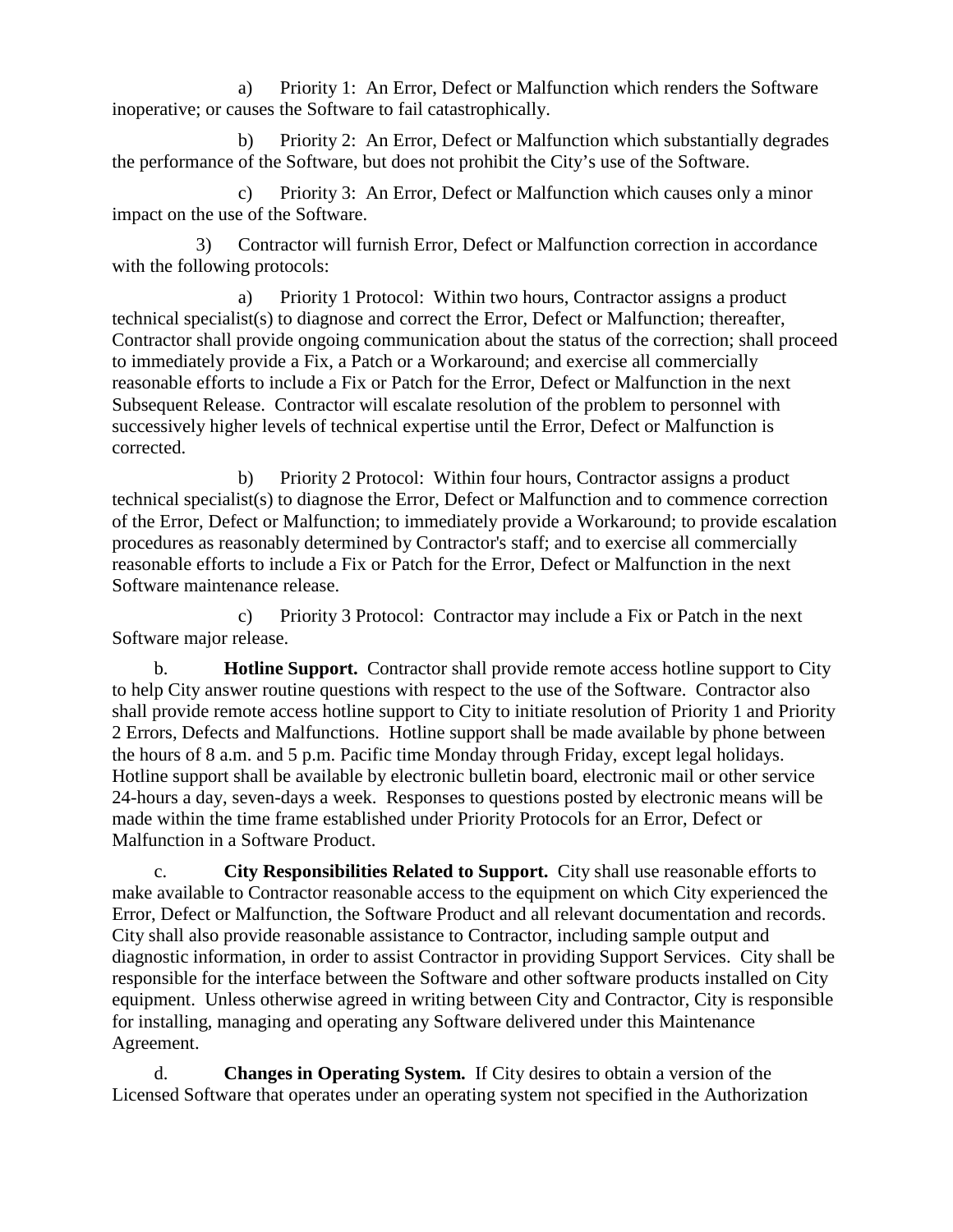Document, Contractor will provide City with the appropriate version of the Licensed Software, if available, on a 90-day trial basis without additional charge, provided City has paid all maintenance and support charges then due. At the end of the 90-day trial period, City must elect one of the following three options: (i) City may retain and continue the old version of the Licensed Software, return the new version to Contractor and continue to pay the applicable rental or license fee and maintenance charges for the old version; (ii) City may retain and use the new version of the Licensed Software and return the old version to Contractor, provided City pays Contractor the applicable rental or license fee and maintenance charges for the new version of the Licensed Software; or (iii) City may retain and use both versions of the Products, provided City pays Contractor the applicable rental or license fee and maintenance charges for both versions of the Licensed Software. City will promptly issue the necessary Authorization Document(s) to accomplish the above.

e. **Charges for Subsequent Years.** For each year after the period for which periodic payments are payable, or each year after the first year of the lump sum payment license, as the case may be, Contractor will continue to provide City with the maintenance and support services as described in subsection A above, provided City issues a purchase order or modification to this License Agreement and pays Contractor in advance the annual maintenance and support charges then in effect. If there is an increase in annual maintenance and support charges, Contractor shall give City written notice of such increase at least 30 days prior to the expiration of the applicable maintenance period. Annual maintenance and support charges shall not increase more than **3** % of the rate of the year immediately prior to such increase. Contractor will make maintenance and support services available to City for a minimum of **10** years, provided (i) City is paying applicable maintenance and support charges to Contractor, and (ii) the maintenance and support services are eligible under the Contractor's Technical Support and Support Lifecycle Policies as they may be amended by agreement of the Parties.

f. City acknowledges and agree that terms and conditions of the KnowledgeLake Technical Support Policy attached as Appendix C (as it may be amended by agreement of the Parties) shall be applicable to Sections 11 a-e above.

#### **12. Warranties**

a. **Right to Grant License.** Contractor hereby warrants that it has title to and/or the authority to grant a license of the Licensed Software to the City.

b. **Warranty of Performance.** Contractor hereby warrants that when fully implemented, the Licensed Software, including all updates and upgrades shall perform in accordance with the Documentation.

c. **Warranty of Authority; No Conflict.** Each party hereby warrants to the other that it is authorized to enter into this Agreement and that its performance thereof will not conflict with any other agreement.

d. **Conformity to Specifications.** Contractor warrants that when the Licensed Software specified in the Authorization Document and all updates and improvements to the Licensed Software are delivered to City, they will be free from defects as to design, material, and workmanship and will perform on the Designated CPU in accordance with the Contractor's published specifications for the Licensed Software for a period of 270 days from City's Acceptance of such Licensed Software.

EXCEPT AS EXPRESSLY INDICATED IN THIS AGREEMENT AND SUBJECT TO ANY STATUTORY WARRANTIES WHICH CANNOT BE EXCLUDED,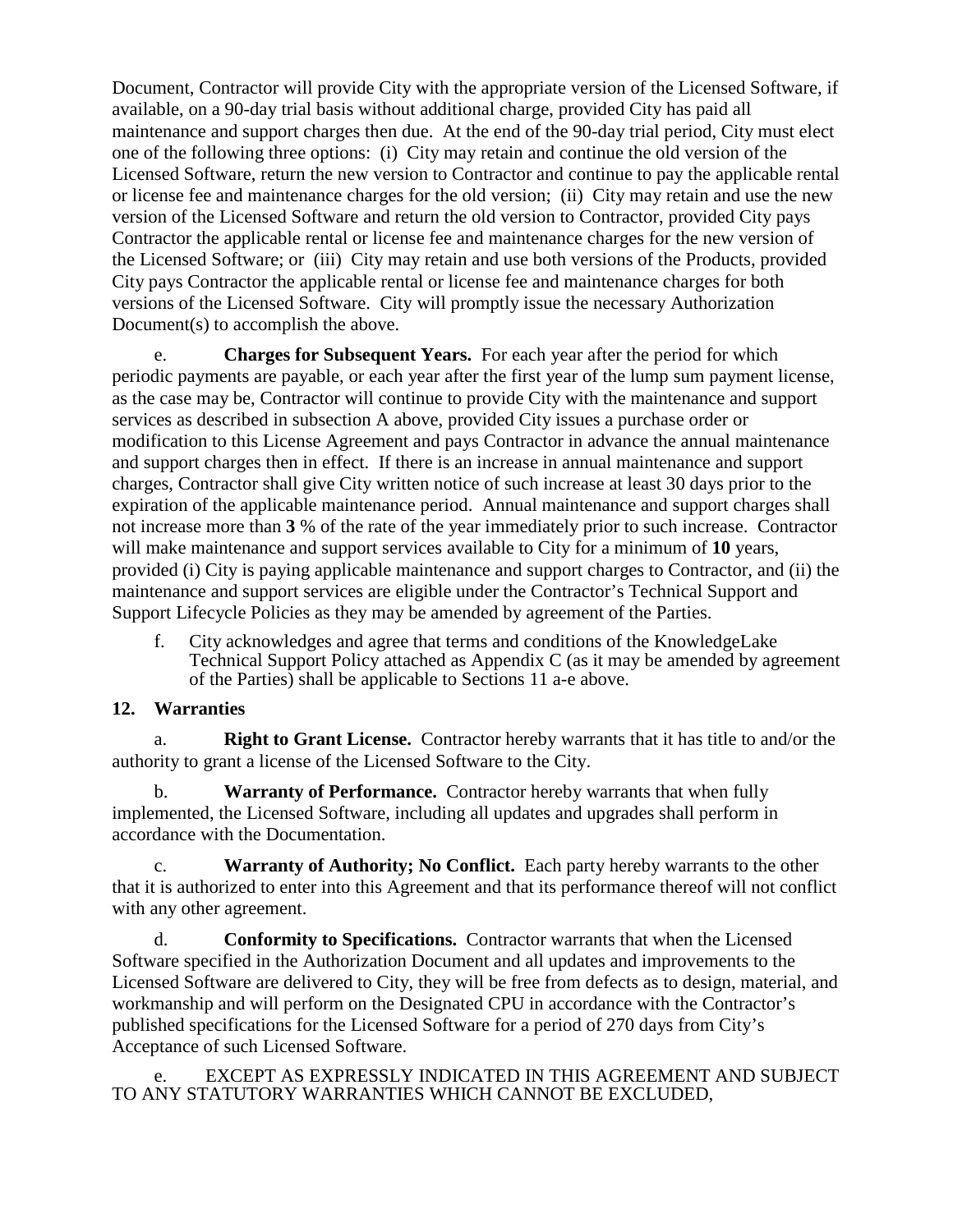CONTRACTOR MAKES NO OTHER EXPRESS OR IMPLIED WARRANTIES WITH RESPECT TO THE LICENSED SOFTWARE OR SERVICE, INCLUDING WITHOUT LIMITATION, WARRANTIES OF MERCHANTABILITY AND OR FITNESS FOR A PARTICULAR PURPOSE.

**13. Infringement Indemnification.** If notified promptly in writing of any judicial action brought against City based on an allegation that City's use of the Licensed Software infringes a patent, copyright, or any right of a third party or constitutes misuse or misappropriation of a trade secret or any other right in intellectual property (Infringement), Contractor will hold City harmless and defend such action at its own expense. Contractor will pay the costs and damages awarded in any such action or the cost of settling such action, provided that Contractor shall have sole control of the defense of any such action and all negotiations or its settlement or compromise. If notified promptly in writing of any informal claim (other than a judicial action) brought against City based on an allegation that City's use of the Licensed Software constitutes Infringement, Contractor will pay the costs associated with resolving such claim and will pay the settlement amount (if any), provided that Contractor shall have sole control of the resolution of any such claim and all negotiations for its settlement.

In the event a final injunction is obtained against City's use of the Licensed Software by reason of Infringement, or in Contractor's opinion City's use of the Licensed Software is likely to become the subject of Infringement, Contractor may at its option and expense: (a) procure for City the right to continue to use the Licensed Software as contemplated hereunder, (b) replace the Licensed Software with a non-infringing, functionally equivalent substitute Licensed Software, or (c) suitably modify the Licensed Software to make its use hereunder non-infringing while retaining functional equivalency to the unmodified version of the Licensed Software. If none of these options is reasonably available to Contractor, then the applicable Authorization Document or relevant part of such Authorization Document may be terminated at the option of either party hereto and Contractor shall refund to City all amounts paid under this Agreement for the license of such infringing Licensed Software. Any unauthorized modification or attempted modification of the Licensed Software by City or any failure by City to implement any improvements or updates to the Licensed Software, as supplied by Contractor, shall void this indemnity unless City has obtained prior written authorization from Contractor permitting such modification, attempted modification or failure to implement. Contractor shall have no liability for any claim of Infringement based on City's use or combination of the Licensed Software with products or data of the type for which the Licensed Software was neither designed nor intended to be used.

Contractor's obligations under this Section 13 shall not extend to Unauthorized Uses by City. For purposes of this Section, the term "Unauthorized Uses" shall mean a use that is not consistent with the terms of this Agreement, and for which SFMTA has been given reasonable notice by Contractor that such use is not authorized.

**14. Payment.** Contractor shall provide an invoice to the SFMTA on a monthly basis for Services completed in the immediate preceding month, unless a different schedule is set out in Appendix B, "Calculation of Charges." Compensation shall be made for Services identified in the invoice that the SFMTA's designee, in his or her sole discretion, concludes has been satisfactorily performed. Payment shall be made within 30 calendar days of receipt of the invoice, unless the City notifies the Contractor that a dispute as to the invoice exists. In no event shall the amount of this Agreement exceed Three Million Three Hundred Eighty Eight Thousand Three Hundred Fifty Dollars (\$3,388,350)**.** The breakdown of costs associated with this Agreement is provided for in Appendix B. No charges shall be incurred under this Agreement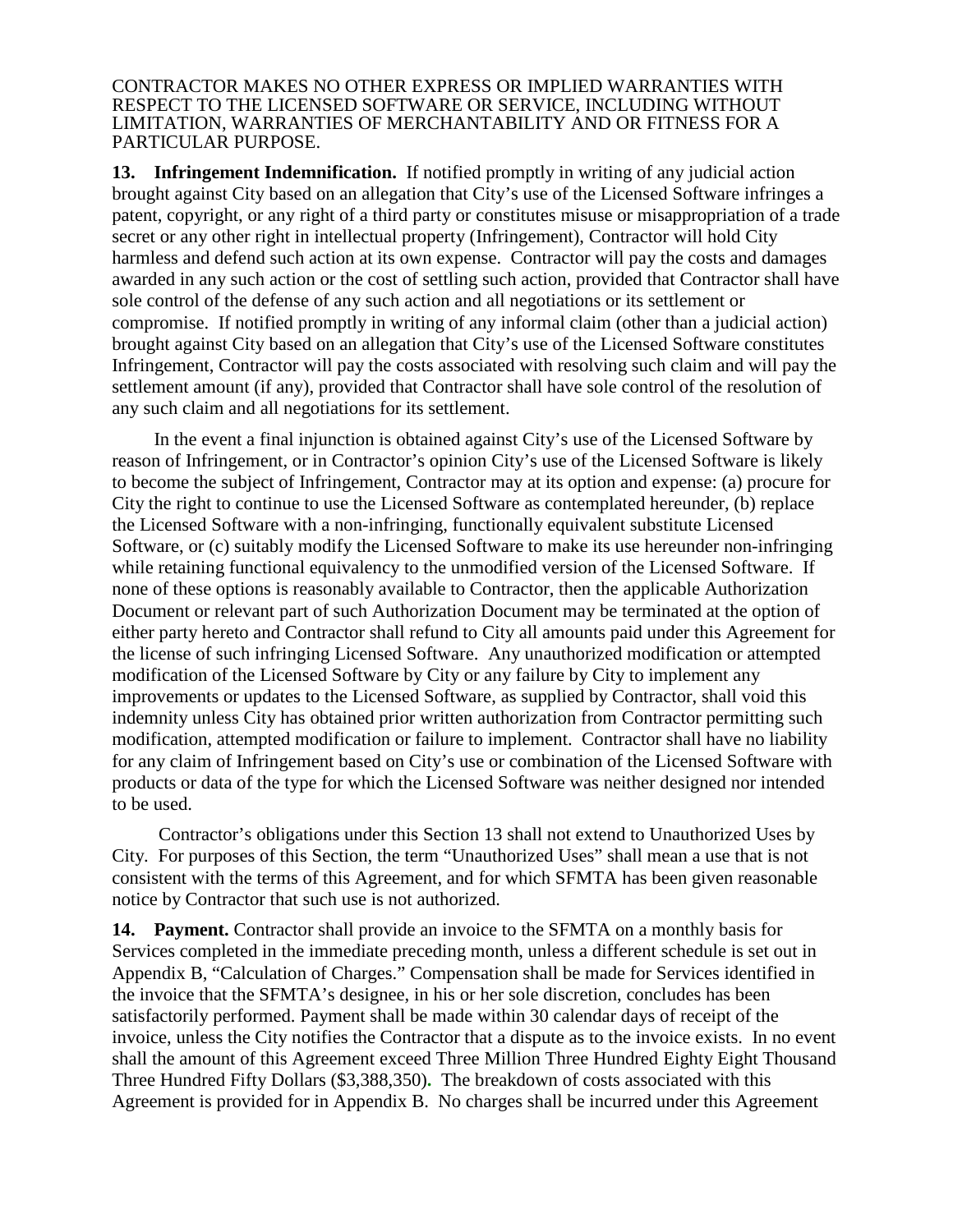for software licensing nor shall any payments become due to Contractor for software licensing until Licensed Software and services required under this Agreement are received from Contractor and approved by SFMTA as being in accordance with this Agreement. In no event shall City be liable for interest or late charges for any late payments.

**15. Guaranteed Maximum Costs.** The City's payment obligation to Contractor cannot at any time exceed the amount certified by City's Controller for the purpose and period stated in such certification. Absent an authorized Emergency per the City Charter or applicable Code, no City representative is authorized to offer or promise, nor is the City required to honor, any offered or promised payments to Contractor under this Agreement in excess of the certified maximum amount without the Controller having first certified the additional promised amount and the Parties having modified this Agreement as provided in Section 45, "Entire Agreement; Modification" of this Agreement."

#### **16. Payment; Invoice Format.**

a.Invoices furnished by Contractor under this Agreement must be in a form acceptable to the Controller, and must include a unique invoice number. All amounts paid by City to Contractor shall be subject to audit by City. Payment shall be made by City to Contractor at the address specified in the section entitled "Notices to the Parties." City may withhold payment to Contractor in any instance in which Contractor has failed or refused to satisfy any material obligation provided for under this Maintenance Agreement.

b. All City vendors receiving new contracts, contract renewals, or contract extensions must sign up to receive electronic payments through Paymode-X, the City's third party service that provides Automated Clearing House (ACH) payments. Electronic payments are processed every business day and are safe and secure. To sign up for electronic payments, visit www.sfgov.org/ach. The following information is required to sign up: (i) The enroller must be their company's authorized financial representative, (ii) the company's legal name, main telephone number and all physical and remittance addresses used by the company, (iii) the company's U.S. federal employer identification number (EIN) or Social Security number (if they are a sole proprietor), and (iv) the company's bank account information, including routing and account numbers.

**17. Submitting False Claims.** The full text of San Francisco Administrative Chapter 21, Section 21.35, including the enforcement and penalty provisions, is incorporated into this Agreement. Pursuant to San Francisco Administrative Code §21.35, any contractor or subcontractor who submits a false claim shall be liable to the City for the statutory penalties set forth in that section. A contractor or subcontractor will be deemed to have submitted a false claim to the City if the contractor or subcontractor: (a) knowingly presents or causes to be presented to an officer or employee of the City a false claim or request for payment or approval; (b) knowingly makes, uses, or causes to be made or used a false record or statement to get a false claim paid or approved by the City; (c) conspires to defraud the City by getting a false claim allowed or paid by the City; (d) knowingly makes, uses, or causes to be made or used a false record or statement to conceal, avoid, or decrease an obligation to pay or transmit money or property to the City; or (e) is a beneficiary of an inadvertent submission of a false claim to the City, subsequently discovers the falsity of the claim, and fails to disclose the false claim to the City within a reasonable time after discovery of the false claim.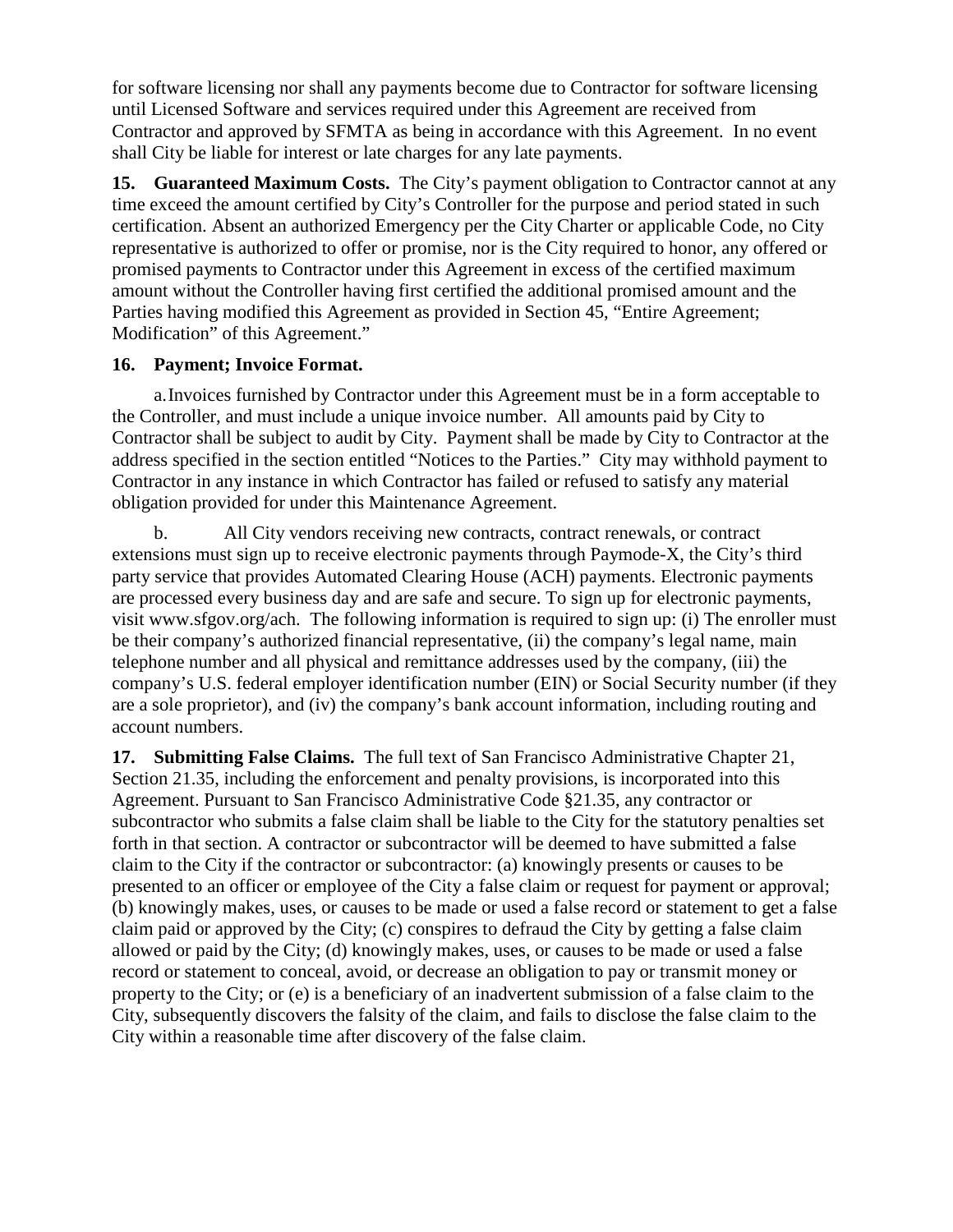**18. Taxes.** Payment of any taxes, including possessory interest taxes, and California sales and use taxes, levied upon this Agreement, the transaction, or the services delivered pursuant hereto, shall be the obligation of Contractor.

**19. Payment Does Not Imply Acceptance of Work**. The granting of any payment by City, or the receipt thereof by Contractor, shall in no way lessen the liability of Contractor to replace unsatisfactory work, the Licensed Software, although the unsatisfactory character of such work, or Licensed Software may not have been apparent or detected at the time such payment was made. Software, components, or workmanship that do not conform to the requirements of this Agreement may be rejected by City and in such case must be replaced by Contractor without delay.

**20. Qualified Personnel.** Work under this Maintenance Agreement shall be performed only be competent personnel under the supervision of and in the employment of Contractor. Contractor will comply with City's reasonable requests regarding assignment of personnel, but all personnel, including those assigned at City's request, must be supervised by Contractor. Contractor shall assign adequate personnel resources to allow timely completion within the project schedule and provide the level of service within the response times specified in this Agreement.

Contractor shall provide the following resources:

- Engagement Manager
- Project Manager
- Technical Architect
- Records Management Consultant
- Technical Special

**21. Responsibility for Equipment.** City shall not be responsible for any damage to persons or property as a result of the use, misuse or failure of any equipment used by Contractor, or by any of its employees, even though such equipment be furnished, rented or loaned to Contractor by City. The acceptance or use of such equipment by Contractor or any of its employees means that Contractor accepts full responsibility for and agrees to exonerate, indemnify, defend and save harmless City from and against any and all claims for any damage or injury of any type arising from the use, misuse or failure of such equipment, whether such damage be to Contractor, its employees, City employees or third parties, or to property belonging to any of the above.

## **22. Independent Contractor; Payment of Taxes and Other Expenses**

a.**Independent Contractor**. For the purposes of this Section 22, "Contractor" shall be deemed to include not only Contractor, but also any agent or employee of Contractor. Contractor acknowledges and agrees that at all times, Contractor or any agent or employee of Contractor shall be deemed at all times to be an independent contractor and is wholly responsible for the manner in which it performs the services and work requested by City under this Agreement. Contractor, its agents, and employees will not represent or hold themselves out to be employees of the City at any time. Contractor or any agent or employee of Contractor shall not have employee status with City, nor be entitled to participate in any plans, arrangements, or distributions by City pertaining to or in connection with any retirement, health or other benefits that City may offer its employees. Contractor or any agent or employee of Contractor is liable for the acts and omissions of itself, its employees and its agents. Contractor shall be responsible for all obligations and payments, whether imposed by federal, state or local law, including, but not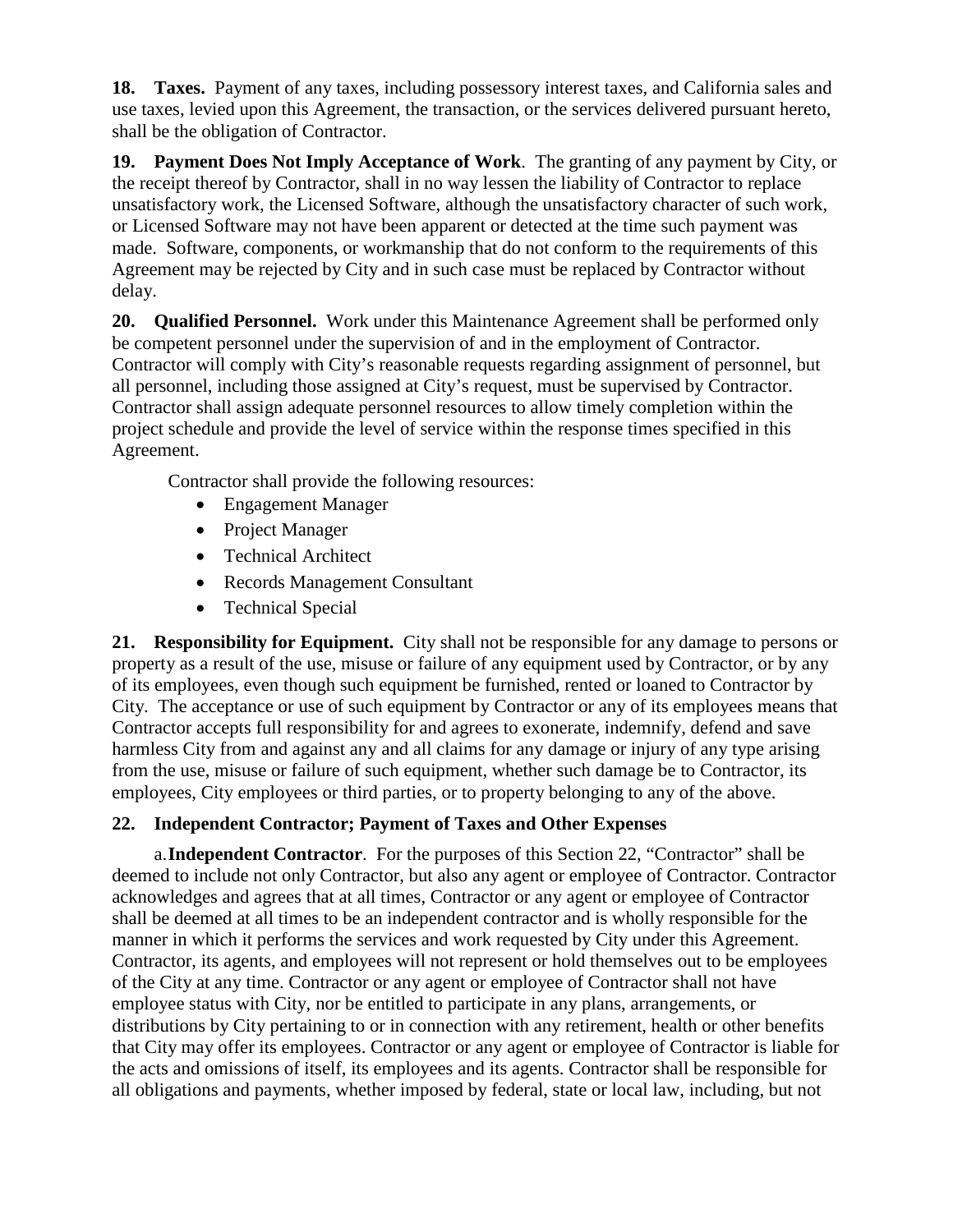limited to, FICA, income tax withholdings, unemployment compensation, insurance, and other similar responsibilities related to Contractor's performing services and work, or any agent or employee of Contractor providing same. Nothing in this Agreement shall be construed as creating an employment or agency relationship between City and Contractor or any agent or employee of Contractor. Any terms in this Agreement referring to direction from City shall be construed as providing for direction as to policy and the result of Contractor's work only, and not as to the means by which such a result is obtained. City does not retain the right to control the means or the method by which Contractor performs work under this Agreement. Contractor agrees to maintain and make available to City, upon request and during regular business hours, accurate books and accounting records demonstrating Contractor's compliance with this section. Should City determine that Contractor, or any agent or employee of Contractor, is not performing in accordance with the requirements of this Agreement, City shall provide Contractor with written notice of such failure. Within five business days of Contractor's receipt of such notice, and in accordance with Contractor policy and procedure, Contractor shall remedy the deficiency. Notwithstanding, if City believes that an action of Contractor, or any agent or employee of Contractor, warrants immediate remedial action by Contractor, City shall contact Contractor and provide Contractor in writing with the reason for requesting such immediate action.

b. **Payment of Taxes and Other Expenses.** Should City, in its discretion, or a relevant taxing authority such as the Internal Revenue Service or the State Employment Development Division, or both, determine that Contractor is an employee for purposes of collection of any employment taxes, the amounts payable under this Agreement shall be reduced by amounts equal to both the employee and employer portions of the tax due (and offsetting any credits for amounts already paid by Contractor which can be applied against this liability). City shall then forward those amounts to the relevant taxing authority. Should a relevant taxing authority determine a liability for past services performed by Contractor for City, upon notification of such fact by City, Contractor shall promptly remit such amount due or arrange with City to have the amount due withheld from future payments to Contractor under this Agreement (again, offsetting any amounts already paid by Contractor which can be applied as a credit against such liability). A determination of employment status pursuant to the preceding two paragraphs shall be solely for the purposes of the particular tax in question, and for all other purposes of this Agreement, Contractor shall not be considered an employee of City. Notwithstanding the foregoing, Contractor agrees to indemnify and save harmless City and its officers, agents and employees from, and, if requested, shall defend them against any and all claims, losses, costs, damages, and expenses, including attorney's fees, arising from this section.

#### **23. Insurance**

a.Without in any way limiting Contractor's liability pursuant to the "Indemnification" section of this Agreement, Contractor must maintain in force, during the full term of the Agreement, insurance in the following amounts and coverages:

1) Workers' Compensation, in statutory amounts, with Employers' Liability Limits not less than \$1,000,000 each accident, injury, or illness; and

2) Commercial General Liability Insurance with limits not less than \$1,000,000 each occurrence and \$2,000,000 general aggregate for Bodily Injury and Property Damage, including Contractual Liability, Personal Injury, Products and Completed Operations; and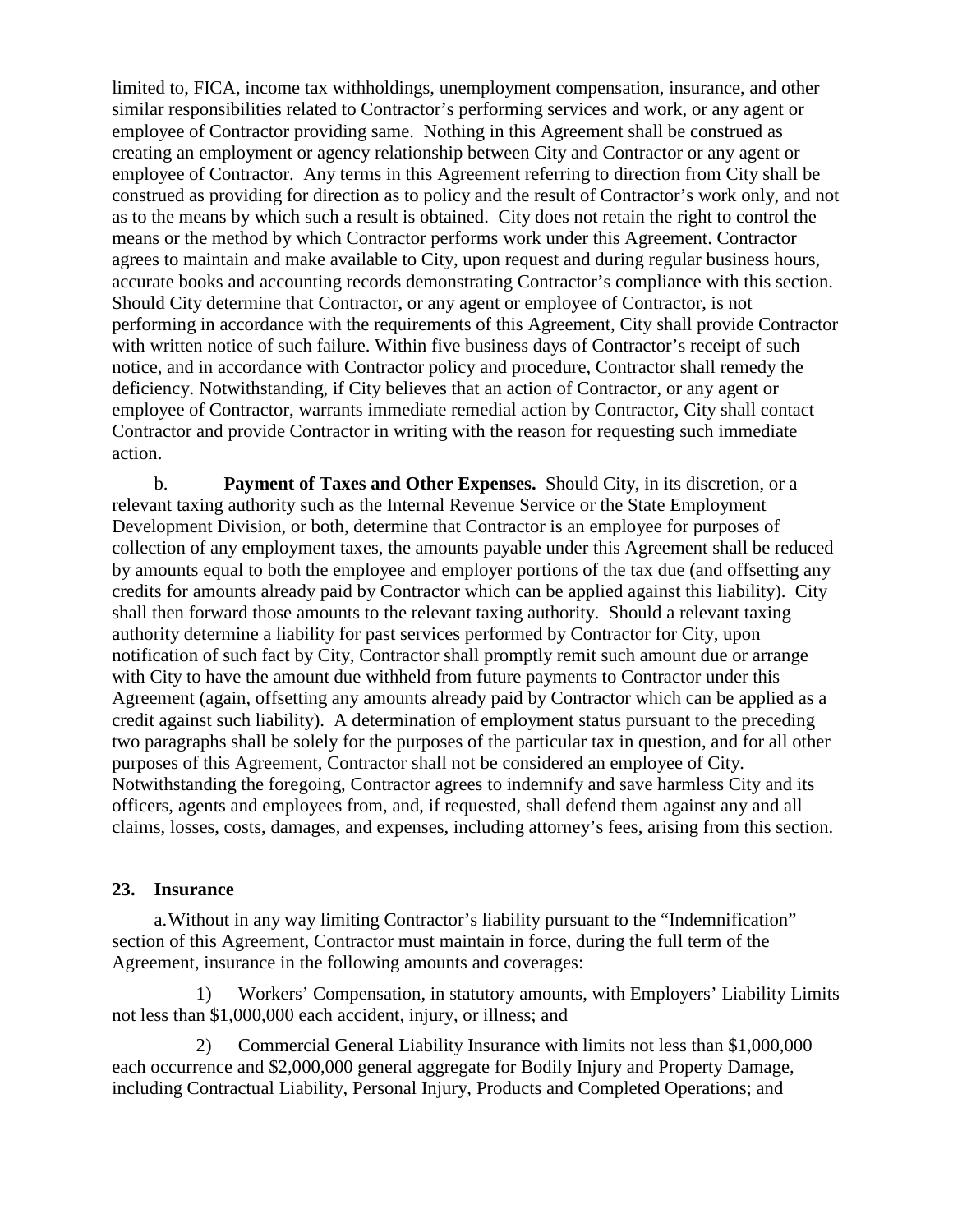3) Commercial Automobile Liability Insurance with limits not less than \$1,000,000 each accident, "Combined Single Limit" for Bodily Injury and Property Damage, including Owned, Non-Owned and Hired auto coverage, as applicable.

4) Professional liability insurance, applicable to Contractor's profession, with limits not less than \$1,000,000 each claim with respect to negligent acts, errors or omissions in connection with the Services.

5) Technology Errors and Omissions Liability coverage, with limits of \$1,000,000 each claim and each loss, and \$2,000,000 general aggregate. The policy shall at a minimum cover professional misconduct or lack of the requisite skill required for the performance of services defined in the contract and shall also provide coverage for the following risks:

a) Liability arising from theft, dissemination, and/or use of confidential information, including but not limited to, bank and credit card account information or personal information, such as name, address, social security numbers, protected health information or other personally identifying information, stored or transmitted in electronic form;

b) Network security liability arising from the unauthorized access to, use of, or tampering with computers or computer systems, including hacker attacks;

c) Liability arising from the introduction of any form of malicious software including computer viruses into, or otherwise causing damage to the City's or third person's computer, computer system, network, or similar computer related property and the data, software, and programs thereon and

d) In the event contractor's coverage for Technology Errors and Omissions Liability does not include coverage for claims listed under section 23(a)(5)A) Contractor shall maintain in force during the full life of the agreement Cyber and Privacy Insurance that does provide coverage for such claims with limits of not less than \$1,000,000 per claim and \$2,000,000 general aggregate.

b. Commercial General Liability and Commercial Automobile Liability Insurance policies must be endorsed to provide:

1) Name as Additional Insured the City and County of San Francisco, its Officers, Agents, and Employees.

2) That such policies are primary insurance to any other insurance available to the Additional Insureds, with respect to any claims arising out of this Agreement, and that insurance applies separately to each insured against whom claim is made or suit is brought

c. All policies shall be endorsed to provide 30 days' advance written notice to the City of cancellation for any reason, intended non-renewal, or reduction in coverages. Notices shall be sent to the City address in the "Notices to the Parties" section. All notices, certificates and endorsements shall include the SFMTA contract number and title on the cover page.

d. Should any of the required insurance be provided under a claims-made form, Contractor shall maintain such coverage continuously throughout the term of this Agreement and, without lapse, for a period of three years beyond the expiration of this Agreement, to the effect that, should occurrences during the contract term give rise to claims made after expiration of the Agreement, such claims shall be covered by such claims-made policies.

e. Should any required insurance lapse during the term of this Agreement, requests for payments originating after such lapse shall not be processed until the City receives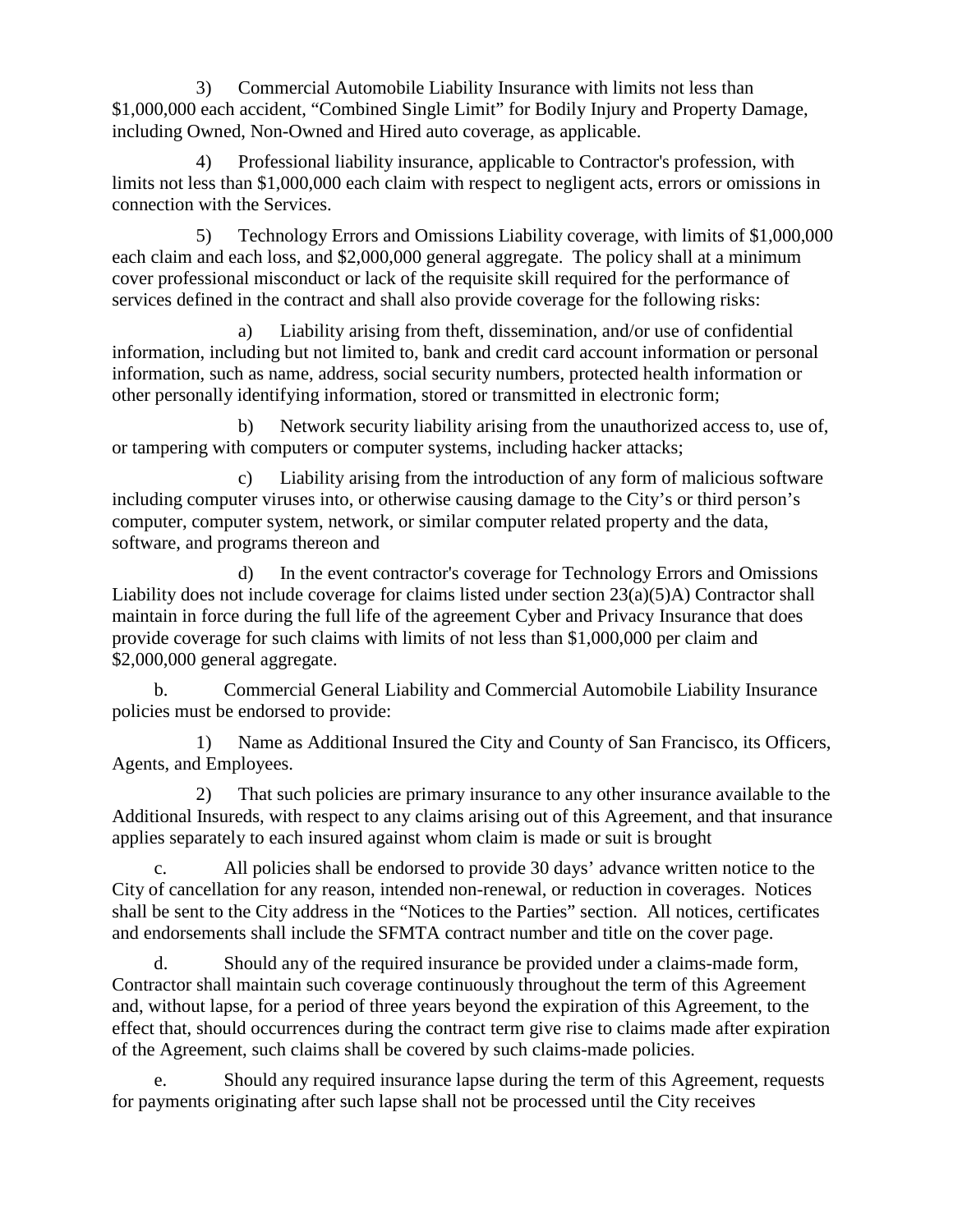satisfactory evidence of reinstated coverage as required by this Agreement, effective as of the lapse date. If insurance is not reinstated, the City may, at its sole option, terminate this Agreement effective on the date of such lapse of insurance.

f. Before commencing any operations under this Agreement, Contractor shall furnish to City certificates of insurance and additional insured policy endorsements with insurers with ratings comparable to A-, VIII or higher, that are authorized to do business in the State of California, and that are satisfactory to City, in form evidencing all coverages set forth above. Failure to maintain insurance shall constitute a material breach of this Agreement. Approval of the insurance by City shall not relieve or decrease Contractor's liability hereunder.

g. The Workers' Compensation policy(ies) shall be endorsed with a waiver of subrogation in favor of the City for all work performed by the Contractor, its employees, agents and subcontractors.

h. Approval of the insurance by City shall not relieve or decrease the liability of Contractor hereunder.

i. If Contractor will use any subcontractor(s) to provide Services, Contractor shall require the subcontractor(s) to provide all necessary insurance and to name the City and County of San Francisco, its officers, agents and employees and the Contractor as additional insureds.

**24. Indemnification and General Liability.** Contractor indemnify and hold harmless City and its officers, agents and employees from, and, if requested, shall defend them from and against any and all claims, demands, losses, damages, costs, expenses, and liability (legal, contractual, or otherwise) arising from or in any way connected with any: (i) injury to or death of a person, including employees of City or Contractor; (ii) loss of or damage to property; (iii) violation of local, state, or federal common law, statute or regulation, including but not limited to privacy or personally identifiable information, health information, disability and labor laws or regulations; (iv) strict liability imposed by any law or regulation; or (v) losses arising from Contractor's execution of subcontracts not in accordance with the requirements of this Agreement applicable to subcontractors; so long as such injury, violation, loss, or strict liability (as set forth in subsections  $(i) - (v)$  above) arises directly or indirectly from Contractor's performance of this Agreement, including, but not limited to, Contractor's use of facilities or equipment provided by City or others, regardless of the negligence of, and regardless of whether liability without fault is imposed or sought to be imposed on City, except to the extent that such indemnity is void or otherwise unenforceable under applicable law, and except where such loss, damage, injury, liability or claim is the result of the active negligence or willful misconduct of City and is not contributed to by any act of, or by any omission to perform some duty imposed by law or agreement on Contractor, its subcontractors, or either's agent or employee. The foregoing indemnity shall include, without limitation, reasonable fees of attorneys, consultants and experts and related costs and City's costs of investigating any claims against the City.

In addition to Contractor's obligation to indemnify City, Contractor specifically acknowledges and agrees that it has an immediate and independent obligation to defend City from any claim which actually or potentially falls within this indemnification provision, even if the allegations are or may be groundless, false or fraudulent, which obligation arises at the time such claim is tendered to Contractor by City and continues at all times thereafter.

**25. Incidental and Consequential Damages.** Contractor shall be responsible for incidental and consequential damages resulting in whole or in part from Contractor's acts or omissions.

#### **26. Liability of the Parties**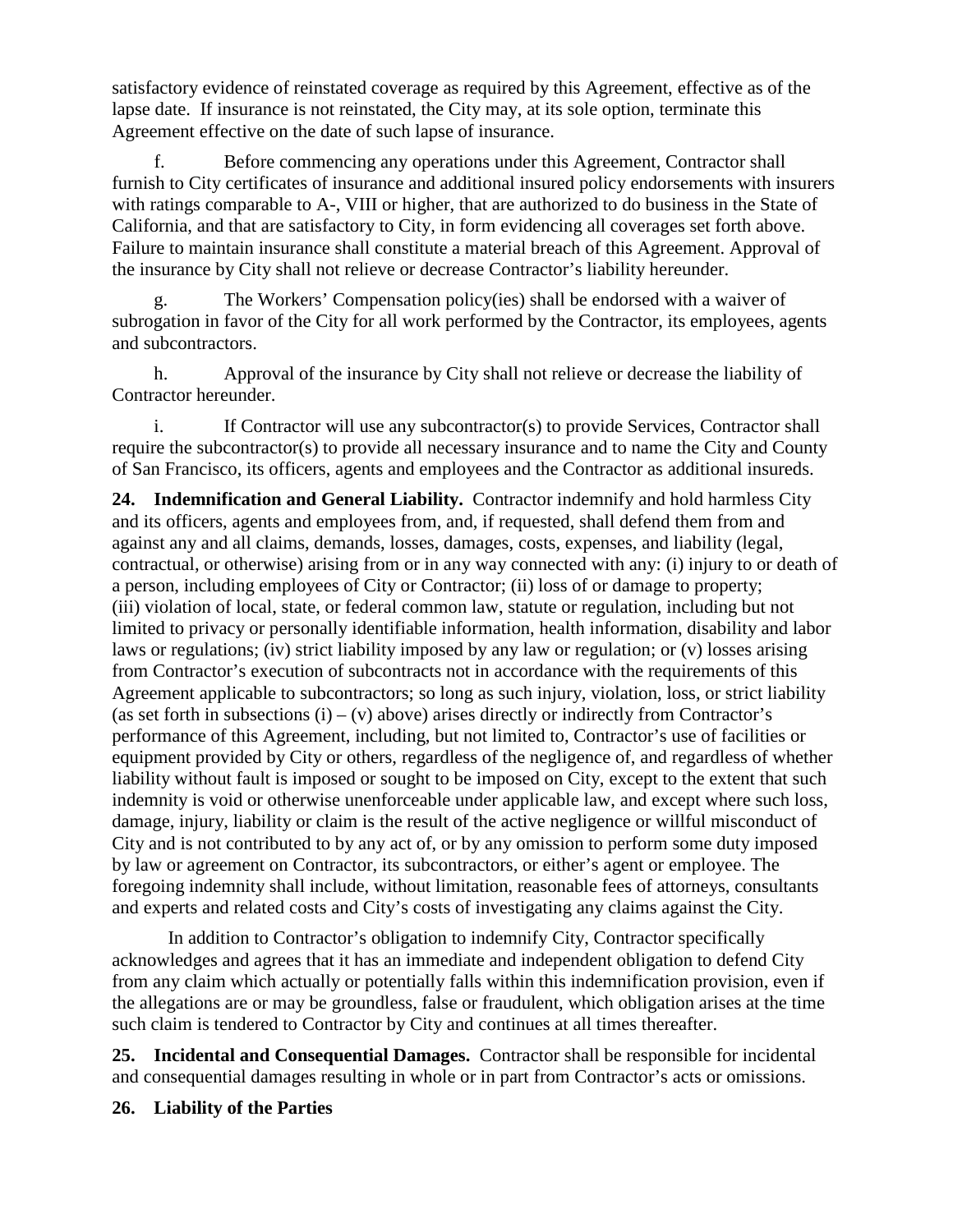**a. Liability of City.** CITY'S PAYMENT OBLIGATIONS UNDER THIS AGREEMENT SHALL BE LIMITED TO THE PAYMENT OF THE COMPENSATION PROVIDED FOR IN SECTION 14 (PAYMENT) OF THIS AGREEMENT. NOTWITHSTANDING ANY OTHER PROVISION OF THIS AGREEMENT, IN NO EVENT SHALL CITY BE LIABLE, REGARDLESS OF WHETHER ANY CLAIM IS BASED ON CONTRACT OR TORT, FOR ANY SPECIAL, CONSEQUENTIAL, INDIRECT OR INCIDENTAL DAMAGES, INCLUDING, BUT NOT LIMITED TO, LOST PROFITS, ARISING OUT OF OR IN CONNECTION WITH THIS AGREEMENT OR THE SERVICES PERFORMED IN CONNECTION WITH THIS AGREEMENT.

**b. Liability of Contractor.** CONTRACTOR'S MAXIMUM AGGREGATE LIABILITY TO THE CITY UNDER THIS AGREEMENT, INCLUDING INCIDENTAL AND CONSEQUENTIAL DAMAGES, SHALL NOT EXCEED THE CONTRACT AMOUNT THIS LIMIT OF LIABILITY SHALL NOT, HOWEVER, APPLY TO, LIMIT OR PRECLUDE: (A) DAMAGES CAUSED BY CONTRACTOR'S GROSS NEGLIGENCE, RECKLESS CONDUCT, WILLFUL ACTS OR AOMISSIONS, FRAUD OR ILLEGAL OR UNLAWFUL ACTS; (B) CONTRACTOR'S OBLIGATIONS TO INDEMNIFY AND DEFEND THE CITY AND OTHER INDEMNIFIED PARTIES AS SET FORTH IN SECTION 24 OF THIS AGREEMENT; (C) CONTRACTOR'S LIABILITY FOR ANY TYPE OF DAMAGE TO THE EXTENT SUCH DAMAGE IS REQUIRED TO BE COVERED BY INSURANCE AS SPECIFIED IN THE CONTRACT; (D) WRONGFUL DEATH CAUSED BY CONTRACTOR; (E) PUNITIVE DAMAGES; AND (G) CONTRACTOR'S LIABILITY FOR STATUTORY DAMAGES IMPOSED BY THE CITY UPON CONTRACTOR UNDER THE CITY ORDINANCES AND MUNICIPAL CODES SPECIFIED IN THE CONTRACT DOCUMENTS. SAID LIMIT TO CONTRACTOR'S LIABILITY SHALL APPLY ONLY TO CLAIMS BROUGHT BY THE CITY; SAID LIMITATION OF LIABILITY SHALL NOT LIMIT CONTRACTOR'S OBLIGATIONS TO INDEMNIFY AND DEFEND THE CITY AGAINST ANY CLAIMS BROUGHT BY ANY THIRD PARTY, INCLUDING BUT NOT LIMITED TO CLAIMS BASED IN TORT, CONTRACT OR INTELLECTUAL PROPERTY (I.E., COPYRIGHT, TRADEMARK AND PATENT) INFRINGEMENT, AS PROVIDED IN SECTIONS 13 AND 24, ABOVE.

**27. Nondisclosure.** Subject to the San Francisco Administrative Code §67.24(e) and to any state open records or freedom of information statutes, and any other applicable laws, City agrees that it shall treat the Licensed Software with the same degree of care as it treats like information of its own, which it does not wish to disclose to the public, from the date the Licensed Software is Accepted by the City until the license is terminated as provided herein. The obligations of the City set forth above, however, shall not apply to the Licensed Software, or any portion thereof, which:

- a. is now or hereafter becomes publicly known;
- b. is disclosed to the City by a third party which the City has no reason to believe is not legally entitled to disclose such information;

c.is known to the City prior to its receipt of the Licensed Software;

d. is subsequently developed by the City independently of any disclosures made hereunder by Contractor;

e.is disclosed with Contractor's prior written consent;

f. **is** disclosed by Contractor to a third party without similar restrictions.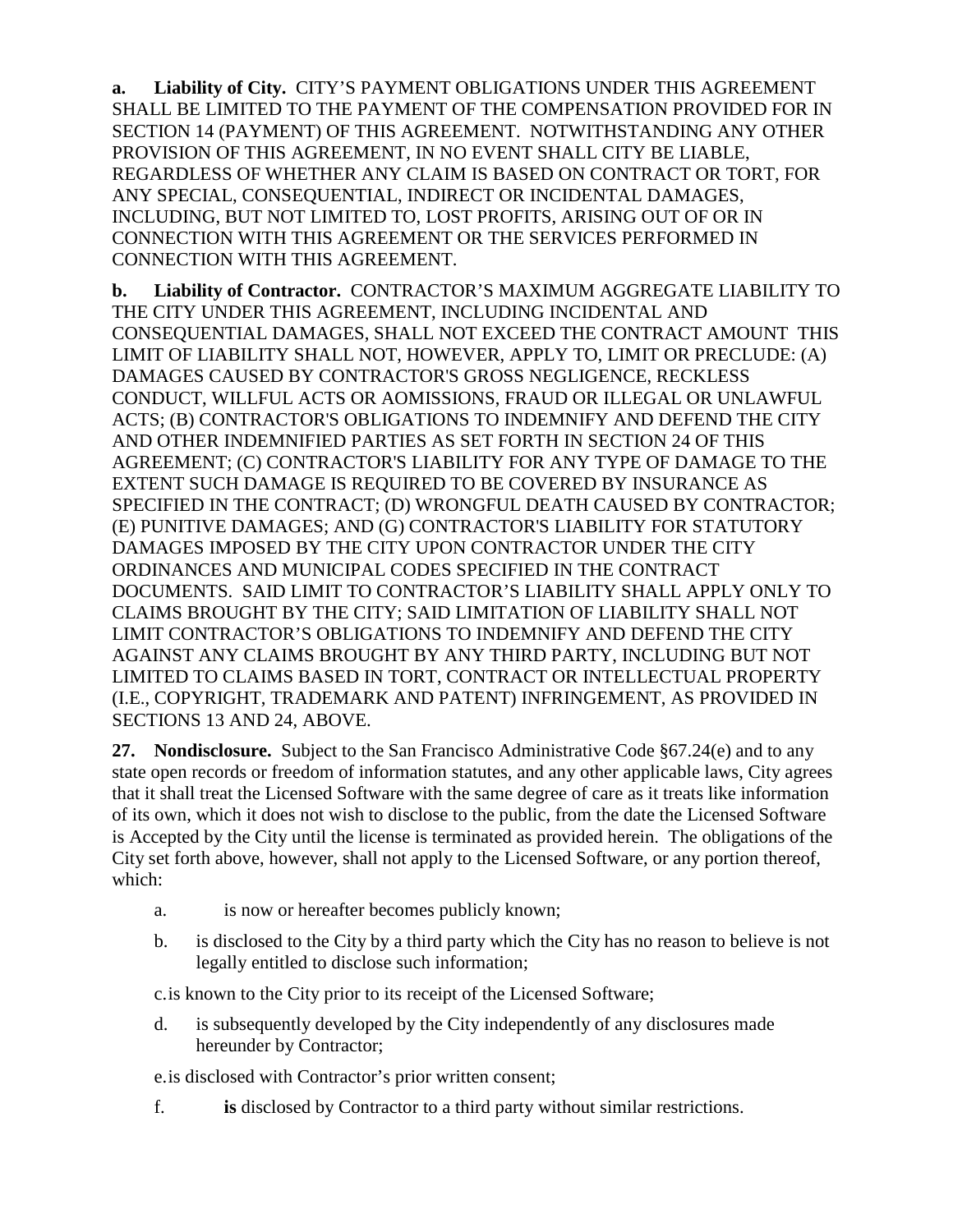**28. Proprietary or Confidential Information of City.** In the performance of Services, Contractor may have access to City's proprietary or confidential information, the disclosure of which to third parties may damage City. If City discloses proprietary or confidential information to Contractor, such information must be held by Contractor in confidence and used only in performing the Agreement. Contractor shall exercise the same standard of care to protect such information as a reasonably prudent contractor would use to protect its own proprietary or confidential information except to the extent that a higher standard is imposed under the Statement of Work attached to this Agreement as Exhibit A.

**29. Protection of Private Information.** Contractor has read and agrees to the terms set forth in San Francisco Administrative Code Sections 12M.2, "Nondisclosure of Private Information," and 12M.3, "Enforcement" of Administrative Code Chapter 12M, "Protection of Private Information," which are incorporated herein as if fully set forth. Contractor agrees that any failure of Contractor to comply with the requirements of Section 12M.2 of this Chapter shall be a material breach of the Contract. In such an event, in addition to any other remedies available to it under equity or law, the City may terminate the Contract, bring a false claim action against the Contractor pursuant to Chapter 6 or Chapter 21 of the Administrative Code, or debar the Contractor.

#### **30. Termination**

a.**Basis for Termination by City.** City shall have the right, without further obligation or liability to Contractor (except as specified in Sections 29 (Protection of Private Information) and 30(d) (Disposition of Licensed Software on Termination) hereof): (i) to immediately terminate this Agreement or the applicable Authorization Document if Contractor commits any breach of this Agreement and fails to remedy such breach within thirty (30) days after written notice by City of such breach, in which event, Contractor shall reimburse City in the same manner as for the removal of the Licensed Software due to infringement under Section 13; or (ii) to terminate this Agreement or the applicable Authorization Document upon ninety (90) days prior written notice for any reason if the license granted hereunder is for any term other than perpetual. In the event the license granted is perpetual, termination of this Agreement or the applicable Authorization Document by City shall be effective upon receipt by Contractor of written notice of said termination.

b. **Termination for Convenience.** City may terminate this Agreement for City's convenience and without cause at any time by giving Contractor thirty days written notice of such termination. In the event of such termination, Contractor will be paid for those services performed, pursuant to this Agreement, to the satisfaction of the City up to the date of termination. In no event will City be liable for costs incurred by Contractor after receipt of a notice of termination. Such non-recoverable costs include, but are not limited to, anticipated profits on this Agreement, post-termination employee salaries, post-termination administrative expenses, or any other cost which is not reasonable or authorized under this section. This section shall not prevent Contractor from recovering costs necessarily incurred in discontinuing further work under the contract after receipt of the termination notice.

c.**Disposition of Licensed Software on Termination**. Upon the expiration or termination of this Agreement or an applicable Authorization Document for any reason other than as provided for in Section 5(a) (Grant of License), City shall immediately: (i) return the Licensed Software to Contractor together with all Documentation; (ii) purge all copies of the Licensed Software or any portion thereof from all CPU's and from any computer storage medium or device on which City has placed or permitted others to place the Licensed Software; and (iii)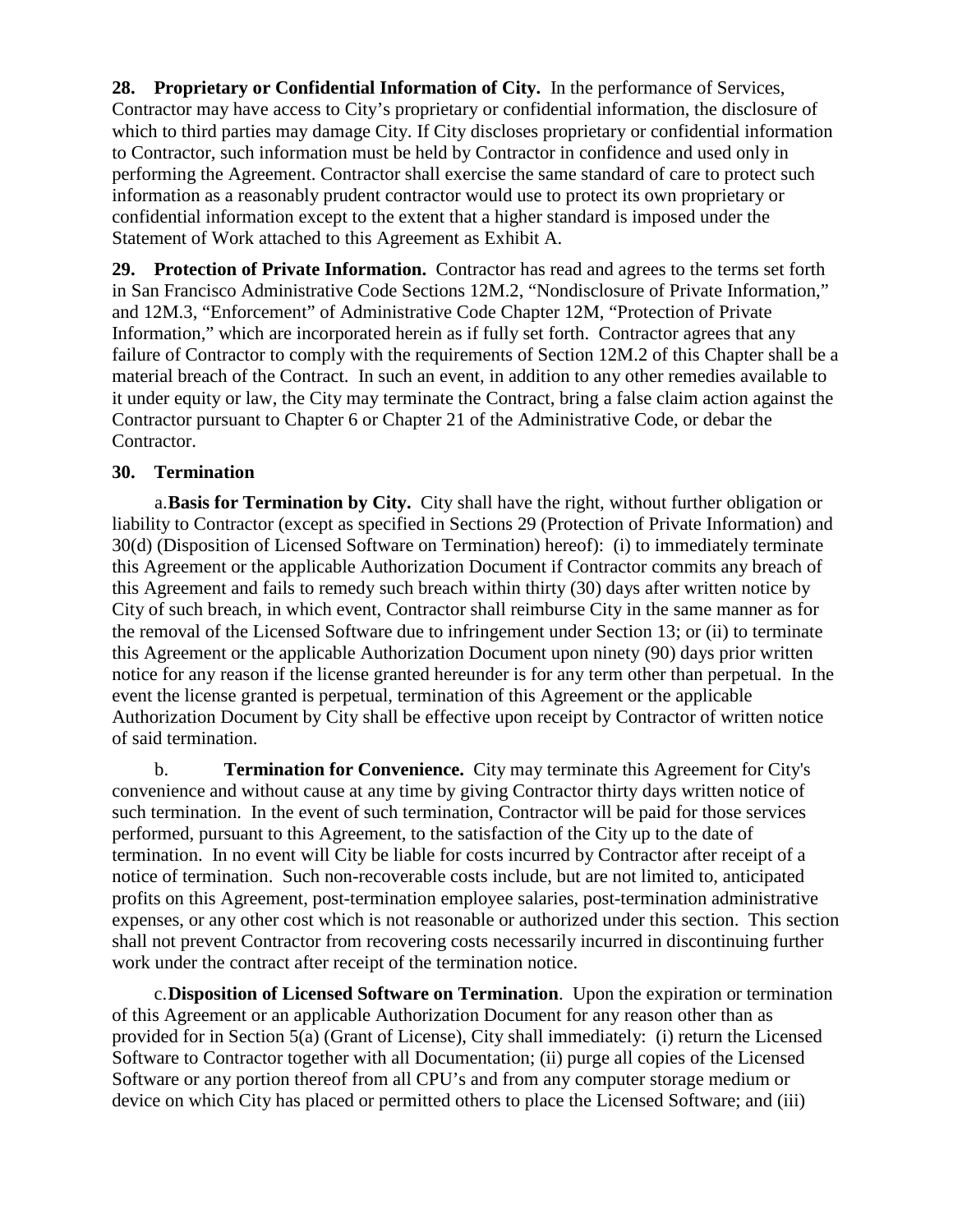give Contractor written certification that through its best efforts and to the best of its knowledge, City has complied with all of its obligations under Section 30(c).

d. **Rights and Duties Upon Termination or Expiration.** This Section and the following Sections of the Agreement shall survive termination or expiration of this Agreement:

- 13. Infringement Indemnification. 28. Proprietary or Confidential Information of City 17. Submitting False Claims; Monetary Penalties. 29. Protection of Private Information. 18. Taxes 33. Subcontracting 19. Payment Does Not Imply Acceptance of Work. 34. Assignment 21. Responsibility for Equipment 38. Non-Waiver of Rights. 22. Independent Contractor; Payment of Taxes and Other Expenses 39. Audit and Inspection of Records. 23. Insurance 42. Dispute Resolution; Government Claim. 24. Indemnification and General Liability. 43. Agreement Made in California; Venue. 25. Incidental and Consequential Damages. 44. Construction. 26. Liability of City. 45. Entire Agreement; Modifications.
- 27. Nondisclosure

Subject to the immediately preceding sentence, upon termination of this Agreement prior to expiration of the term specified in Section 3, this Agreement shall terminate and be of no further force or effect. Contractor shall transfer title to City, and deliver in the manner, at the times, and to the extent, if any, directed by City, any work in progress, completed work, supplies, equipment, and other materials produced as a part of, or acquired in connection with the performance of this Agreement, and any completed or partially completed work which, if the Agreement had been completed, would have been required to be furnished to the City. This subsection shall survive termination of this Agreement.

**31. Notices to the Parties.** Unless otherwise indicated elsewhere in this Agreement, all written communications sent by the parties may be by U.S. mail, and e-mail, and shall be addressed as follows:

| To City:       | Alexiy Sukhenko<br><b>SFMTA</b> Project Manager<br>One South Van Ness, 8 <sup>th</sup> Floor<br>San Francisco, Ca 94103<br>Phone: 415-701-5478 |
|----------------|------------------------------------------------------------------------------------------------------------------------------------------------|
| To Contractor: | Bernie Schweiss, President<br>KnowledgeLake, Inc.<br>6 CityPlace Drive<br>Saint Louis, Mo 63141<br>Phone 314-898-0500                          |

Either party may change the address to which notice is to be sent by giving written notice thereof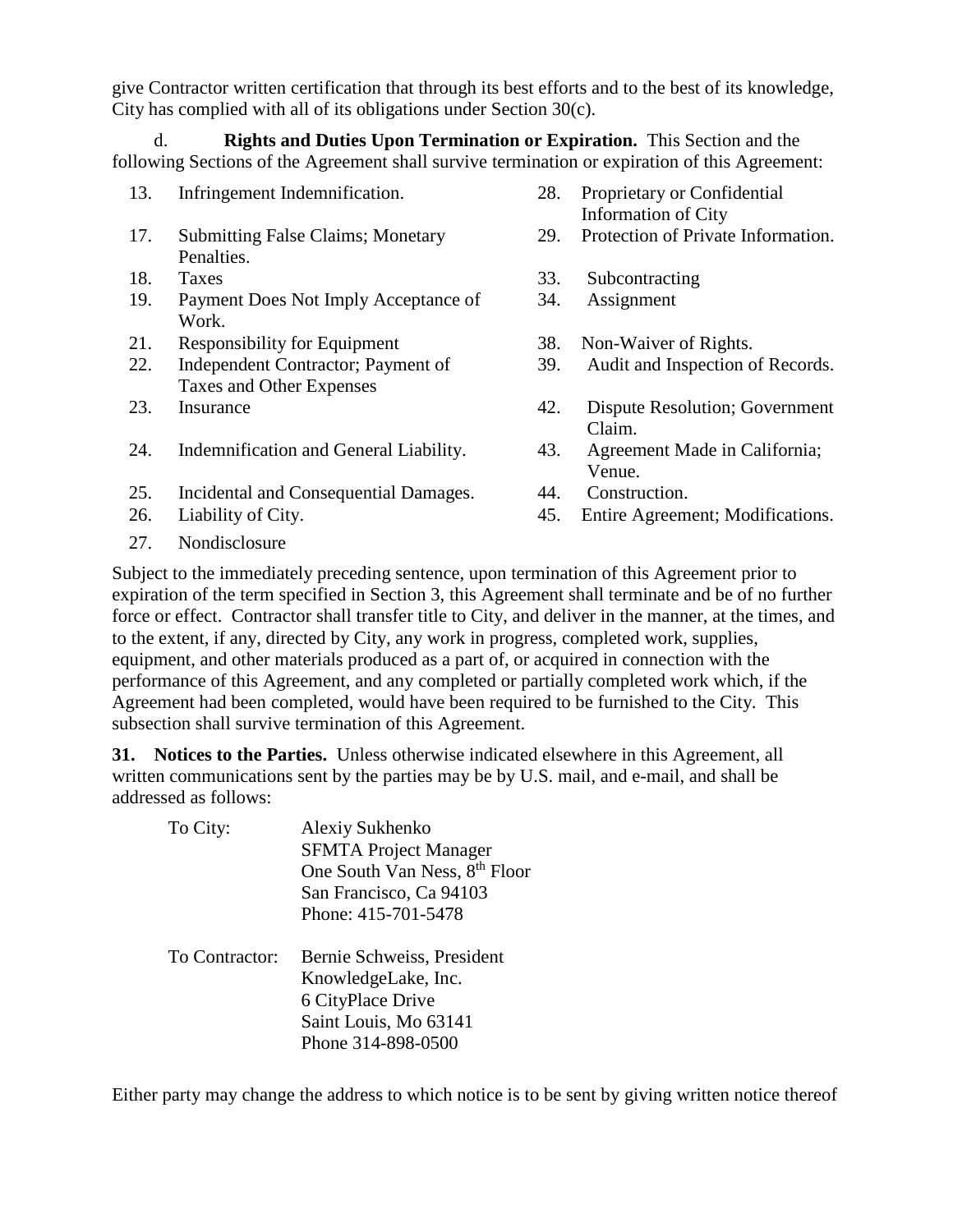to the other party. If e-mail notification is used, the sender must specify a Receipt notice. Any notice of default must be sent by registered mail.

**32. Bankruptcy.** In the event that either party shall cease conducting business in the normal course, become insolvent, make a general assignment for the benefit of creditors, suffer or permit the appointment of a receiver for its business or assets or shall avail itself of, or become subject to, any proceeding under the Federal Bankruptcy Code or any other statute of any state relating to insolvency or the protection of rights of creditors, then at the option of the other party this Agreement shall terminate and be of no further force and effect.

**33. Subcontracting.** Contractor may subcontract portions of the Services only upon prior written approval of City. Contractor is responsible for its subcontractors throughout the course of the work required to perform the Services. All Subcontracts must incorporate the terms of Section 40 "Additional Requirements Incorporated by Reference" of this Agreement, unless inapplicable. Neither party shall, on the basis of this Agreement, contract on behalf of or in the name of the other party. An agreement made in violation of this provision shall confer no rights on any party and shall be null and void. City's execution of this Agreement constitutes its approval of the subcontractors listed below.

- DSU Discovery
- RecordLion, Inc.

**34. Assignment.** The services to be performed by Contractor are personal in character and neither this Agreement nor any duties or obligations hereunder may be assigned or delegated by the Contractor unless first approved by City by written instrument executed and approved in the same manner as this Agreement. Any purported assignment made in violation of this provision shall be null and void.

**35. Compliance with Americans with Disabilities Act.** Contractor shall provide the Services in a manner that complies with the Americans with Disabilities Act (ADA), including but not limited to Title II's program access requirements, and all other applicable federal, state and local disability rights legislation.

**36. Sunshine Ordinance.** In accordance with San Francisco Administrative Code Section 67.24(e), contracts, contractors' bids, responses to requests for proposals and all other records of communications between City and persons or firms seeking contracts, shall be open to inspection immediately after a contract has been awarded. Nothing in this provision requires the disclosure of a private person or organization's net worth or other proprietary financial data submitted for qualification for a contract or other benefit until and unless that person or organization is awarded the contract or benefit. Information provided which is covered by this paragraph will be made available to the public upon request.

**37. Limitations on Contributions**. By executing this Agreement, Contractor acknowledges that it is familiar with section 1.126 of the City's Campaign and Governmental Conduct Code, which prohibits any person who contracts with the City for the rendition of personal services, for the furnishing of any material, supplies or equipment, for the sale or lease of any land or building, or for a grant, loan or loan guarantee, from making any campaign contribution to (1) an individual holding a City elective office if the contract must be approved by the individual, a board on which that individual serves, or the board of a state agency on which an appointee of that individual serves, (2) a candidate for the office held by such individual, or (3) a committee controlled by such individual, at any time from the commencement of negotiations for the contract until the later of either the termination of negotiations for such contract or six months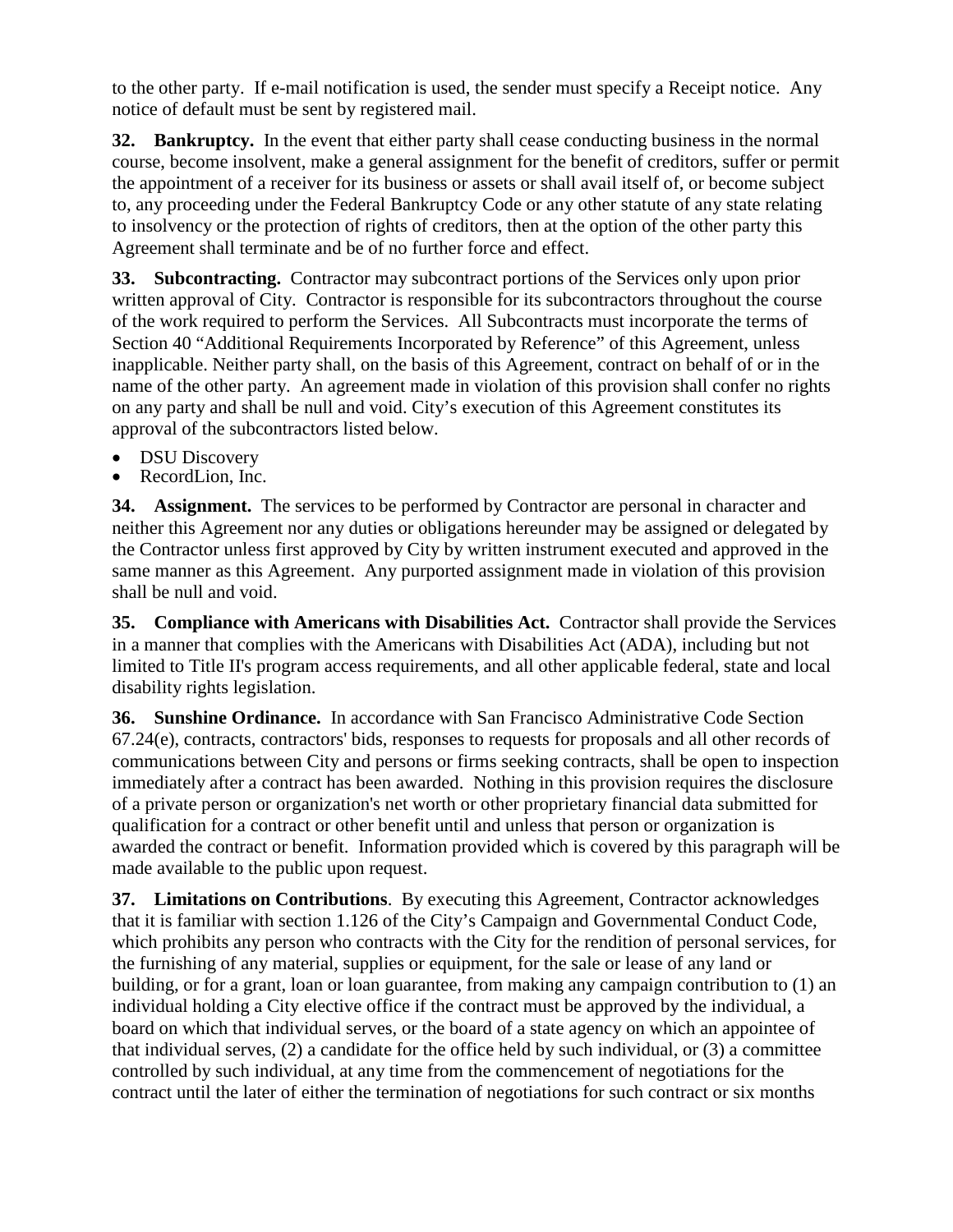after the date the contract is approved. Contractor acknowledges that the foregoing restriction applies only if the contract or a combination or series of contracts approved by the same individual or board in a fiscal year have a total anticipated or actual value of \$50,000 or more. Contractor further acknowledges that the prohibition on contributions applies to each prospective party to the contract; each member of Contractor's board of directors; Contractor's chairperson, chief executive officer, chief financial officer and chief operating officer; any person with an ownership interest of more than 20 percent in Contractor; any subcontractor listed in the bid or contract; and any committee that is sponsored or controlled by Contractor. Additionally, Contractor acknowledges that Contractor must inform each of the persons described in the preceding sentence of the prohibitions contained in Section 1.126. Contractor further agrees to provide to City the names of each person, entity or committee described above.

**38. Non-Waiver of Rights**. The omission by either party at any time to enforce any default or right reserved to it, or to require performance of any of the terms, covenants, or provisions hereof by the other party at the time designated, shall not be a waiver of any such default or right to which the party is entitled, nor shall it in any way affect the right of the party to enforce such provisions thereafter.

**39. Audit and Inspection of Records**. Contractor agrees to maintain and make available to the City, during regular business hours, accurate books and accounting records relating to its work under this Maintenance Agreement. Contractor will permit City to audit, examine and make excerpts and transcripts from such books and records, and to make audits of all invoices, materials, payrolls, records or personnel and other data related to all other matters covered by this Maintenance Agreement, whether funded in whole or in part under this Maintenance Agreement. Contractor shall maintain such data and records in an accessible location and condition for a period of not fewer than five years after final payment under this Maintenance Agreement or until after final audit has been resolved, whichever is later. The State of California or any federal agency having an interest in the subject of this Maintenance Agreement shall have the same rights conferred upon City by this Section.

**40. Additional Requirements Incorporated by Reference.** The full text of the laws listed in this Article 10, including enforcement and penalty provisions, are incorporated by reference into this Agreement. The full text of the San Francisco Municipal Code provisions incorporated by reference in this Article and elsewhere in the Agreement ("Mandatory City Requirements") are available at www.sfgov.org under "Government."

a.**Conflict of Interest.** By executing this Agreement, Contractor certifies that it does not know of any fact which constitutes a violation of Section 15.103 of the City's Charter; Article III, Chapter 2 of City's Campaign and Governmental Conduct Code; Title 9, Chapter 7 of the California Government Code (Section 87100 *et seq.*), or Title 1, Division 4, Chapter 1, Article 4 of the California Government Code (Section 1090 *et seq.*), and further agrees promptly to notify the City if it becomes aware of any such fact during the term of this Agreement.

b. **Prohibition on Use of Public Funds for Political Activity.** In performing the Services, Contractor shall comply with San Francisco Administrative Code Chapter 12G, which prohibits funds appropriated by the City for this Agreement from being expended to participate in, support, or attempt to influence any political campaign for a candidate or for a ballot measure. Contractor is subject to the enforcement and penalty provisions in Chapter 12G.

#### c.**Nondiscrimination Requirements**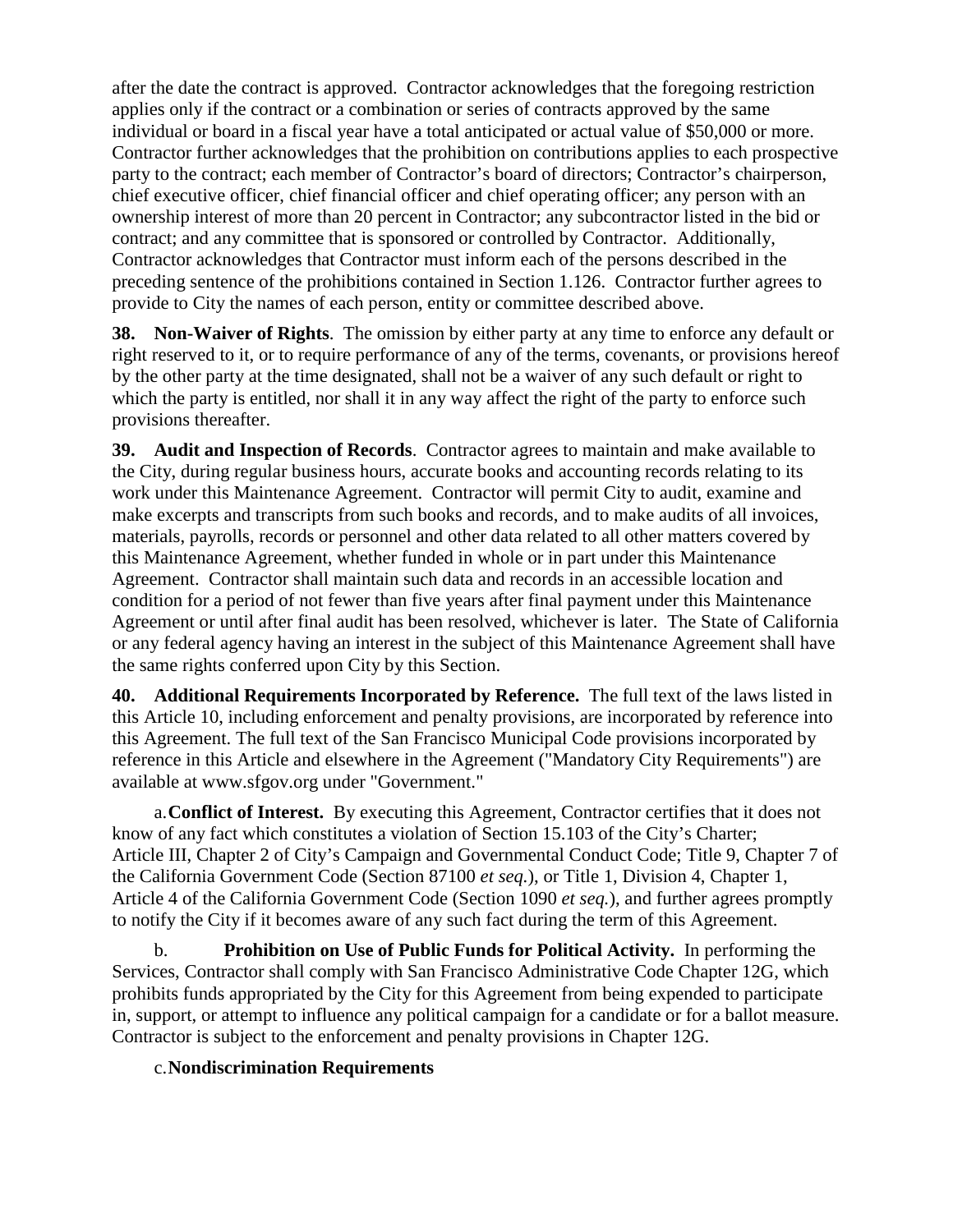1) **Non Discrimination in Contracts.** Contractor shall comply with the provisions of Chapters 12B and 12C of the San Francisco Administrative Code. Contractor shall incorporate by reference in all subcontracts the provisions of Sections12B.2(a), 12B.2(c)-(k), and 12C.3 of the San Francisco Administrative Code and shall require all subcontractors to comply with such provisions. Contractor is subject to the enforcement and penalty provisions in Chapters 12B and 12C.

2) **Nondiscrimination in the Provision of Employee Benefits.** San Francisco Administrative Code 12B.2. Contractor does not as of the date of this Agreement, and will not during the term of this Agreement, in any of its operations in San Francisco, on real property owned by San Francisco, or where work is being performed for the City elsewhere in the United States, discriminate in the provision of employee benefits between employees with domestic partners and employees with spouses and/or between the domestic partners and spouses of such employees, subject to the conditions set forth in San Francisco Administrative Code Section 12B.2.

d. **Local Business Enterprise and Non-Discrimination in Contracting Ordinance**. Contractor shall comply with all applicable provisions of Chapter 14B ("LBE Ordinance"). Contractor is subject to the enforcement and penalty provisions in Chapter 14B. Contractor shall utilize LBE Subcontractors for at least 22% of the Services except as otherwise authorized in writing by the Director of CMD. Contractor shall incorporate the requirements of the LBE Ordinance in each subcontract made in the fulfillment of Contractor's LBE subcontracting commitments.

e.**Minimum Compensation Ordinance.** Contractor shall pay covered employees no less than the minimum compensation required by San Francisco Administrative Code Chapter 12P. Contractor is subject to the enforcement and penalty provisions in Chapter 12P. By signing and executing this Agreement, Contractor certifies that it is in compliance with Chapter 12P.

f. **Health Care Accountability Ordinance.** Contractor shall comply with San Francisco Administrative Code Chapter 12Q. Contractor shall choose and perform one of the Health Care Accountability options set forth in San Francisco Administrative Code Chapter 12Q.3. Contractor is subject to the enforcement and penalty provisions in Chapter 12Q.

g. **First Source Hiring Program.** Contractor must comply with all of the provisions of the First Source Hiring Program, Chapter 83 of the San Francisco Administrative Code, that apply to this Agreement, and Contractor is subject to the enforcement and penalty provisions in Chapter 83.

h. **Alcohol and Drug-Free Workplace.** City reserves the right to deny access to, or require Contractor to remove from, City facilities personnel of any Contractor or subcontractor who City has reasonable grounds to believe has engaged in alcohol abuse or illegal drug activity which in any way impairs City's ability to maintain safe work facilities or to protect the health and well-being of City employees and the general public. City shall have the right of final approval for the entry or re-entry of any such person previously denied access to, or removed from, City facilities. Illegal drug activity means possessing, furnishing, selling, offering, purchasing, using or being under the influence of illegal drugs or other controlled substances for which the individual lacks a valid prescription. Alcohol abuse means possessing, furnishing, selling, offering, or using alcoholic beverages, or being under the influence of alcohol.

i. **Consideration of Criminal History in Hiring and Employment Decisions.**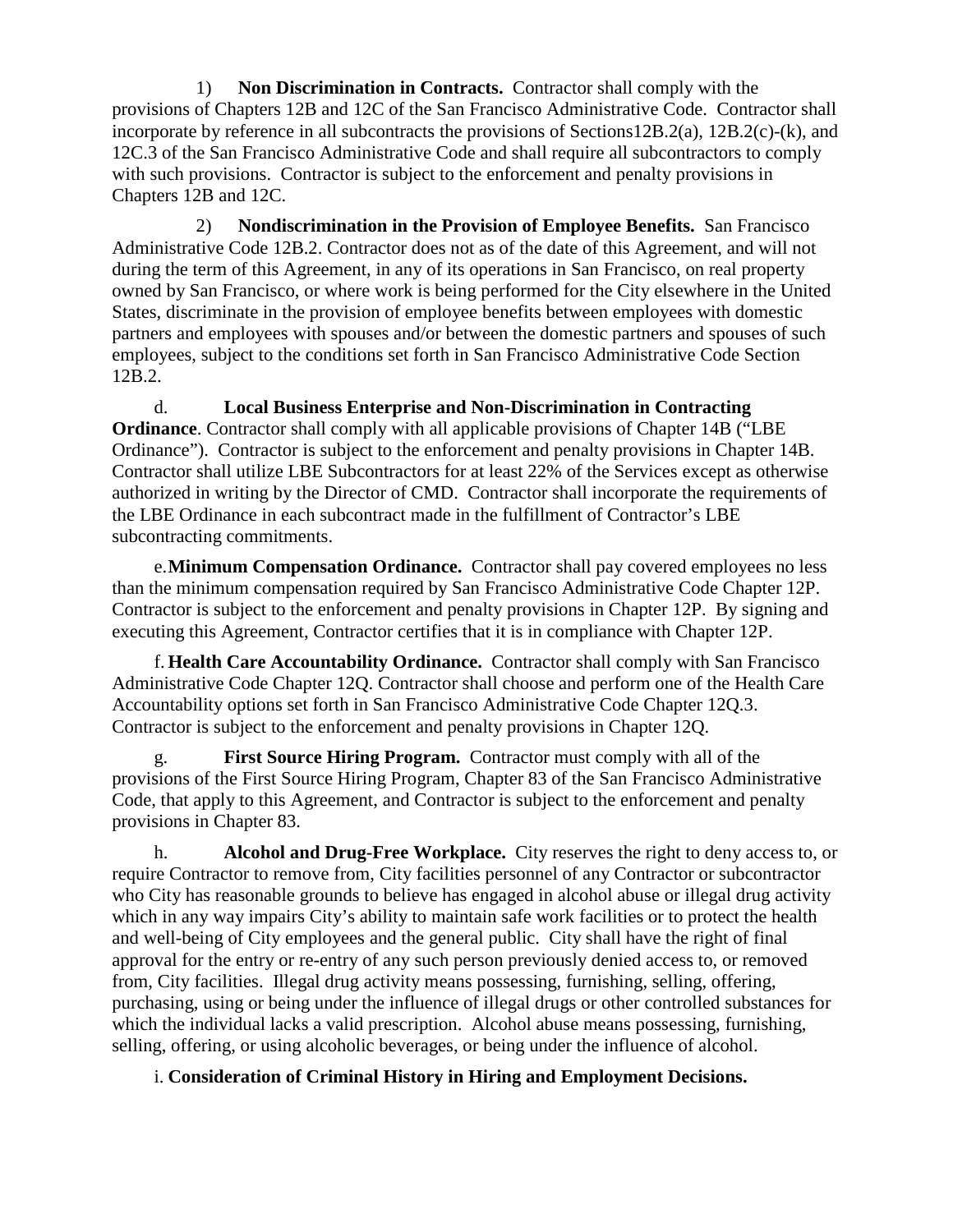1) Contractor agrees to comply fully with and be bound by all of the provisions of Chapter 12T, "City Contractor/Subcontractor Consideration of Criminal History in Hiring and Employment Decisions," of the San Francisco Administrative Code ("Chapter 12T"), including the remedies provided, and implementing regulations, as may be amended from time to time. The provisions of Chapter 12T are incorporated by reference and made a part of this Agreement as though fully set forth herein. The text of the Chapter 12T is available on the web at http://sfgov.org/olse/fco. A partial listing of some of Contractor's obligations under Chapter 12T is set forth in this Section. Contractor is required to comply with all of the applicable provisions of 12T, irrespective of the listing of obligations in this Section. Capitalized terms used in this Section and not defined in this Agreement shall have the meanings assigned to such terms in Chapter 12T.

2) The requirements of Chapter 12T shall only apply to a Contractor's or Subcontractor's operations to the extent those operations are in furtherance of the performance of this Agreement, shall apply only to applicants and employees who would be or are performing work in furtherance of this Agreement, and shall apply when the physical location of the employment or prospective employment of an individual is wholly or substantially within the City of San Francisco. Chapter 12T shall not apply when the application in a particular context would conflict with federal or state law or with a requirement of a government agency implementing federal or state law.

j. **Food Service Waste Reduction Requirements.** Contractor shall comply with the Food Service Waste Reduction Ordinance, as set forth in San Francisco Environment Code Chapter 16, including but not limited to the remedies for noncompliance provided therein.

**41. Compliance with Americans with Disabilities Act.** Contractor acknowledges that, pursuant to the Americans with Disabilities Act (ADA), programs, services and other activities provided by a public entity to the public, whether directly or through a contractor, must be accessible to the disabled public. Contractor shall provide the services specified in this Agreement in a manner that complies with the ADA and any and all other applicable federal, state and local disability rights legislation. Contractor agrees not to discriminate against disabled persons in the provision of services, benefits or activities provided under this Agreement and further agrees that any violation of this prohibition on the part of Contractor, its employees, agents or assigns will constitute a material breach of this Agreement. Contractor shall adhere to the requirements of the Americans with Disabilities Act of 1990 (ADA), as amended (42 U.S.C. Sec. 1201 et seq.) and Section 508 of the Rehabilitation Act of 1973, as amended (29 U.S.C. Sec. 794d).

#### **42. Dispute Resolution; Government Claims.**

a.**Dispute Resolution.** City and Contractor agree to exercise their best efforts, and to negotiate in good faith, to amicably resolve any dispute that may arise concerning the performance by either party of their obligations under this Agreement. If City's and Contractor's Project Managers cannot resolve disputes through such negotiations, then the Parties will escalate the dispute to their respective executives who shall have authority to settle the controversy and who are at a higher level of management than the Project Managers. Either City or Contractor may give the other party written notice of any dispute not resolved by good faith negotiations between the Parties' respective Project Managers.

Within 15 days after delivery of the notice, the receiving party shall submit to the other a written response. The notice and response shall include (a) a statement of that party's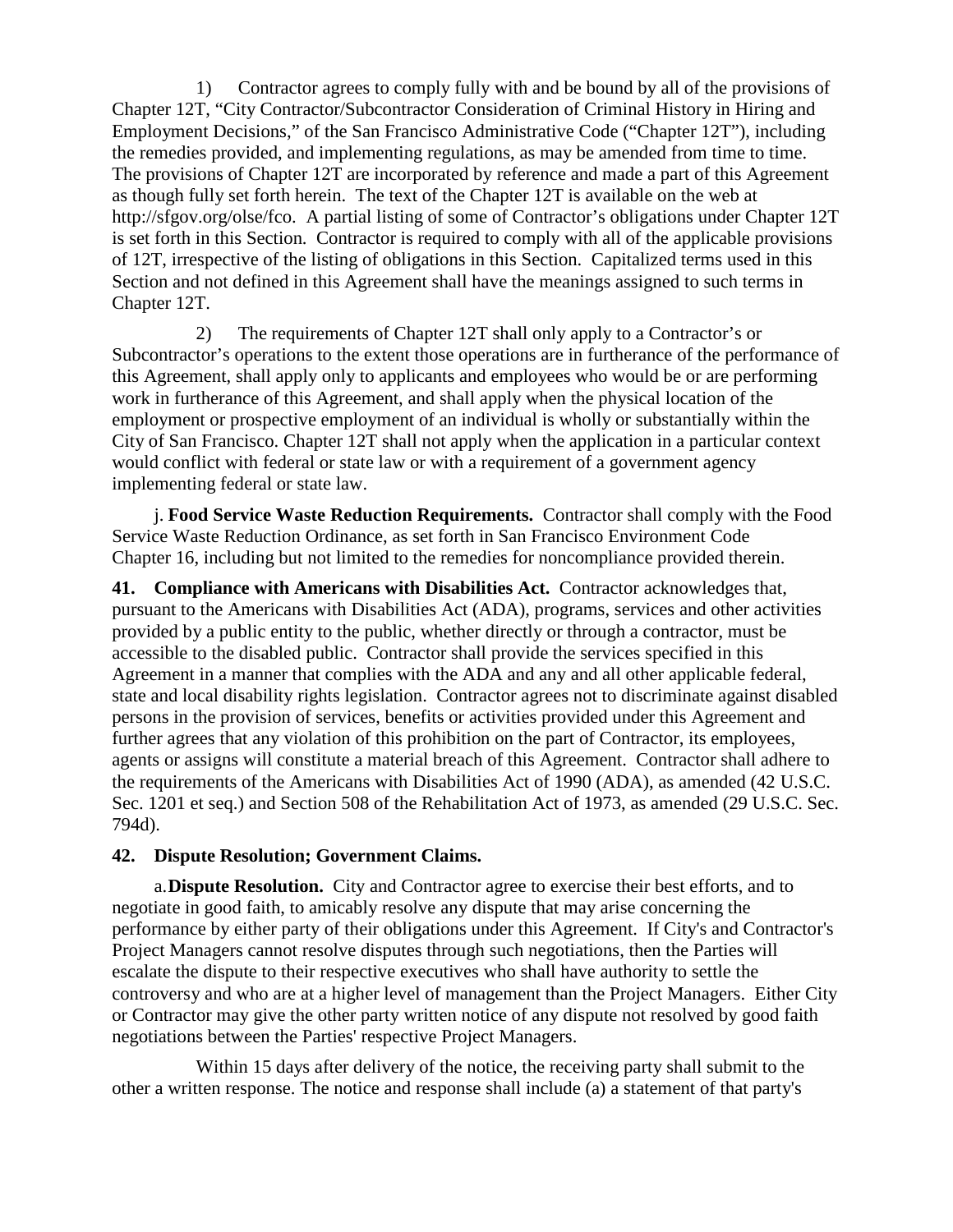position and a summary of arguments supporting that position, and (b) the name and title of the executive who will represent that party and of any other person who will accompany the executive. Within 15 days the initiating party shall provide the same information to the responding party. Within 30 days after delivery of the initial notice, the executives of both parties shall meet at a mutually acceptable time and place, and thereafter as often as they reasonably deem necessary, to attempt to resolve the dispute. All reasonable requests for information made by one party to the other will be honored. To the extent permitted by law, all negotiations pursuant to this clause are confidential and shall be treated as compromise and settlement negotiations for purposes of applicable rules of evidence.

If the executives cannot resolve the dispute to the satisfaction of both Parties, then City and Contractor may attempt to mutually agree on the conditions under which such unresolved disputes can be referred to mediation or non-binding arbitration. If the parties do not mutually agree to mediation or non-binding arbitration, or mutually select a mediator or arbitrator for the dispute, or such efforts do not resolve the dispute, then either party may pursue any remedy available under California law.

b. **Government Code Claims.** No suit for money or damages may be brought against the City until a written claim therefore has been presented to and rejected by the City in conformity with the provisions of San Francisco Administrative Code Chapter 10 and California Government Code Section 900, et seq. Nothing set forth in this Agreement shall operate to toll, waive or excuse Contractor's compliance with the Government Code Claim requirements set forth in Administrative Code Chapter 10 and Government Code Section 900, et seq.

**43. Agreement Made in California; Venue.** The formation, interpretation and performance of this Agreement shall be governed by the laws of the State of California. Venue for all litigation relative to the formation, interpretation and performance of this Agreement shall be in San Francisco.

**44. Construction.** All section headings contained herein are for convenience and reference only and are not intended to define or limit the scope of any provision of this Agreement.

**45. Entire Agreement; Modifications.** The Agreement, together with the Appendices and/or Exhibits hereto, constitutes the entire Agreement between the parties and this Agreement may not be modified, nor may any of its terms be waived, except by written instrument executed and approved in the same manner as this Agreement. All agreements between the parties are included herein and no promises or statements have been made by either party unless endorsed hereon in writing. No change or waiver of any provisions hereof shall be valid unless made in writing with the consent of both parties and executed in the same manner as this Agreement. Should the application of any provision of this Agreement to any particular facts or circumstances be found by a court of competent jurisdiction to be invalid or unenforceable, then (a) the validity of other provisions of this Agreement shall not be affected or impaired thereby, and (b) such provision shall be enforced to the maximum extent possible so as to effect the intent of the parties and shall be reformed without further action by the parties to the extent necessary to make such provision valid and enforceable. Subject to the specific provisions of this Agreement, this Agreement shall be binding upon and inure to the benefit of the parties and their respective successors and assigns.

**46. Compliance with Laws**. Contractor shall keep itself fully informed of the City's Charter, codes, ordinances and regulations of the City and of all state, and federal laws in any manner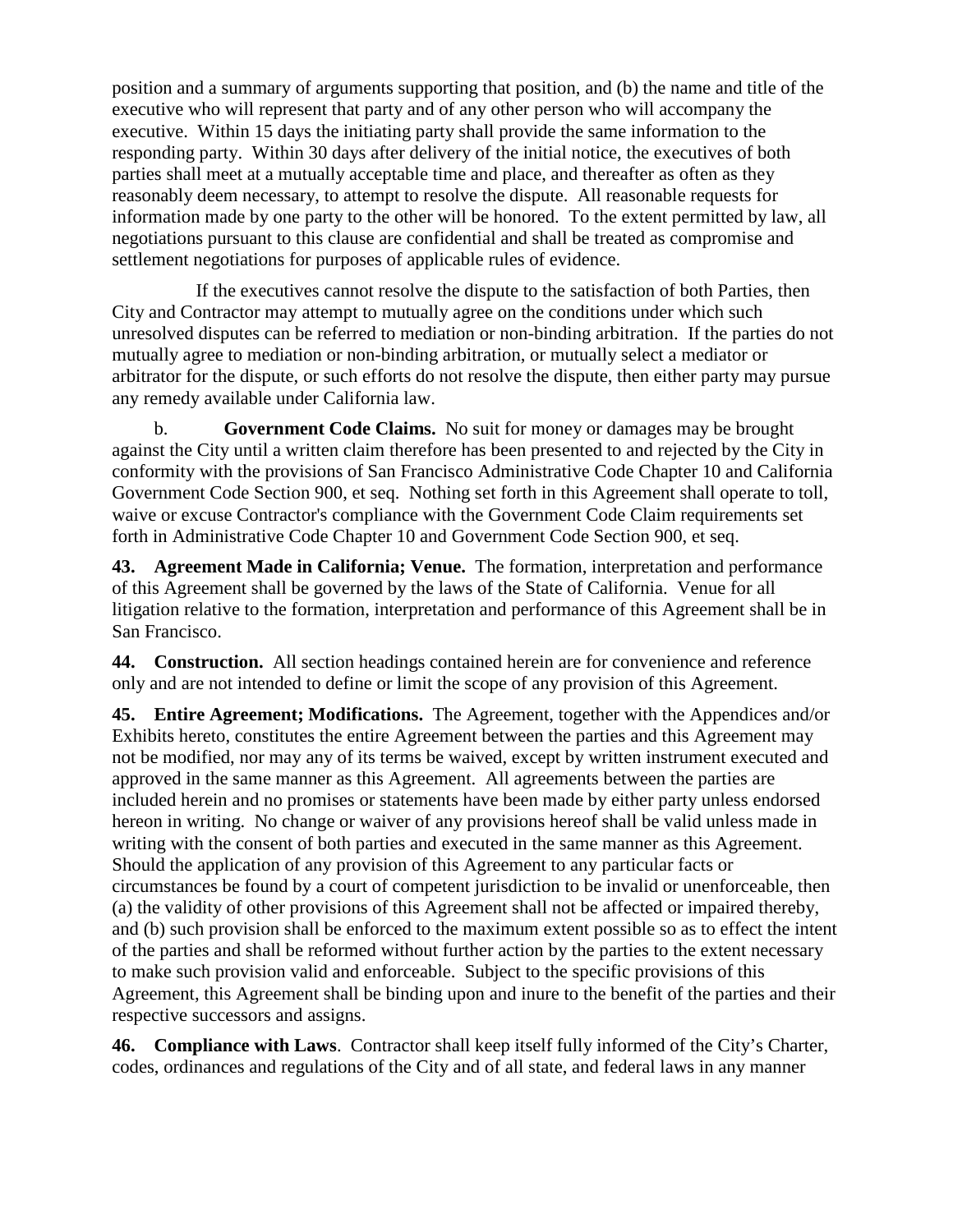affecting the performance of this Agreement, and must at all times comply with such local codes, ordinances, and regulations and all applicable laws.

**47. Force Majeure.** Contractor shall not be liable for failure to maintain Software when such failures are due to causes beyond its reasonable control, such as acts of God, acts of civil or military authority, fires, strikes, floods, epidemics, quarantine, war, riot, delays in transportation, care shortages, and inability due to causes beyond its reasonable control to obtain necessary labor, materials or manufacturing facilities, and in such event Contractor shall perform as soon as such cause is removed.

**48. Severability.** Should the application of any provision of this Agreement to any particular facts or circumstances be found by a court of competent jurisdiction to be invalid or unenforceable, then (a) the validity of other provisions of this Agreement shall not be affected or impaired thereby, and (b) such provision shall be enforced to the maximum extent possible so as to effect the intent of the parties and shall be reformed without further action by the parties to the extent necessary to make such provision valid and enforceable.

**49. Cooperative Drafting.** This Agreement has been drafted through a cooperative effort of both parties, and both parties have had an opportunity to have the Agreement reviewed and revised by legal counsel. No party shall be considered the drafter of this Agreement, and no presumption or rule that an ambiguity shall be construed against the party drafting the clause shall apply to the interpretation or enforcement of this Agreement.

**50. MacBride Principles—Northern Ireland.** Pursuant to San Francisco Administrative Code §12F.5, the City and County of San Francisco urges companies doing business in Northern Ireland to move towards resolving employment inequities, and encourages such companies to abide by the MacBride Principles. The City and County of San Francisco urges San Francisco companies to do business with corporations that abide by the MacBride Principles. By signing below, the person executing this agreement on behalf of Contractor acknowledges and agrees that he or she has read and understood this section.

## **51. Large Vehicle Driver Safety Training Requirements.**

a.Contractor agrees that before any of its employees and subcontractors drive large vehicles within the City and County of San Francisco, those employees and subcontractors shall successfully complete either (a) the SFMTA's Large Vehicle Urban Driving Safety training program or (b) a training program that meets the SFMTA's approved standards for large vehicle urban driving safety. The SFMTA's approved standards for large vehicle urban driving safety is available for download at www.SFMTA.com/largevehicletrainingstandards. This requirement does not apply to drivers providing delivery services who are not employees or subcontractors of the Contractor. For purposes of this section, "large vehicle" means any single vehicle or combination of vehicle and trailer with an unladen weight of 10,000 pounds or more, or a van designed to carry 10 or more people.

b. By entering into this Agreement, Contractor agrees that in the event the Contractor fails to comply with the Large Vehicle Driver Safety Training Requirements, the City will suffer actual damages that will be impractical or extremely difficult to determine; further, Contractor agrees that the sum of up to One Thousand Dollars (\$1,000) per employee or subcontractor who is permitted to drive a large vehicle in violation of these requirements is not a penalty, but is a reasonable estimate of the loss that City will incur based on the Contractor's failure to comply with this requirement, established in light of the circumstances existing at the time this Contract was awarded. City may deduct a sum representing the liquidated damages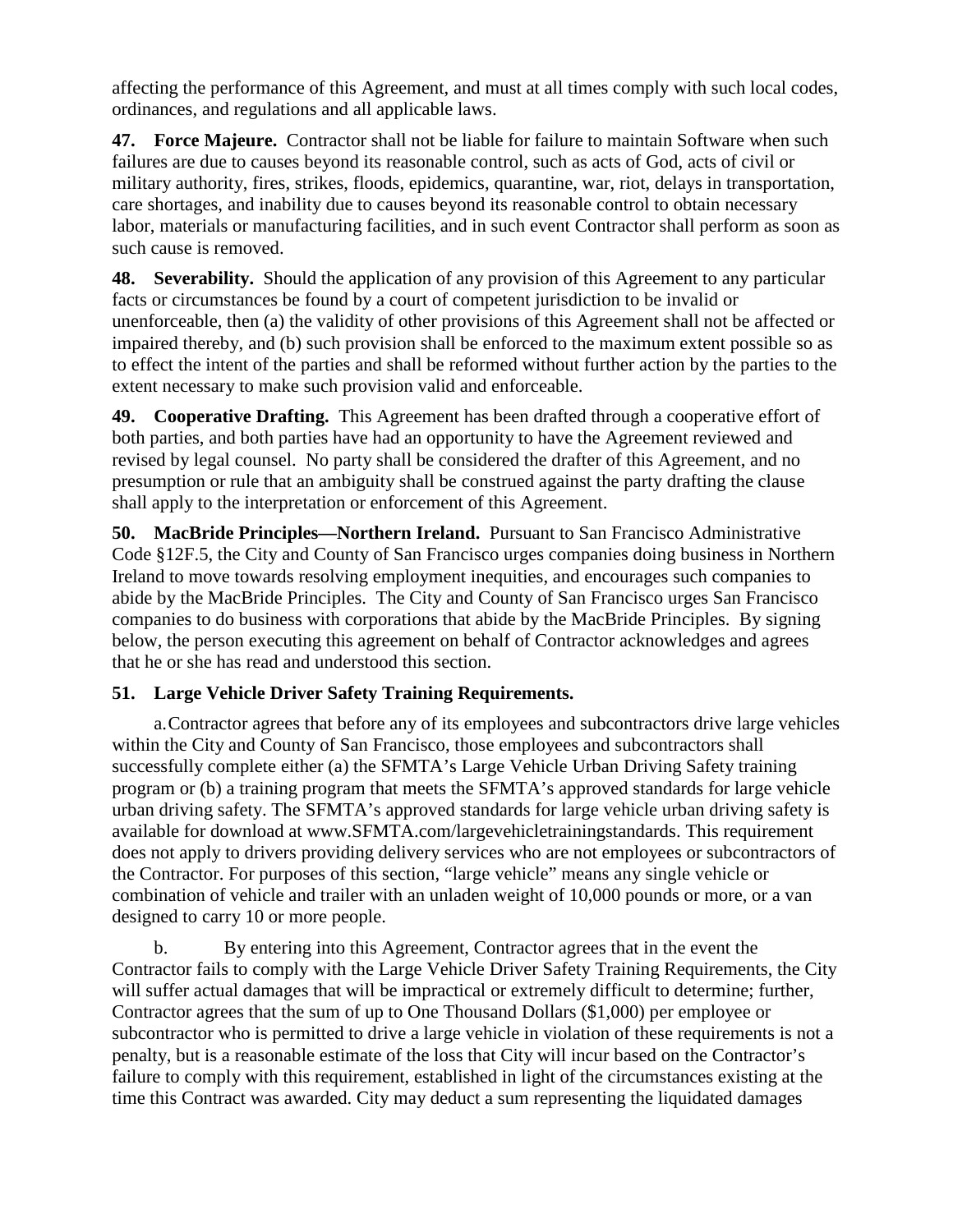from any money due to Contractor. Such deductions shall not be considered a penalty, but rather agreed monetary damages sustained by City because of Contractor's failure to comply.

IN WITNESS WHEREOF, the parties hereto have executed this Agreement on the day first mentioned above.

**CITY** 

**CONTRACTOR**

San Francisco Municipal Transportation Agency

KnowledgeLake Inc.

| Edward D. Reiskin                | Bernie Schweiss, COO                                                                   |
|----------------------------------|----------------------------------------------------------------------------------------|
| Director of Transportation       | KnowledgeLake, Inc.                                                                    |
| <b>AUTHORIZED BY:</b>            | 6 CityPlace Drive<br>Saint Louis, Mo 63141                                             |
| MUNICIPAL TRANSPORTATION         |                                                                                        |
| <b>AGENCY BOARD OF DIRECTORS</b> |                                                                                        |
| Resolution No:                   |                                                                                        |
|                                  | <b>Acknowledgement of Large Vehicle Driver</b><br><b>Safety Training Requirements:</b> |
| Attest:                          | By signing this Agreement, Contractor                                                  |
| Roberta Boomer, Secretary        | acknowledges that it has read and                                                      |
|                                  | understands Article 13: Large Vehicle                                                  |
|                                  | Driver Safety Training Requirements.                                                   |
|                                  | City vendor number: [vendor number]                                                    |
| 1. T                             |                                                                                        |

Approved as to Form:

Dennis J. Herrera City Attorney

By:  $\overline{\phantom{0}}$ 

David A. Greenburg Deputy City Attorney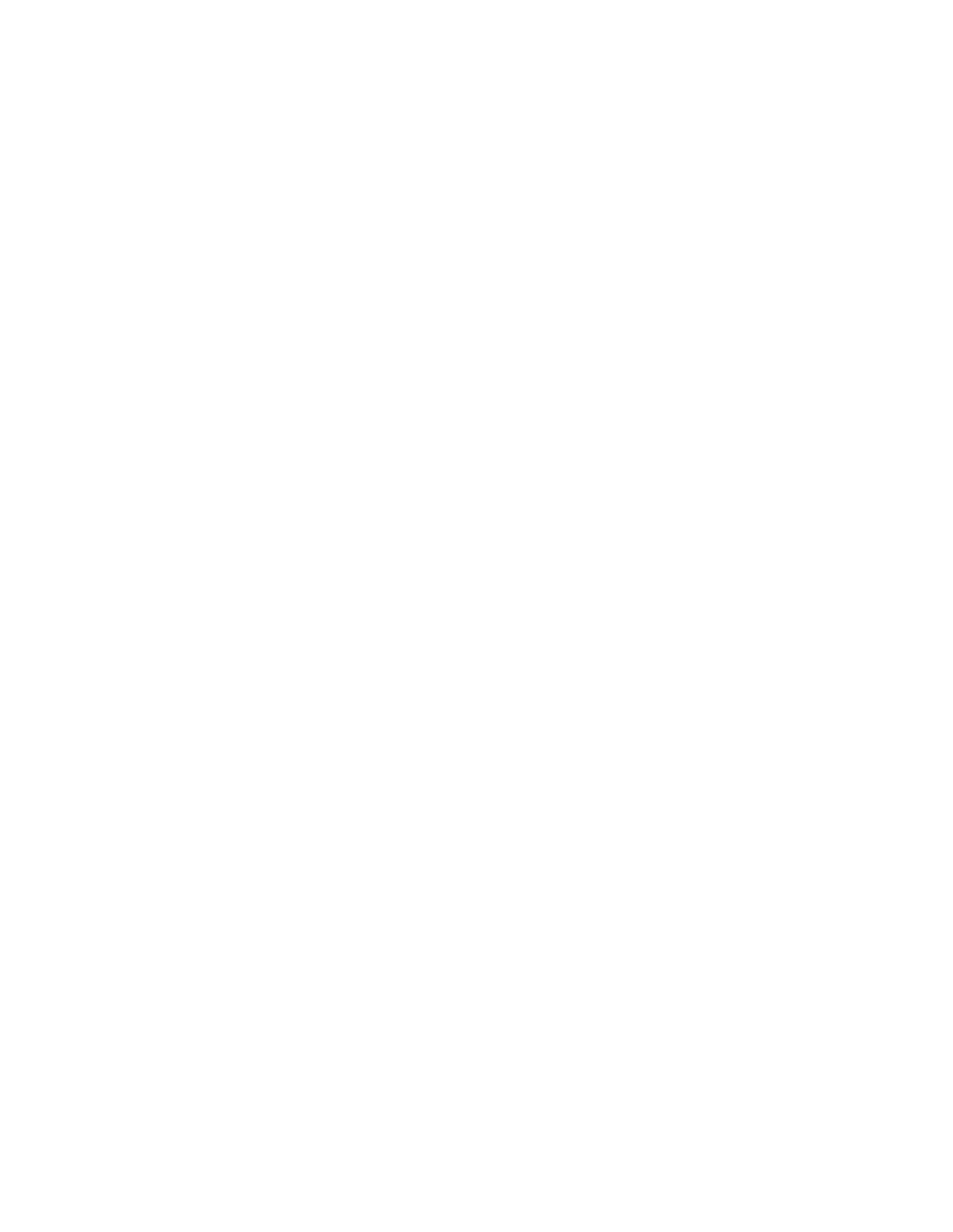# **Appendices**

- A: Services to be provided by Contractor
- B: Calculation of Charges
- C: KnowledgeLake Technical Support Policy
- D: KnowledgeLake Support Lifecycle Policy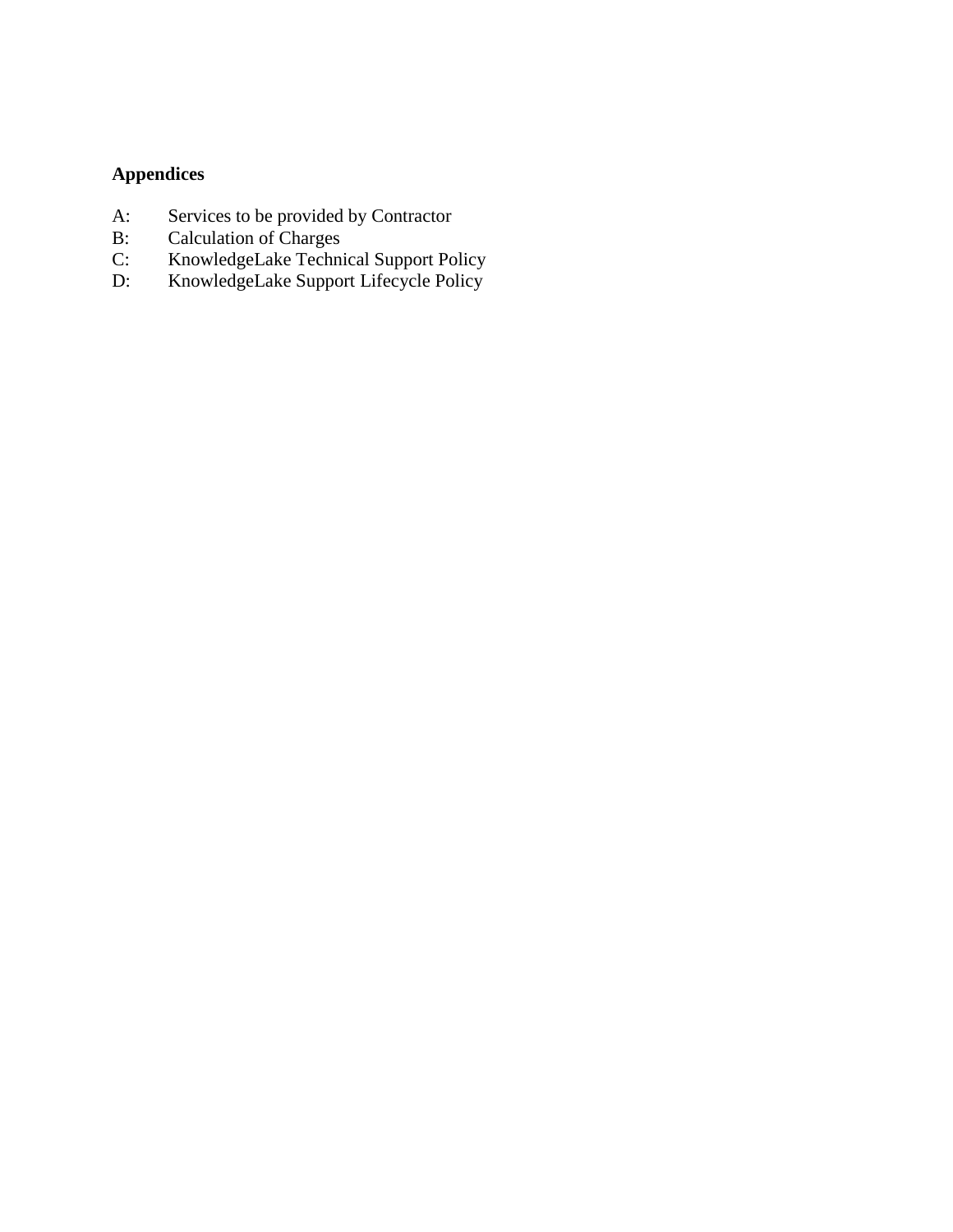## **Appendix A**

## **Statement of Work:**

# Digitization, Archiving and Digital Documents Management System

## **Table of Contents**

| L               |  |
|-----------------|--|
| A.              |  |
| <b>B.</b>       |  |
| $\mathcal{C}$ . |  |
| D.              |  |
| П.              |  |
| A.              |  |
| <b>B.</b>       |  |
|                 |  |
| A.              |  |
| <b>B.</b>       |  |
| $\mathcal{C}$ . |  |
| D.              |  |
| E.              |  |
|                 |  |
| V.              |  |
| A.              |  |
| <b>B.</b>       |  |
| $\mathcal{C}$ . |  |
| D.              |  |
|                 |  |
| $\mathbf{C}$ .  |  |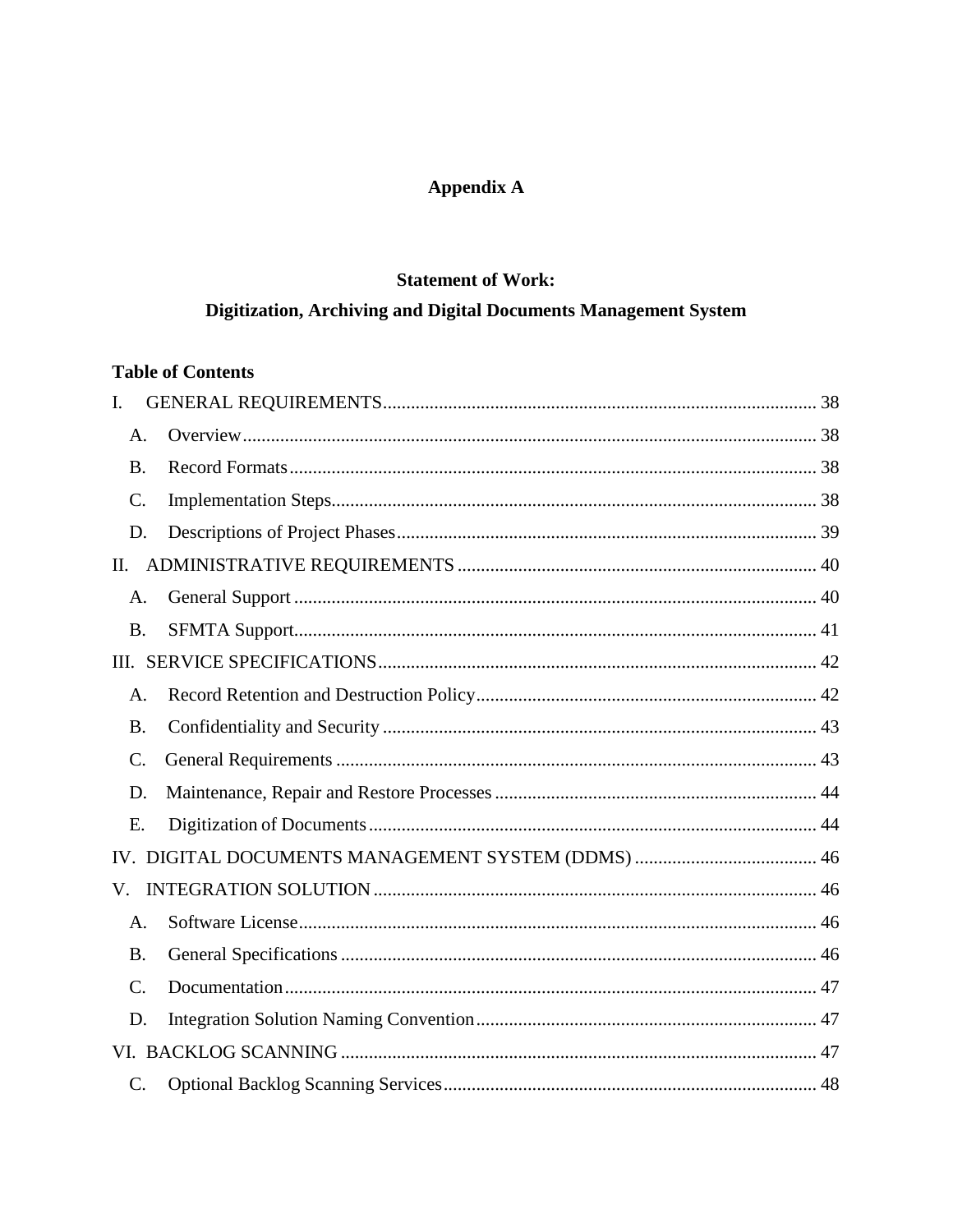## **TERMS AND ABBREVIATIONS**

The following definitions apply to the Specifications:

| <b>Term or Acronym</b>                                         | <b>Definition</b>                                                                                                                                                             |
|----------------------------------------------------------------|-------------------------------------------------------------------------------------------------------------------------------------------------------------------------------|
| <b>Administrators</b>                                          | Staff with authorization to maintain and make updates to the DDMS<br>after training from Contractor.                                                                          |
| <b>Business Day</b>                                            | Monday through Friday, 8:00 a.m. to 5:00 p.m., excluding City<br>holidays.                                                                                                    |
| <b>City</b>                                                    | The City and County of San Francisco.                                                                                                                                         |
| <b>Computer Based</b><br><b>Training (CBT)</b>                 | Course of instruction provided by Contractor via computer.                                                                                                                    |
| <b>Content</b><br><b>Management</b>                            | The SFMTA's current standard for Content Management is Microsoft<br>SharePoint 2013.                                                                                          |
| <b>Contractor</b>                                              | KnowledgeLake Inc.                                                                                                                                                            |
| <b>Digital Documents</b><br><b>Management System</b><br>(DDMS) | Software system used for electronic Document retention, including<br>digital scanning and content management.                                                                 |
| <b>Disaster Recovery</b><br>(DR)                               | A set of policies and procedures to enable the recovery or continuation<br>of vital technology infrastructure and systems following a natural or<br>human-induced disaster.   |
| <b>Document or Record</b>                                      | Written material, including plans, diagrams and photographs that the<br>Agency creates in the course of doing work.                                                           |
| <b>Effective Date</b>                                          | The date of certification of the contract, as evidenced by a notice to<br>proceed letter issued from SFMTA to the selected Contractor.                                        |
| <b>Enterprise Content</b><br><b>Management (ECM)</b>           | A formalized means of organizing and storing an organization's<br>Documents and other content that relates to the organization's<br>processes.                                |
| <b>File Plan</b>                                               | A comprehensive outline for how records will be organized<br>(classification, retention, permissions, settings, etc.). The File Plan is<br>based on SFMTA's Retention Policy. |
| <b>FIT</b>                                                     | Finance and Information Technology division of the SFMTA.                                                                                                                     |
| <b>Functional Design</b><br>Document (FDD)                     | Contractor-created Document outlining system configuration<br>information and Taxonomy.                                                                                       |
| <b>Go/No-Go Decision</b>                                       | Determination to proceed with an activity such as production, after<br>solution conforms to defined specifications per Statement of Work.                                     |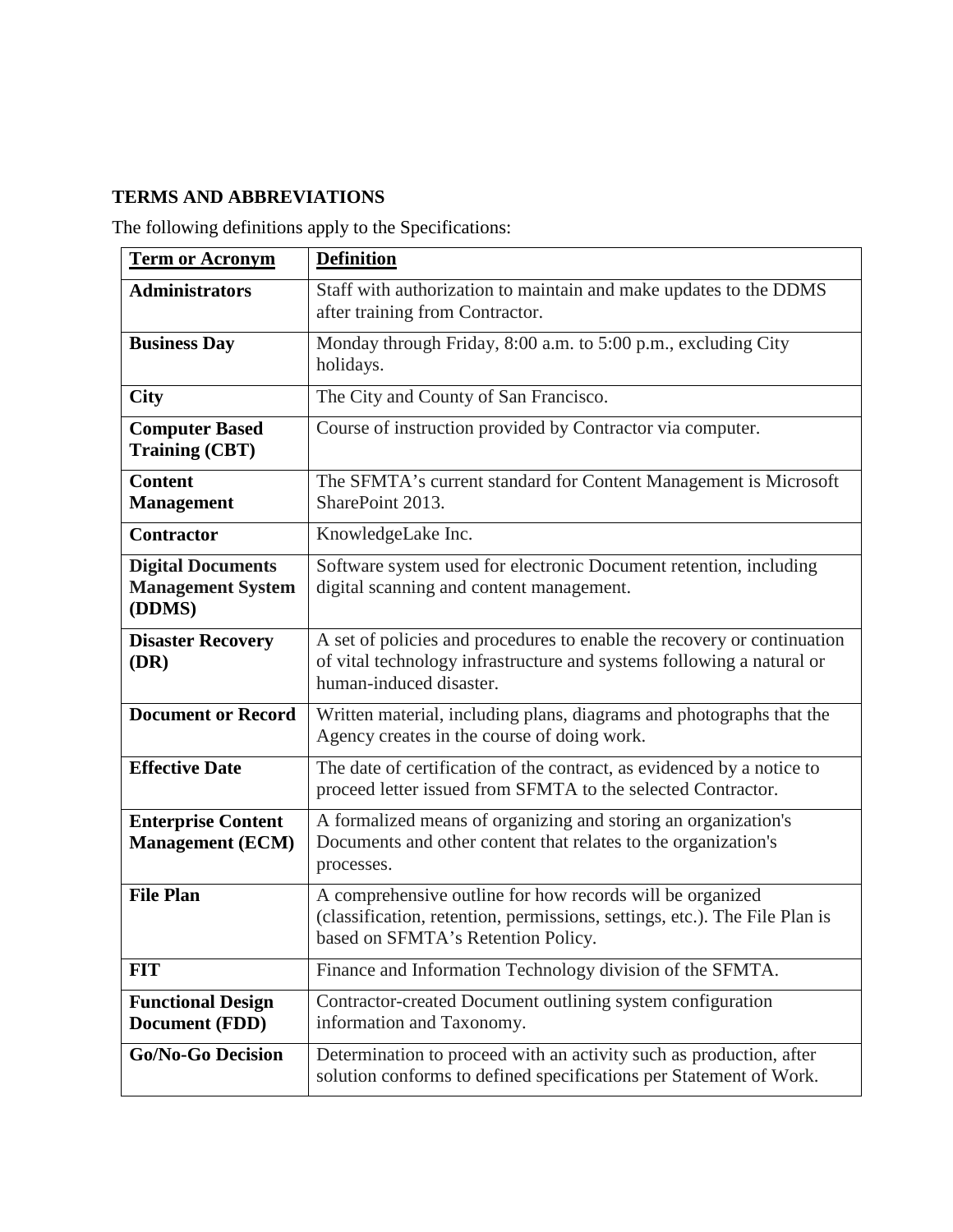| <b>Term or Acronym</b>                               | <b>Definition</b>                                                                                                                                                                                                                                                                                                                                                                                                                                                                                                                                                                       |
|------------------------------------------------------|-----------------------------------------------------------------------------------------------------------------------------------------------------------------------------------------------------------------------------------------------------------------------------------------------------------------------------------------------------------------------------------------------------------------------------------------------------------------------------------------------------------------------------------------------------------------------------------------|
| <b>Integration Solution</b>                          | System that will allow scanned digital Documents to be entered into<br>SFMTA's content management systems with corresponding meta data,<br>versioning, etc. applied to digital Documents.                                                                                                                                                                                                                                                                                                                                                                                               |
| <b>IT</b>                                            | SFMTA's information technology division.                                                                                                                                                                                                                                                                                                                                                                                                                                                                                                                                                |
| KnowledgeLake<br>Capture                             | An application that enables Users to scan paper Documents in a variety<br>of formats and store in SharePoint.                                                                                                                                                                                                                                                                                                                                                                                                                                                                           |
| KnowledgeLake<br><b>Capture Server Pro</b>           | A server-based product that manages the processing of a Document<br>from ingestion to SharePoint. The application supports offloading of<br>processing from a desktop client, web indexing, full text searchable<br>PDF conversion, image processing, file names based on Metadata<br>values, and supports multiple repositories/sites.                                                                                                                                                                                                                                                 |
| KnowledgeLake<br><b>Connect</b>                      | An application that enables end users to rapidly upload, manage,<br>search, view, collaborate and explore all SharePoint content directly<br>from their Microsoft desktop.                                                                                                                                                                                                                                                                                                                                                                                                              |
| KnowledgeLake<br><b>Imaging</b>                      | An Enterprise Content Management (ECM) solution for SharePoint<br>that provides capabilities for searching, viewing, securing, routing and<br>annotating electronic content.                                                                                                                                                                                                                                                                                                                                                                                                            |
| KnowledgeLake<br><b>License Server</b>               | An application that provides seamless, real-time management of your<br>KnowledgeLake product licensing information. It provides a view of<br>product activation keys and license groups, product usage across your<br>organization and allows management of product licenses.                                                                                                                                                                                                                                                                                                           |
| KnowledgeLake<br><b>Records</b><br><b>Management</b> | An application that is a comprehensive, end-to-end solution that<br>enables organizations to efficiently manage the Lifecycle of all records<br>throughout the enterprise by managing policies in support of SFMTA<br>retention policies.                                                                                                                                                                                                                                                                                                                                               |
| Lifecycle                                            | A Lifecycle brings together the existing Triggers and Retentions to<br>define what action should happen to an item at specific points in time.<br>Each of these points in time is represented within a Lifecycle by a<br>Phase. The Lifecycle will ensure an item is guided through the defined<br>Phases carrying out each Action indicated by the Phase at the time<br>specified by the Retention. Once a Lifecycle has been created, it can be<br>assigned to any number of Record Classes. When an item is assigned to<br>a Record Class, it will take on the associated Lifecycle. |
| <b>Metadata</b>                                      | Provides information about a Document as it exists within the DDMS,<br>such as where the Document is located within the system for retrieval<br>or the type of document (e.g. contract, map).                                                                                                                                                                                                                                                                                                                                                                                           |
| <b>Point of Contact</b>                              | The designated contact person for each SFMTA department.                                                                                                                                                                                                                                                                                                                                                                                                                                                                                                                                |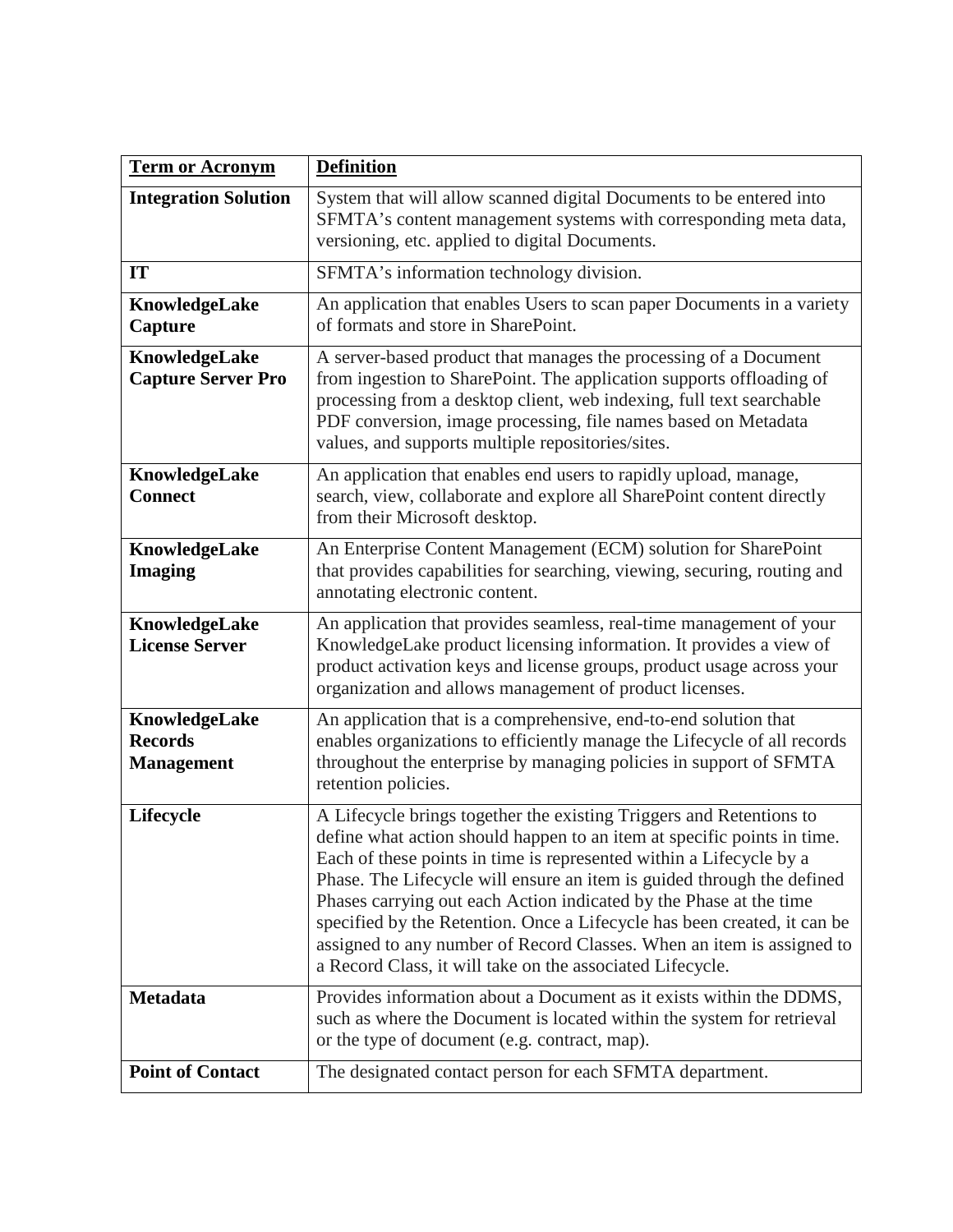| <b>Term or Acronym</b>                         | <b>Definition</b>                                                                                                                                                                                                                                                 |
|------------------------------------------------|-------------------------------------------------------------------------------------------------------------------------------------------------------------------------------------------------------------------------------------------------------------------|
| <b>Preinstall Checklist</b>                    | Contractor Document that lists system prerequisites prior to installation<br>of the software.                                                                                                                                                                     |
| <b>Record Class or</b><br>Category             | A level in the hierarchical File Plan that contains records which have<br>related activity and are linked via a parent/child relationship.                                                                                                                        |
| <b>Record Format</b>                           | Type and description of Document to be scanned and stored<br>electronically.                                                                                                                                                                                      |
| <b>Record Retention</b><br><b>Policy</b>       | The SFMTA's protocol and schedule setting parameters for how long<br>records must be retained in order to meet the legal, regulatory or<br>operational requirements, including any updates or revisions thereto.                                                  |
| <b>Retentions</b>                              | A parameter of the File Plan that designates how long an electronic file<br>will remain in the DDMS.                                                                                                                                                              |
| <b>SFMTA</b> or Agency                         | The San Francisco Municipal Transportation Agency.                                                                                                                                                                                                                |
| <b>SharePoint</b>                              | SFMTA's content management system.                                                                                                                                                                                                                                |
| <b>Sunshine Requests</b>                       | Requests for public information or records made under or subject to the<br>San Francisco Sunshine Ordinance (SF Admin. Code Ch. 67) or the<br>California Public Records Act (Cal. Govt. Code §§6254 et seq.                                                       |
| <b>Taxonomy</b>                                | Process to determine the relationship a particular Document has to<br>other Documents within the DDMS.                                                                                                                                                            |
| <b>Technical Design</b><br>Document (TDD)      | Contractor-created Document outlining proposed physical architecture<br>diagram, recommendations on IT Processes (Backups, High<br>Availability, Disaster Recovery, SQL/SharePoint configurations) and<br>recommendations on hardware procurement.                |
| <b>Trigger</b>                                 | A reusable parameter that defines the structure of how a retention<br>period begins and serves as a building block for Retentions. There are<br>four types of Triggers supported; Date Property Triggers, Event<br>Triggers, Rule Triggers, and Special Triggers. |
| <b>User</b>                                    | An SFMTA employee who is authorized to access the DDMS.                                                                                                                                                                                                           |
| <b>User Acceptance</b><br><b>Testing (UAT)</b> | A project phase that requires SFMTA Administrators to test the<br>solution end to end to ensure go live readiness.                                                                                                                                                |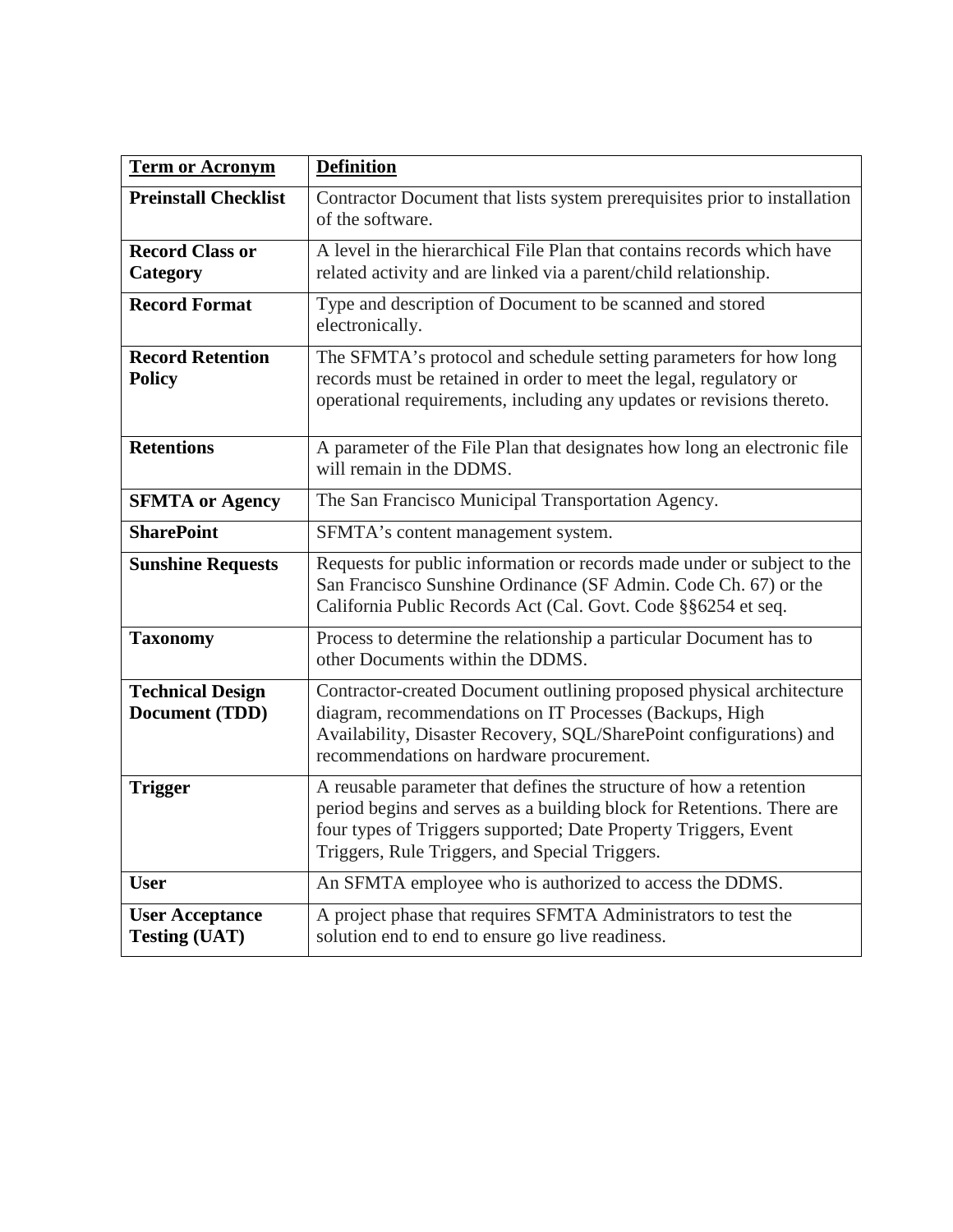## **I. GENERAL REQUIREMENTS**

## **A. Overview**

Contractor shall assist the SFMTA in implementing electronic Document management systems and imaging services to facilitate SFMTA's goal of reducing paper consumption and to convert paper-based Document formats into digital images that are easily storable, searchable and retrievable for viewing and printing, either in part or in the Document's entirety as specified by the User.

Contractor shall assist the SFMTA in determining the preferred scanning methodology that supports SFMTA business processes and needs. SFMTA anticipates a phased approach to this project. Each phase represents anticipated tasks and milestones. Phases, tasks and milestones will be created, published and agreed upon by all involved parties during project kickoff weeks. The project plan will be updated throughout project lifecycle(s) to support changes for all divisions and departments included herein.

Contractor shall develop a four-year deployment strategy for the following seven divisions and their respective 45 departments. The SFMTA's divisions are:

- 1. Capital Programs and Construction
- 2. Finance and Information Technology
- 3. Human Resources
- 4. Sustainable Streets
- 5. System Safety
- 6. Taxi and Accessible Services
- 7. Transit

## **B. Record Formats**

- 1. Record Format 1: Paper-based building plans of various sizes, including but not limited to 16"x24", 24"x36", 36"x42", and 36"x48".
- 2. Record Format 2: Standard letter-sized (8.5"x11"), legal sized (8.5"x14") and tabloidsized (11"x17") Documents containing text and images

## **C. Implementation Steps**

Contractor shall perform the following implementation steps for each new department within any SFMTA's division.

- 1. *Project management* Contractor shall provide a central Point of Contact responsible for directing execution of the project(s), scope, schedule, budget, risk and change management, status meetings and reports.
- 2. *Architecture planning* Contractor shall provide an architect who will be responsible for architecting, sizing and documenting the solution across all divisions.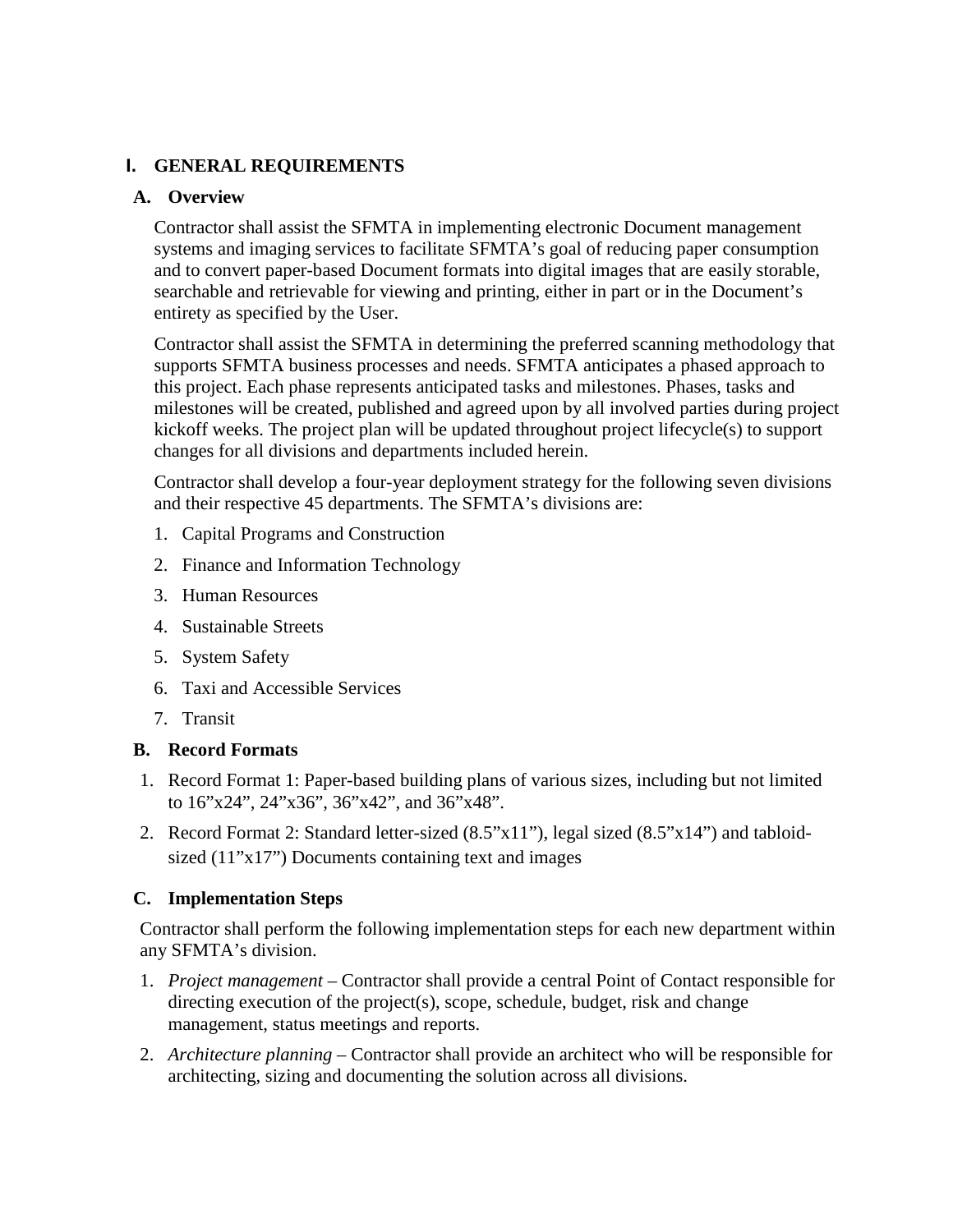- 3. *Taxonomy design* Contractor shall meet with each department to understand their content and business processes. The information will be included in the design of the SharePoint Taxonomy.
- 4. *Records management* Contractor shall provide a technical consultant to review SFMTA's Retention Policy. The configuration of the Retention Policy will consist of a Record Class, Trigger, Retention and Lifecycle.
- 5. *Installation and configuration* Contractor shall provide installation and configuration of two environments: non-production (test environment) and production. Contractor shall assign a Technical Specialist responsible for installations, configurations, knowledge transfer sessions, User Acceptance Testing (UAT) and activation of the digitization service in production environment. Contractor shall install and configure the following software:
	- a. KnowledgeLake Imaging
	- b. KnowledgeLake Capture Server Pro
	- c. KnowledgeLake Connect initial install of 5 workstations and creation of package for additional deployments
	- d. KnowledgeLake Capture initial install of 5 workstations and creation of package for additional deployments
	- e. KnowledgeLake Records Management
- 6. *Knowledge Transfer Training(s)*  Contractor shall provide the knowledge transfer to SFMTA's IT.
- 7. *Records Management Training(s)* Contractor shall provide training to designated SFMTA staff.
- 8. *User Acceptance Testing* Contractor shall provide remote support for this phase. A Go/No-Go Decision will be made at the completion of each UAT.
- 9. *Production Go Live Support* Contractor shall configure the production environment once a Go/No-Go Decision has been received. At this time, the SFMTA shall be able to begin processing Documents by using the production system.
- 10. *Transition to Support* Upon go live, each department will be transitioned to Contractor's first line of support for issues that arise once in production.
- 11. *Project Closing* Contractor shall officially close the project and conduct a Lessons Learned Session. A project signoff sheet will be presented and executed *within seven days*. The launch of the next project may not proceed without project acceptance and closing.

#### **D. Descriptions of Project Phases**

SFMTA may modify each phase, individual tasks, phase order and priorities within each phase/task during the contract term. Order of execution for each phase may not be consecutive and/or may occur simultaneously. The length of any phase extensions are subject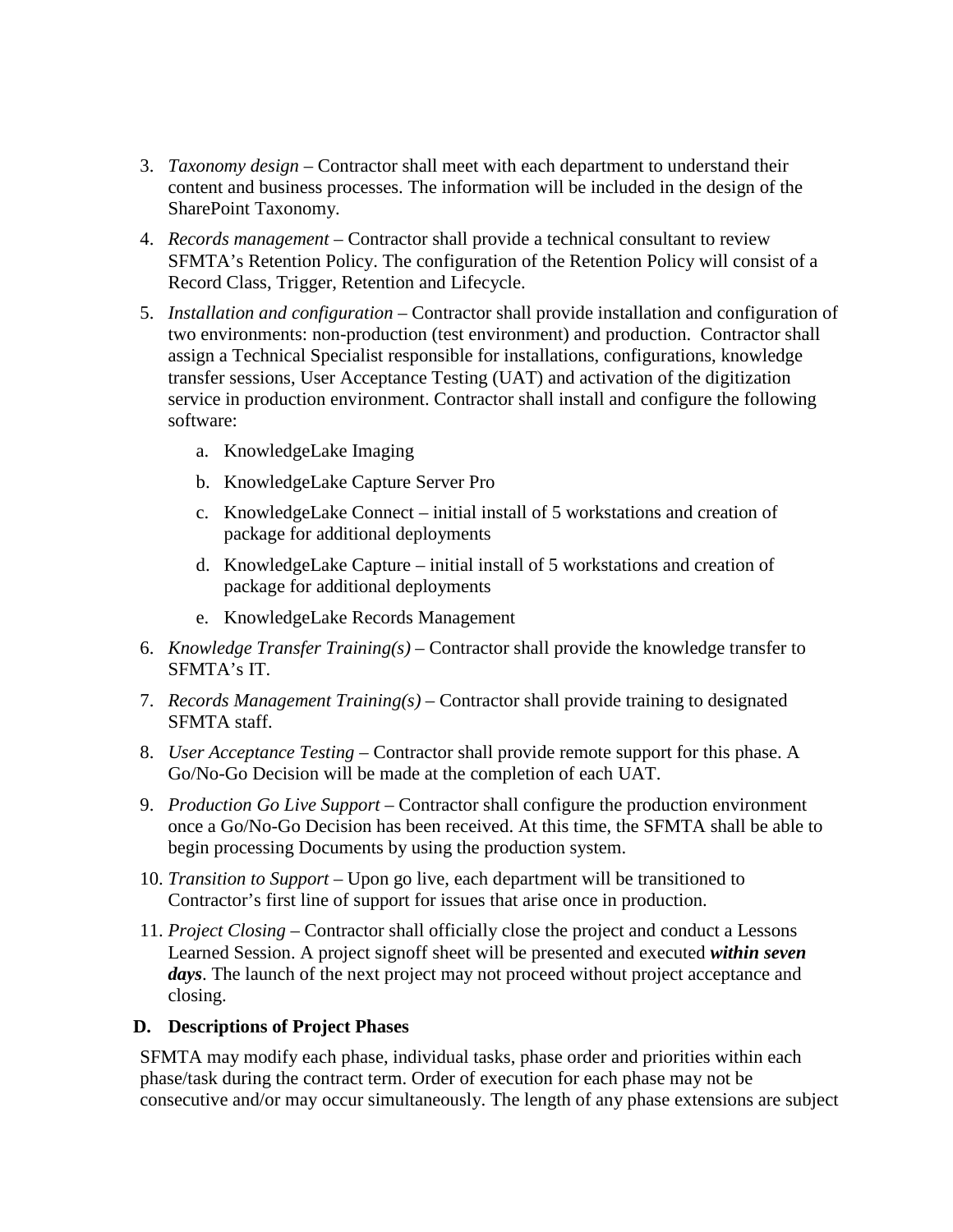to SFMTA's approval.

*Phase 1* – This phase incorporates implementation steps one thru six. Contractor shall assist the SFMTA with establishing DDMS parameters such as Document naming conventions and search criteria. Contractor shall provide SFMTA with hardware and software requirements. During this phase, the SFMTA will designate a single unit group within FIT to start implementing the digitization project. During this phase, SFMTA will provide Contractor with Document samples for both Format 1 and Format 2. Taxonomy, architecture and records management planning will be conducted in this phase as well as the informal knowledge transfer session.

*Phase 2* – This phase incorporates implementation steps seven thru ten. Contractor shall begin digitizing Documents within the non-production environment. During this phase, Contractor shall perform UAT and verify DDMS software functionality and confirm functionality with the SFMTA's project manager. Contractor shall apply "lessons learned" to the overall approach to system development prior to involving other FIT departments and make a Go/No Go Decision to move into production. If UAT testing is successful, implementation steps eight thru ten shall apply. Otherwise, Contractor shall propose a plan to resolve the deficiencies before project can proceed further.

*Phase 3* – Contractor shall begin the paper backlog scanning efforts and digitize the Documents for each department within the FIT division as they move into production.

*Phase 4* – Contractor shall move scanned Documents to SFMTA's designated long-term storage facility. Contractor shall be responsible for disposal of paper versions of scanned Documents as directed by SFMTA in accordance with SFMTA's Record Retention and Destruction Policy.

*Phase 5* – Contractor shall assist SFMTA in deploying the digitization solution throughout the Agency.

## **II. ADMINISTRATIVE REQUIREMENTS**

#### **A. General Support**

Contractor shall provide digital copies of all the training and operating manuals to SFMTA *within 30 days from NTP*. Contractor shall grant the SFMTA the rights to reproduce all training and operational manuals as needed for use by Users.

The overall system training shall consist of the following:

- 1. *Onsite Training*
	- a) Contractor shall provide two formalized instructor-led training sessions based upon Contractor's four-day administration course for the KnowledgeLake product set (Imaging, Capture Server Pro, Capture, and Connect).
	- b) Training shall be done at a location in San Francisco as determined by SFMTA for up to 14 students per session.
	- c) Contractor shall provide training materials, including training course slides (PowerPoint), lab exercises (Word Documents), admin product guides (pdf), and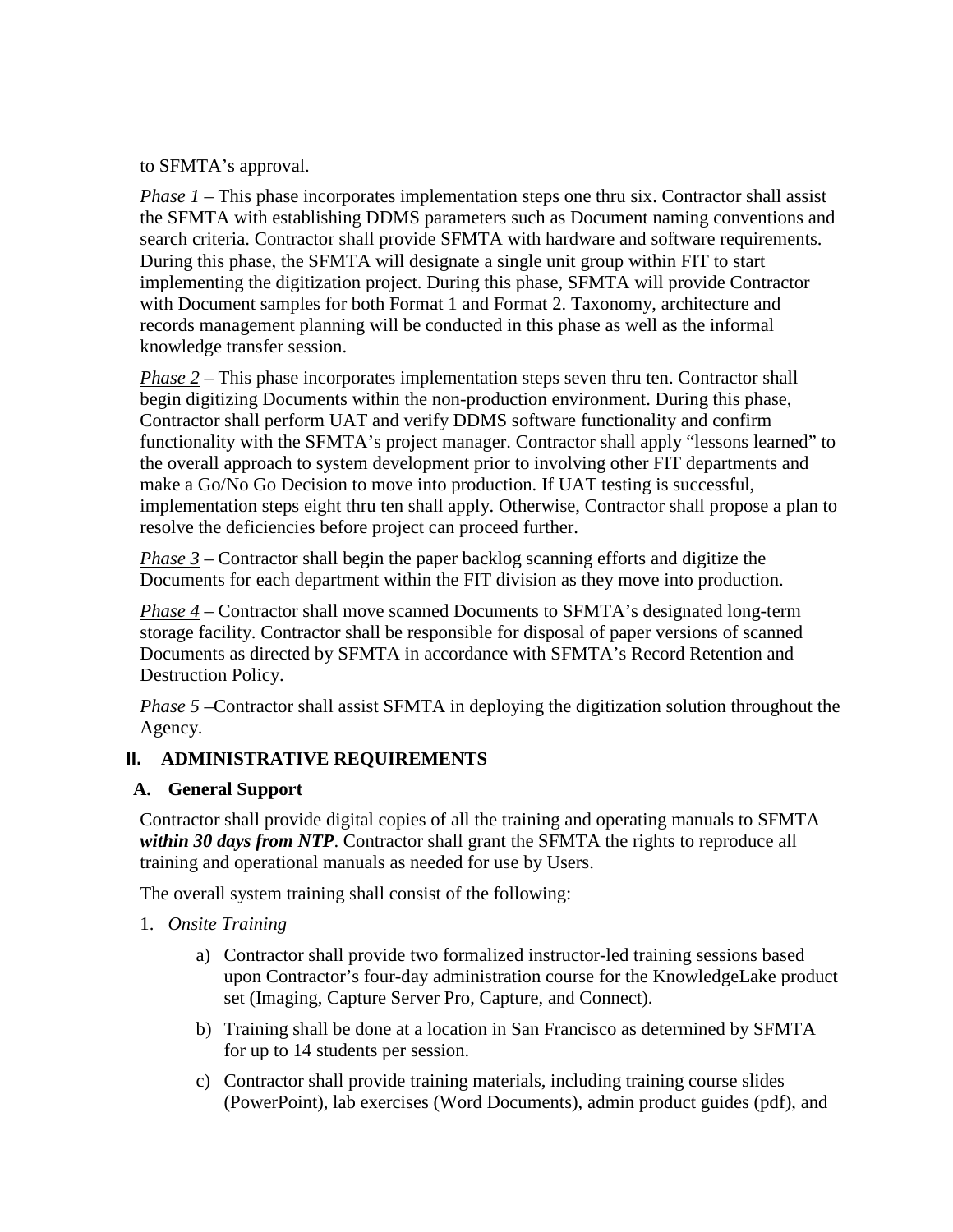#### user product guides (pdf).

- 2. *Knowledge Transfer training*
	- a) Prior to start of Phase 2, Contractor shall conduct an onsite informal knowledge transfer session in a train-the-trainer method.
	- b) Training focus shall be to review the configured solution specific to the department and prepare the Administrators to test the system end to end.
	- c) Contractor shall train up to five employees per department to access digitized Documents for the non-production environment.
	- d) Training session shall be completed one week prior to the launch of the UAT phase.
	- e) Contractor shall provide training for up to two days per department.
	- f) Actual training dates shall be determined by the project plan.
- 3. *Records management training*
	- a) Prior to start of Phase 2, Contractor shall conduct an onsite training session.
	- b) Training focus shall be to ensure that the Records manager(s) understand the solution and are able to implement the Retention Policy as a File Plan within the Records Management System.
	- c) Training shall be conducted during the same week as the Knowledge Transfer Training week for up to two days and five Users.
	- d) Actual training dates shall be determined by the project plan (see Attachment 08) provided by the Contractor and approved by the SFMTA.
- 4. *Enhanced training*

Costs for enhanced training are listed in Appendix B.

- a) *Onsite (in San Francisco)* For new employees, new departments, etc. Annually, Contractor shall provide SFMTA with up to four days of onsite training, with capacity for up to 14 Users per session. Contractor's training team and a designee from SFMTA shall coordinate the curriculum and agenda for training.
- b) *Refresher training* Contractor shall provide computer-based training options for Administrators and Users when requested by SFMTA.
- c) Contractor shall offer classroom training in KnowledgeLake's main offices in St. Louis, MI.

#### **B. SFMTA Support**

- 1. Contractor shall provide a toll-free number that is available, at a minimum, between 8 AM and 5 PM PST/PDT, Monday through Friday except for official SFMTA holidays.
- 2. Contractor's customer support staff shall respond to designated SFMTA administrative staff *within 24 hours* from the time of the request.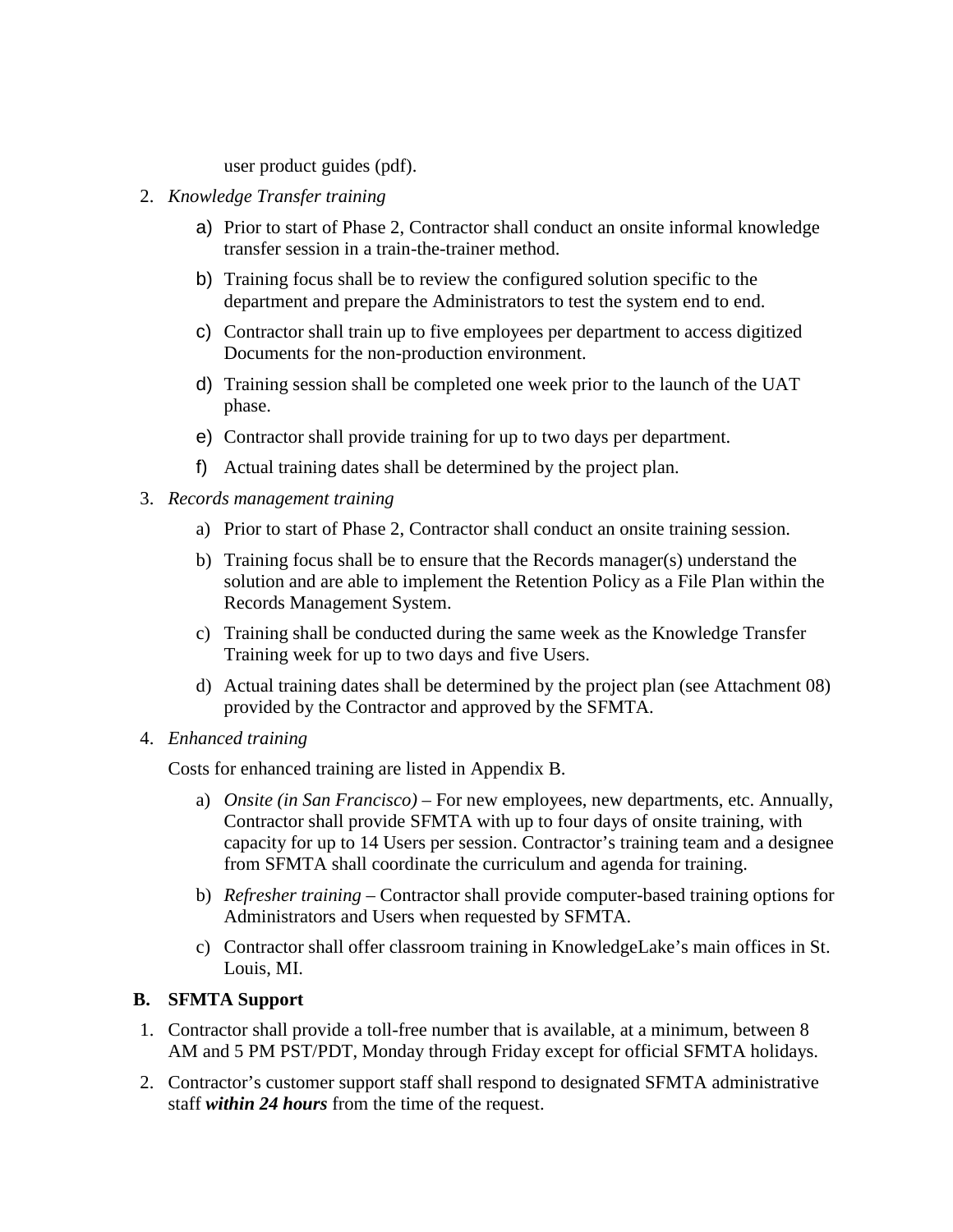- 3. Contractor shall assist SFMTA staff in compiling scanned Documents upon SFMTA's request.
- 4. Contractor shall provide a 'help' prompt within the DDMS for use by the SFMTA's Users to explain how scanning and digitizing process works along with instructions on how to use the DDMS software. Contractor may also fulfill this requirement by providing a step by step Document tailored to each department's processes.

#### **III. SERVICE SPECIFICATIONS**

#### **A. Record Retention and Destruction Policy**

SFMTA's policy is to keep scanned paper records until their destruction is authorized under the Agency's Record Retention and Destruction Policy. SFMTA may direct Contractor to destroy records no longer required to be retained under the Record Retention Policy. In the event the Record Retention and Destruction Policy changes after implementation and requires modifications to the system, SFMTA may choose to update the electronic policy once SFMTA IT is properly trained. Contractor may be asked to make changes for SFMTA as budget allows.

Contractor shall provide training to Users on how to use its system and assist in fulfilling Sunshine Requests at no additional cost. Training for the KnowledgeLake Imaging software is included in the informal knowledge transfer session(s) and conducted during the UAT kickoff week.

Contractor shall implement a Records Management solution for up to twenty (20) Document types per department. Contractor shall train SFMTA on how to configure additional Document types.

Contractor shall complete the following steps as part of the Record's Management offering:

- 1. *Import/create Retention Policy* Once the Retention Policy review is conducted during Phase 1, Contractor shall import SFMTA's existing Retention Policy or manually create the policy within the system (one per department)
- 2. *Installation and base configuration* –The base configuration includes the manual configuration of a Record Class, Trigger, Retention and Lifecycle per department. Administrators, with the assistance of the Contractor, shall create a test classification rule so that a small set of test files can be classified to the Record Class to ensure they move through the configured Lifecycle. Administrators, with the assistance of the Contractor, shall create one approval workflow for the configured Record Class per department.
- 3. *SharePoint connector crawl* This is not a SharePoint crawl. This is an action performed by the Records Management SharePoint connector that crawls (traverses) the specified SharePoint location to gather information about all the Documents and their associated meta-data. This information is then stored in the Records Management database(s). A full crawl is performed once and then an incremental crawl is performed at a pre-defined interval.
- 4. *Record Retention management advanced configuration* training The training goals are to: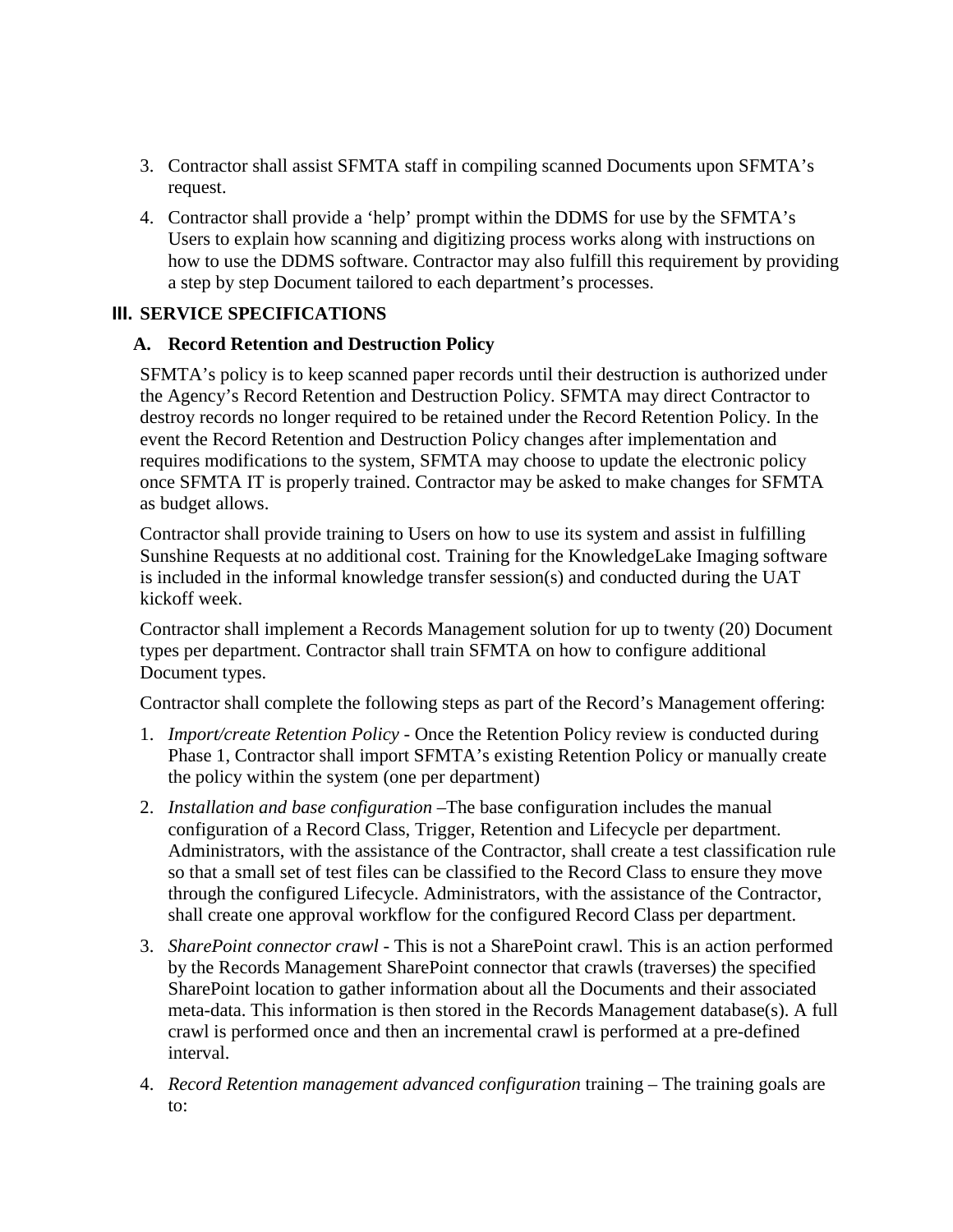- Understand the Retention Policy and how that imports into the File Plan
- Understand how the Documents in SharePoint will map to the File Plan
- Get a high level understanding of how the Triggers will work and if any business integrations are required.
- 5. *Finalize the Plan* To finalize the File Plan, Contractor shall create and configure the following components:
	- Record Classes
	- Classification rules
	- Triggers
	- Retentions
	- Lifecycles
	- Approver groups

#### **B. Confidentiality and Security**

- 1. Contractor shall ensure the confidentiality of all SFMTA information at all times. Contractor is prohibited from distributing the SFMTA's information to any third party without prior written approval from the SFMTA.
- 2. SFMTA information shall always remain on U.S. servers and data centers, with security measures ensuring that only authorized personnel and subcontractors access the data for project purposes only.
- 3. SFMTA will work with the Contractor to develop the appropriate security model as determined by SFMTA's SharePoint content management solution. SFMTA will be responsible for implementing this security model on the appropriate Document libraries using Active Directory security groups.
- 4. SFMTA will provide remote access for Contractor when working offsite.
- 5. Contractor shall ensure the security of SFMTA information and provide assurance that such security conforms to applicable local state and federal laws and the terms of the Agreement and any appended Nondisclosure Agreement.
- 6. At SFMTA's request, Contractor shall electronically wipe any electronic files containing SFMTA records from its computer systems, and certify that it has done so before final payment is issued.

## **C. General Requirements**

Contractor shall ensure the following:

1. All scanned Documents shall be easily indexed and added to the SFMTA Content Management system from an employee's computer by using the KnowledgeLake Capture scan client.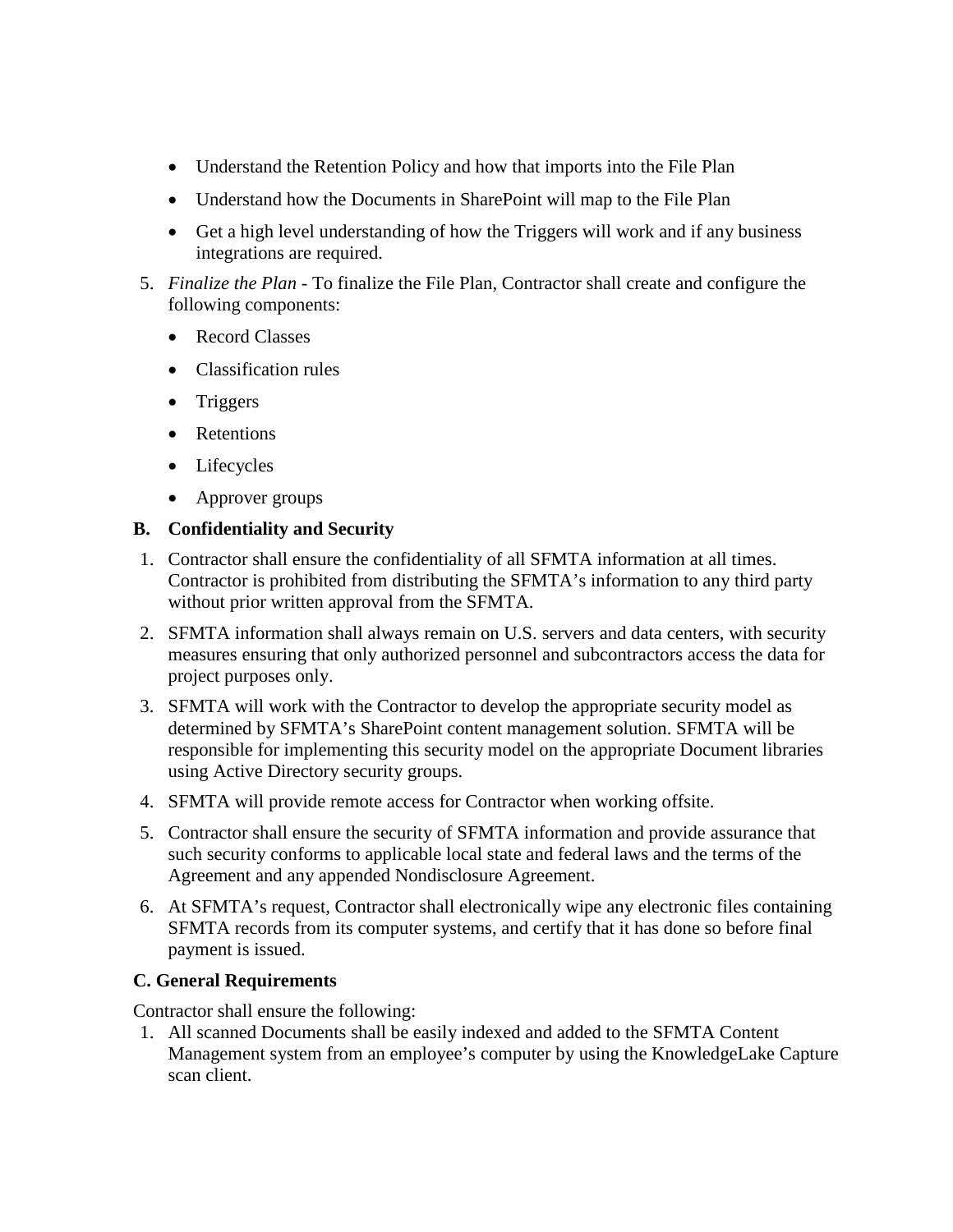- 2. Users shall be able to add any new Documents to the system without limitation. However, the system must be sized and scaled to have the ability to handle additional volume. Architecture planning will be conducted Phase I.
- 3. Users shall be able to track various versions of the same Document as it is being developed using versioning, utilizing the built in features of the SFMTA content management system, and shall be able to send out hyperlinks of any version to external parties.
- 4. As directed by the SFMTA, Contractor shall add watermarks and/or headers or footers for designations such as "Confidential," "Attorney- Client Communication," "Sensitive Security Information," etc. at the time of backlog scanning.
- 5. As directed by the SFMTA, Contractor shall add watermarks on Documents by using a custom activity in KnowledgeLake CSPro and annotations can be placed on Documents using the KnowledgeLake Imaging application.
- 6. SFMTA staff shall have the ability to request that a specific Document be scanned at a minimum resolution of 200 dpi and in in color, if desired.
- 7. SFMTA will purchase the hardware and software required for the proposed system and have the operating systems installed on each server or workstation with the latest service packs. Contractor will review all servers and workstations to ensure SFMTA meets the minimum requirements (see attachment 09).
- 8. SFMTA is responsible for ensuring that ensure the SharePoint 2013 system is installed and operational prior to the installation of the KnowledgeLake products. Contractor will provide a pre-installation checklist that will outline the tasks that SFMTA needs to perform on the servers and workstations prior the installation of the KnowledgeLake software.
- 9. SFMTA is responsible for ensuring that all tasks on Contractor pre-installation checklist have been reviewed and completed prior to the date when Contractor will begin the product installations.

#### **D**. **Maintenance, Repair and Restore Processes**

To minimize disruption of service, Contractor shall:

1. Provide on-going preventive maintenance and response to software problems *within four hours* of being notified by SFMTA of any component failure between 8 AM and 5 PM PST/PDT Monday through Friday, except for official SFMTA holidays.

#### **E**. **Digitization of Documents**

Format 1: Contractor shall convert all of the SFMTA's paper-based plans and drawings into digital images and create an index of all imaged Documents that is storable and retrievable through DDMS software product. Plans/drawings may vary in size, including 16"x24", 24"x36", 36"x42", 36"x48".

Format 2: Contractor shall convert all 8.5" x 11" (Letter), 8.5"x14" (Legal) and 11"x17" (Tabloid) Documents and reports consisting of text and images into digital images and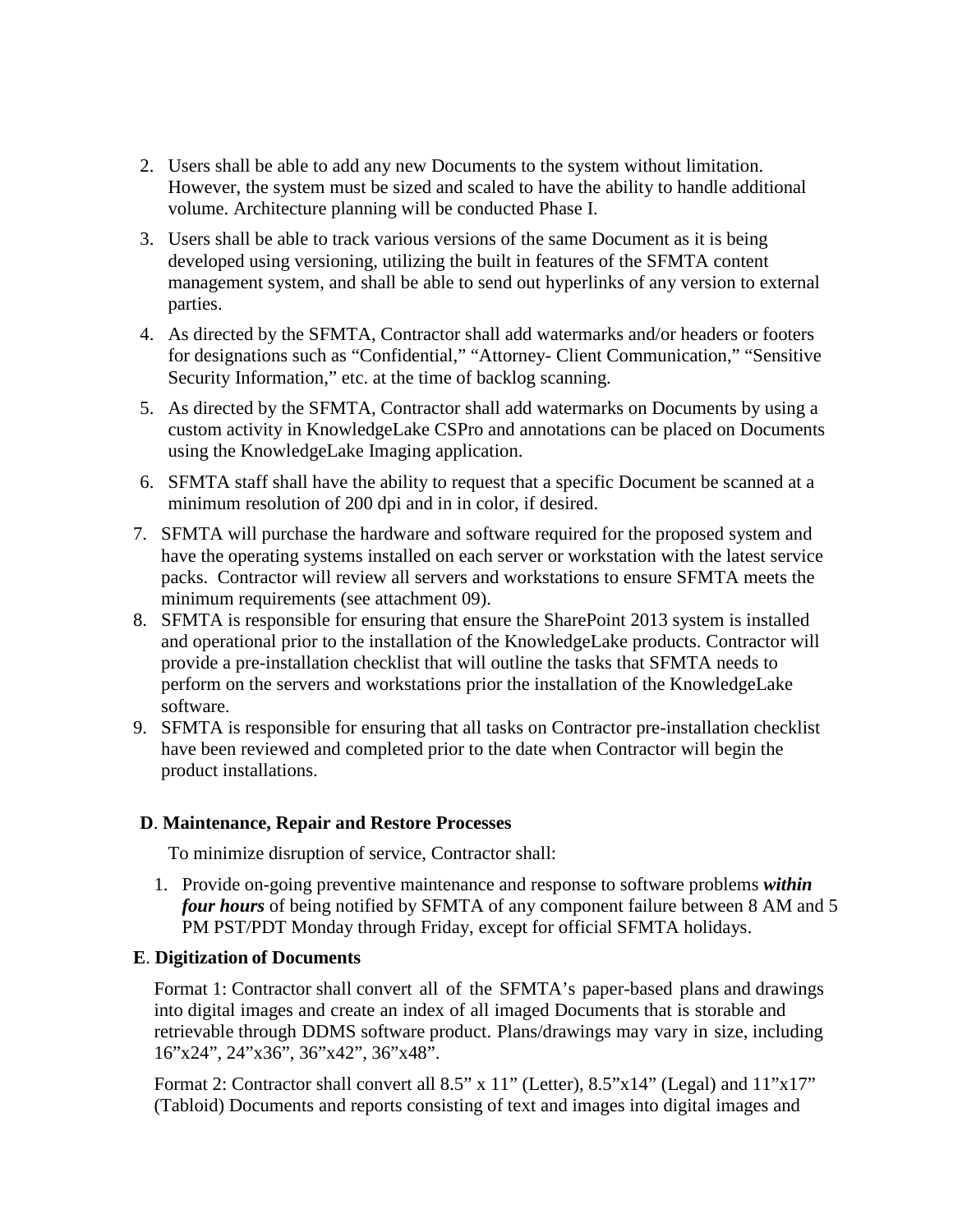create and index all image Documents that are storable and retrievable through the DDMS software product.

The following work tasks shall be performed by Contractor and SFMTA in order to successfully complete backlog Document conversion.

#### Work tasks:

- 1. At the SFMTA's request, Contractor shall collect all media and Documents for scanning and imaging. After completion of scanning and imaging, Contractor must return all media and Documents to SFMTA's possession unless directed otherwise. SFMTA may direct Contractor to either return materials to the location from which they were received, move them to an SFMTA storage facility, or destroy them in accordance with the Record Retention and Destruction Policy. **Under no circumstances shall Contractor destroy or recycle any SFMTA Documents without the explicit instruction from designated SFMTA staff.** Contractor shall complete all Document preparation prior to beginning the digitizing process.
- 2. Contractor shall scan all paper Documents to digital imaging at 200 or 300 dpi (as determined by the SFMTA) with the exception of blue- line drawings, which Contractor shall scan using grayscale to produce a better quality image. The SFMTA will advise Contractor of the desired imaging resolution.
- 3. Contractor shall add a verbal or graphic bar scale to each page of each image scanned. Contractor can place a 2-inch sticker with ruler on oversize Documents prior to scanning to show scale.
- 4. Contractor shall add a cover page disclaimer for Documents that are damaged, and Documents where legibility is not sufficient per the SFMTA specifications. Examples of these types of Documents include but are not limited to the following: Documents with stains, tears, faint print, illegibility from a transparent double-sided Document, etc. Contractor shall populate a field named "Exception" that lists which issue exists and programmatically insert a cover page explaining exception.
- 5. Contractor shall provide a Document indexing and naming convention as approved by the SFMTA.
- 6. The Records management solution shall provide adequate quality controls to ensure adherence to SFMTA Document retention policies.
- 7. Contractor shall conduct review all electronically scanned and stored Documents to ensure that all specifications are being met. Contractor shall then notify the SFMTA via email that scanned documents are ready for review.
- 8. The SFMTA shall review scanned documents within 15 days of receipt and notify the Contractor via email that the scans are acceptable. Any scans not responded to by the 16<sup>th</sup> day after submittal will be deemed acceptable for billing purposes. Should the quality of the scanned documents be below contractually agreed standards, the Contractor shall re-scan the documents at no cost to the SFMTA, except for re-scans requested past the acceptance deadline.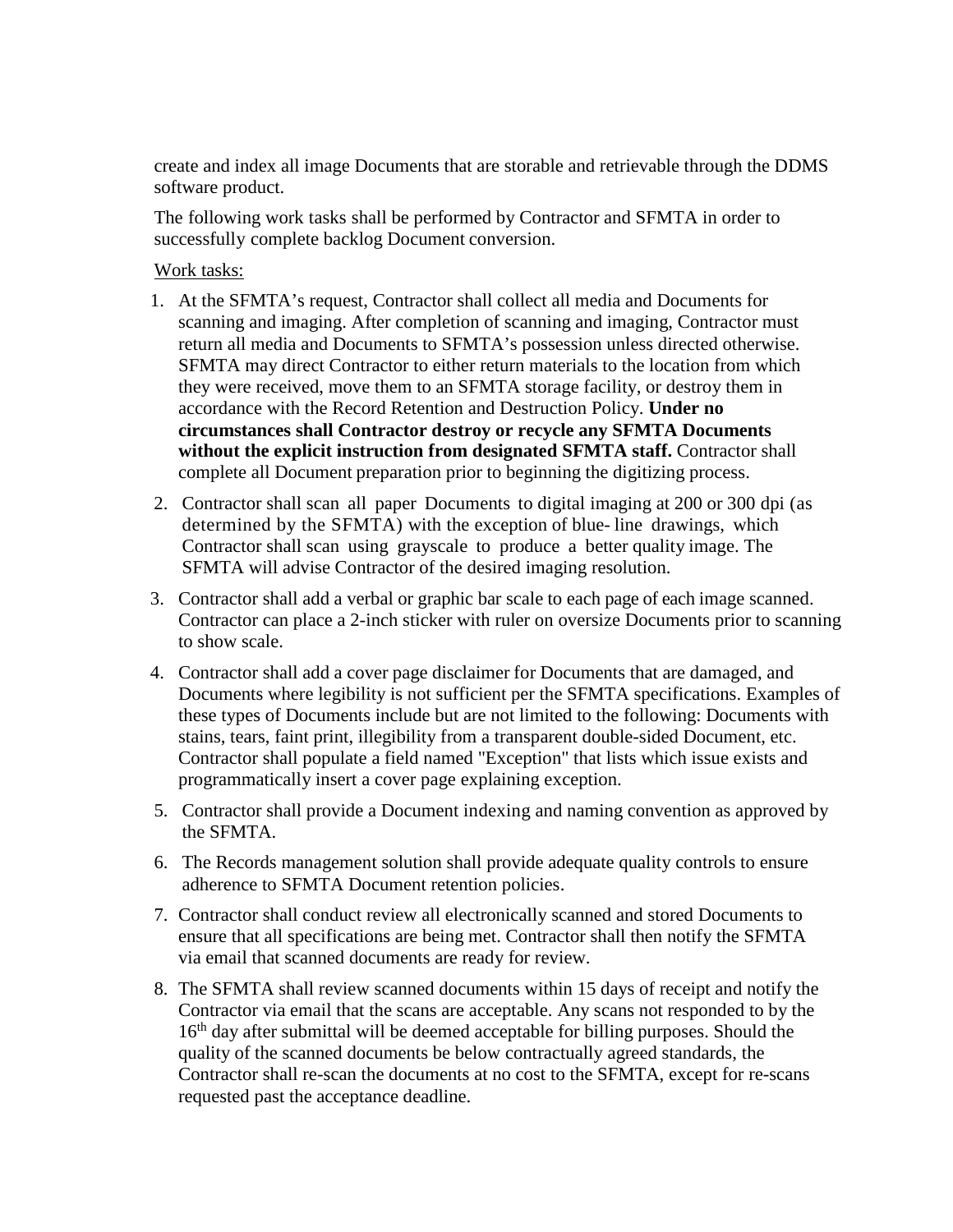## **IV.DIGITAL DOCUMENTS MANAGEMENT SYSTEM (DDMS)**

Contractor shall comply with the following SFMTA standards for DDMS:

- SFMTA's standard for DDMS is Microsoft SharePoint 2013. The DDMS is maintained by SFMTA IT Staff. SFMTA is responsible for installation and configuration of SharePoint 2013.
- The DDMS will be made accessible from outside SFMTA network
- The SharePoint 2013 search service shall return the results by full or partial name string, Document title, or Document content. Searching by content requires conversion to searchable PDF. Timing for search results is dependent upon many factors: SharePoint Search Farm, server specifications, volume, and how the farm is architected.
- Contractor shall work with SFMTA to assist with scaling SharePoint.
- The DDMS shall use SharePoint 2013 as an archiving module for its solution.

## **V. INTEGRATION SOLUTION**

Contractor shall use KnowledgeLake Imaging as its integration solution.

#### **A. Software License**

- 1. Contractor shall provide all necessary licensing to operate the system for the term of the Agreement.
- 2. The Contractor shall provide no limit on the number of machines, number of users, number of locations or size of CPU on which the SFMTA can operate the licensed software.
- 3. The Contractor shall provide licensing via the KnowledgeLake License Server. This software will be installed in a data center on the property of SFMTA. The KnowledgeLake License Server will receive approved license keys for authorized Users from Contractor.
- 4. The licensed software shall be compatible with but not limited to the following platforms: Microsoft Windows, and OS X (Mac OS).
- 5. The SFMTA shall have the right, at no additional cost, to operate simultaneously on, move, or upgrade the licensed software to other hardware platforms on which the licensed software may operate as long as the hardware meets the minimum specifications required by Contractor.
- 6. The SFMTA shall receive software updates at no additional cost during the software license period.

## **B. General Specifications**

1. DDMS shall easily integrate with Users' current paper workflow (i.e. User will be able to upload new Documents to DDMS software application from individual workstation or remotely offsite via VPN)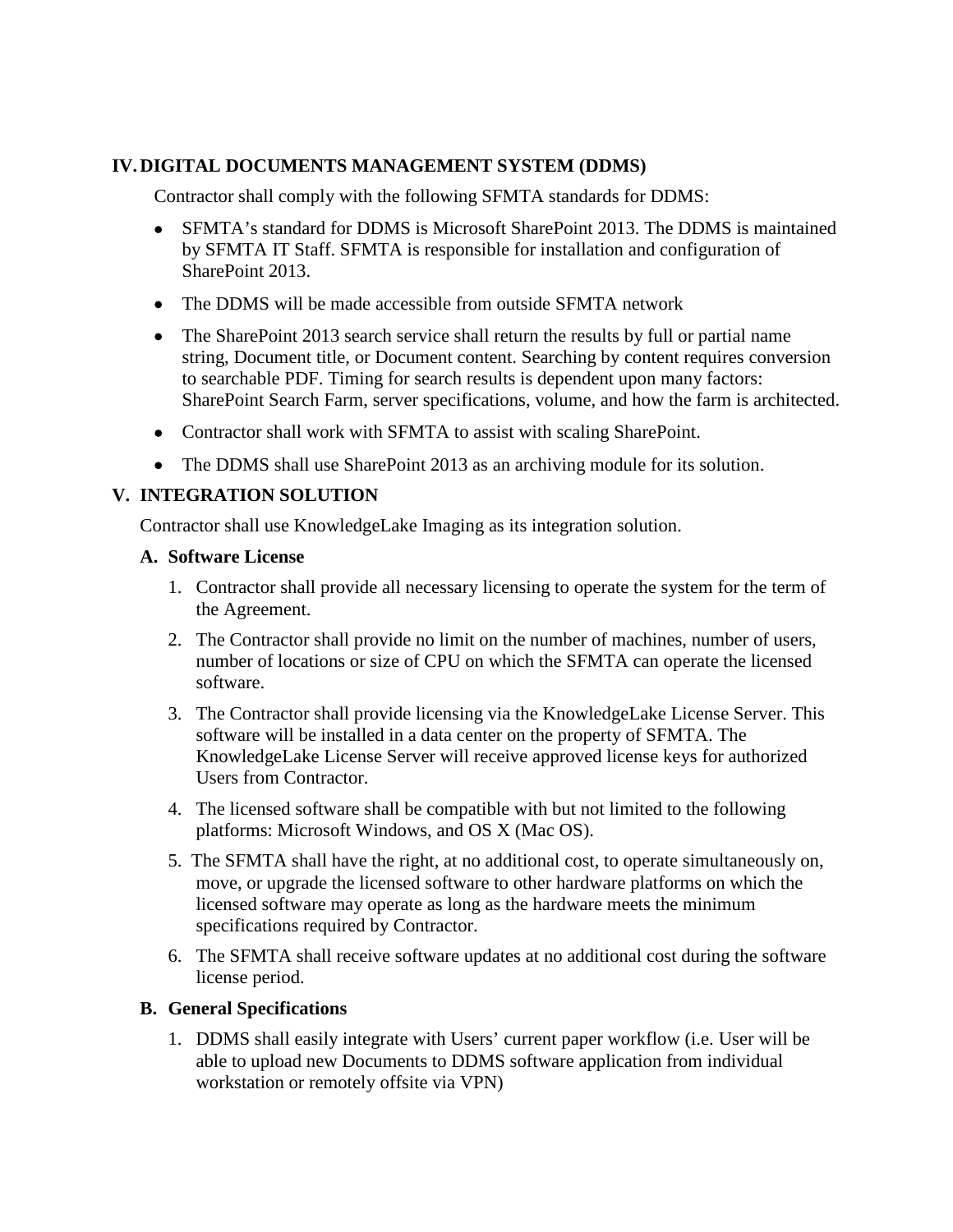- 2. Contractor's DDMS shall integrate seamlessly with SFMTA's Microsoft SharePoint 2013.
- 3. DDMS services shall be available in all SFMTA designated offices or locations.
- 4. DDMS shall allow User to perform Document file type conversion and manage the conversion process.
- 5. At the end of the contract, Contractor shall supply to the SFMTA any and all media including any back up media in its possession containing information belonging to the SFMTA.

#### **C. Documentation**

- 1. Contractor shall provide online manuals for each installed product.
- 2. Contractor shall provide a Technical Design Document (TDD) which includes the proposed physical architecture diagram, recommendations on IT Processes (Backups, HA, DR, SQL/SharePoint Configurations) and recommendations on hardware procurement. The TDD can be found in Attachment 4 to the SOW.
- 3. Contractor shall provide a Functional Design Document (FDD) which includes system configuration information and Taxonomy pertaining to the department.
- 4. Any and all applicable software must be compatible with all popular web browsers, including but not limited to, Chrome, Safari, FireFox and Internet Explorer – current version and most recent previous version.

#### **D. Integration Solution Naming Convention**

SFMTA and Contractor shall work together to develop the proper naming convention for each Format. Each digitized Document must adhere to the designated naming structure.

#### **VI.BACKLOG SCANNING**

Contractor shall implement the following:

#### **A. Format Types**

Format 1 – Contractor shall convert all of the SFMTA's paper-based plans and drawings into digital images and create an index of all imaged Documents that is storable and retrievable through SharePoint. Plans/drawings may vary in size, including 16"x24", 24"x36", 36"x42", 36"x48". The SFMTA cannot accurately estimate the number of Format 1 Documents in its possession.

Format  $2$  – Contractor shall convert all 8.5" x 11" (Letter), 8.5"x14" (Legal) and  $11"x17"$ (Tabloid) Documents and reports consisting of text and images into digital images and create and index all image Documents that are storable and retrievable through SharePoint. The SFMTA cannot accurately estimate the number of Format 2 Documents in its possession.

#### **B. Work tasks:**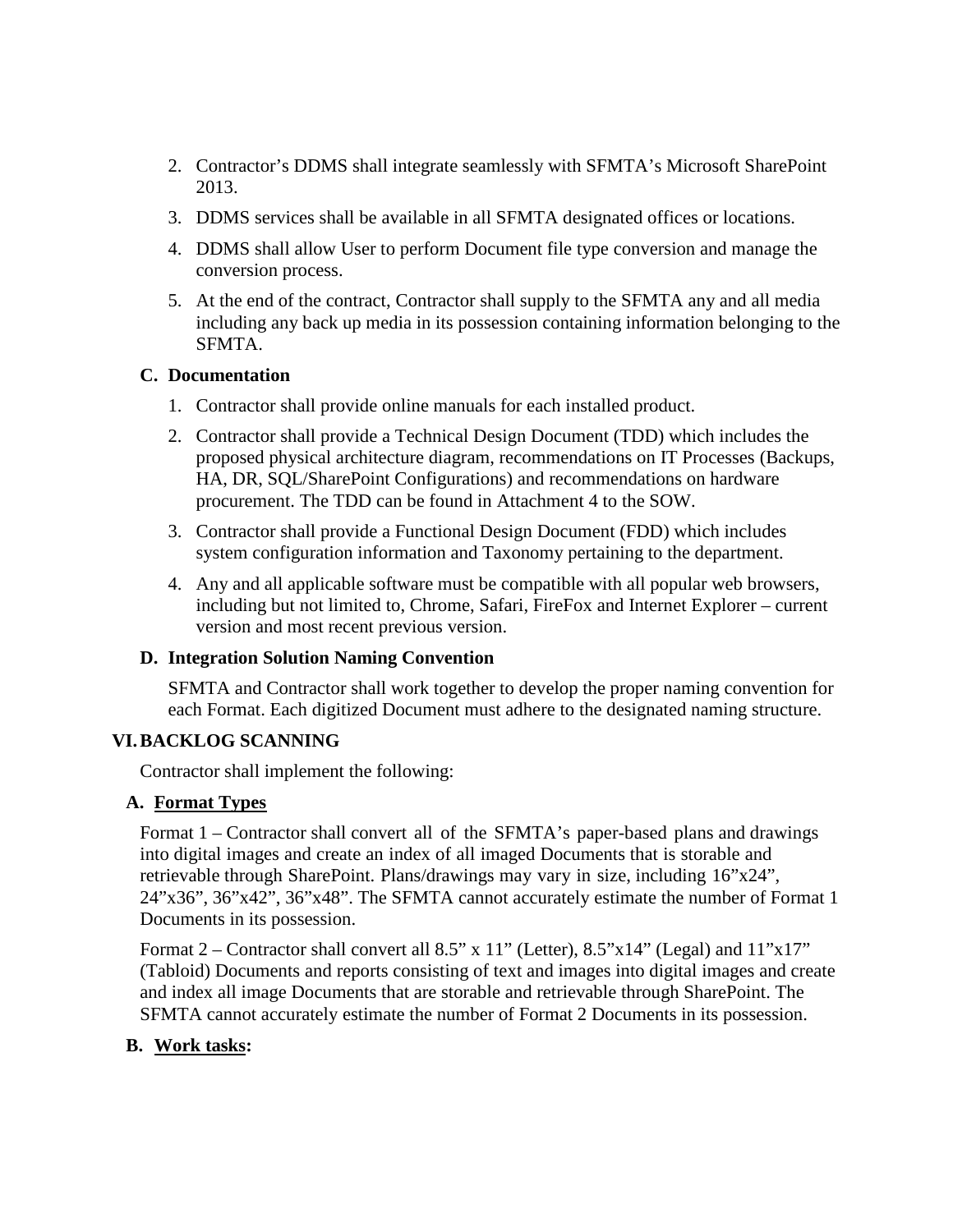- 1. Contractor shall pick up labeled boxes at designated times and check in at SFMTA's designated facility. Upon check in, Contractor shall log and inventory the boxes received and provide an electronic box inventory to the SFMTA Point of Contact. Contractor shall send weekly status updates to keep the SFMTA Point of Contact updated on scanning progress.
- 2. Contractor's deliverable shall consist of multi-page, searchable PDFs, and CSV file containing Metadata. Contractor shall (with direction from the SFMTA) scan at 200 or 300 dpi. Scanning resolutions will be determined by each department.
- 3. Contractor shall provide "text as read" orientation for correct orientation when viewing. Images shall be reduced as needed in order to ensure that text is legible.
- 4. Oversized Documents (such as drawings and blue prints) shall be scanned at size and in color when needed.
- 5. Contractor shall add a graphic bar scale to each page of each oversize image scanned.
- 6. Contractor shall capture Document level Metadata. Contractor shall use a two-tier indexing plan for the purpose of ensuring each department receives custom Metadata based on their specific requirements. Field selection will be determined during Taxonomy meetings for each department. See Indexing Standards listed in Attachment 7 for further explanation of Metadata field capture process. Field selection will be determined during Taxonomy meetings for each department.
- 7. The PDFs shall be named and organized using the agreed upon conventions and structures as determined by the SFMTA Point of Contact and Contractor.
- 8. Deliverables shall be provided to the SFMTA data center for bulk loading into SharePoint via KnowledgeLake Capture Server Pro.
- 9. After completion of scanning, Contractor shall either return the boxes to SFMTA location from where they were received, move them to an SFMTA storage facility, or destroy them in accordance with the Record Retention and Destruction Policy after being directed to do so by SFMTA.
- 10. Contractor shall create an image of any media contained within the Documents picked up for scanning and shall include the image where the original media is physically located. Contractor shall confirm handling/processing of media with SFMTA Point of Contact prior to proceeding.

#### **C. Optional Backlog Scanning Services**

Onsite Scanning: Contractor shall be prepared for scenarios that require a higher level of security be placed around the Documents selected for imaging whereby Contractor will bring equipment and personnel to scan sensitive Documents onsite at SFMTA facilities while under the supervision of SFMTA employees, if need be.

Iron Mountain Records: While there are an undetermined number of boxes of SFMTA Documents at one or more Iron Mountain storage facilities, those boxes are not included for purposes of this Statement of Work. Should the SFMTA wish to proceed with scanning of the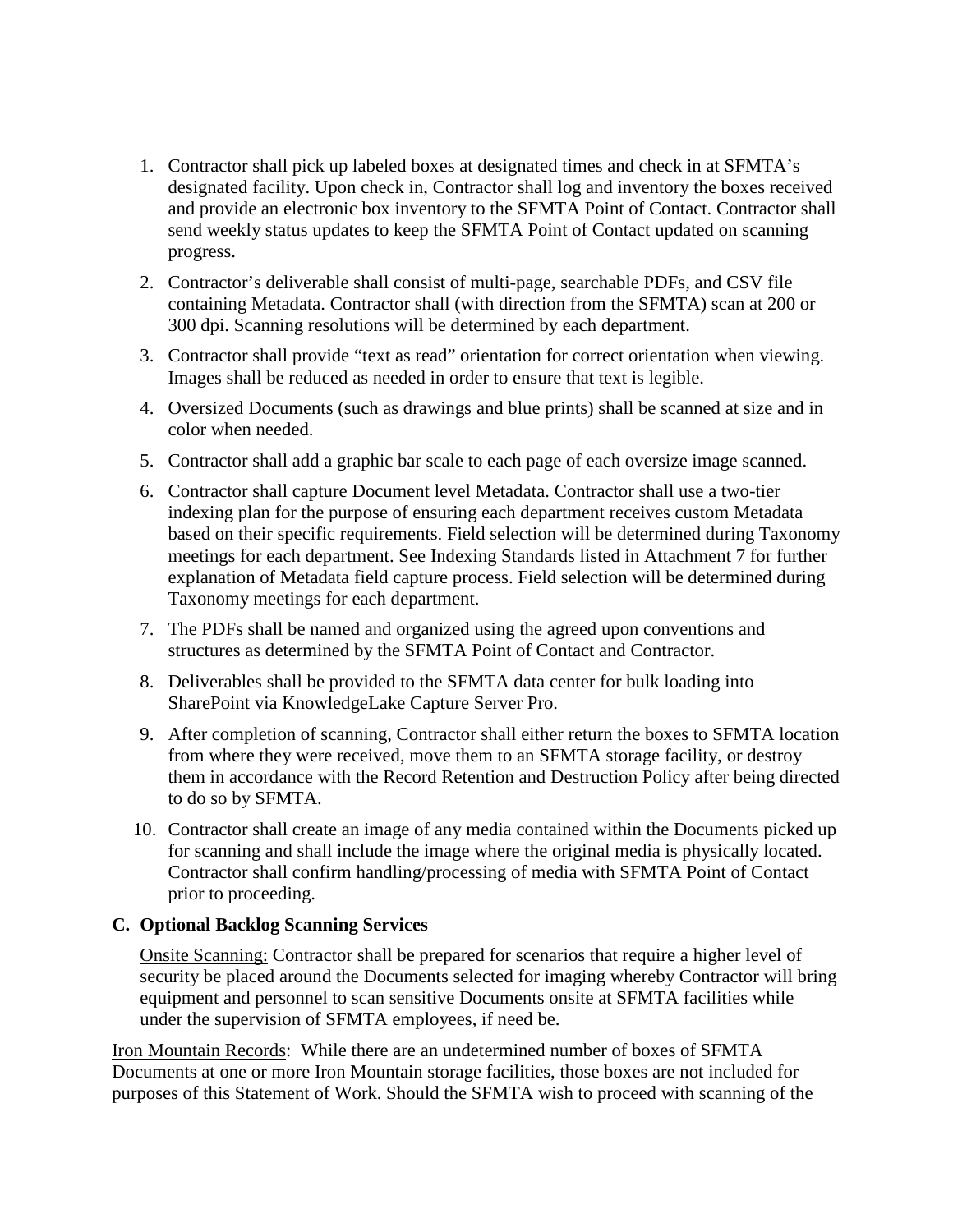boxes in the Iron Mountain facilities, Contractor shall provide a proposal and associated costs for providing this service.